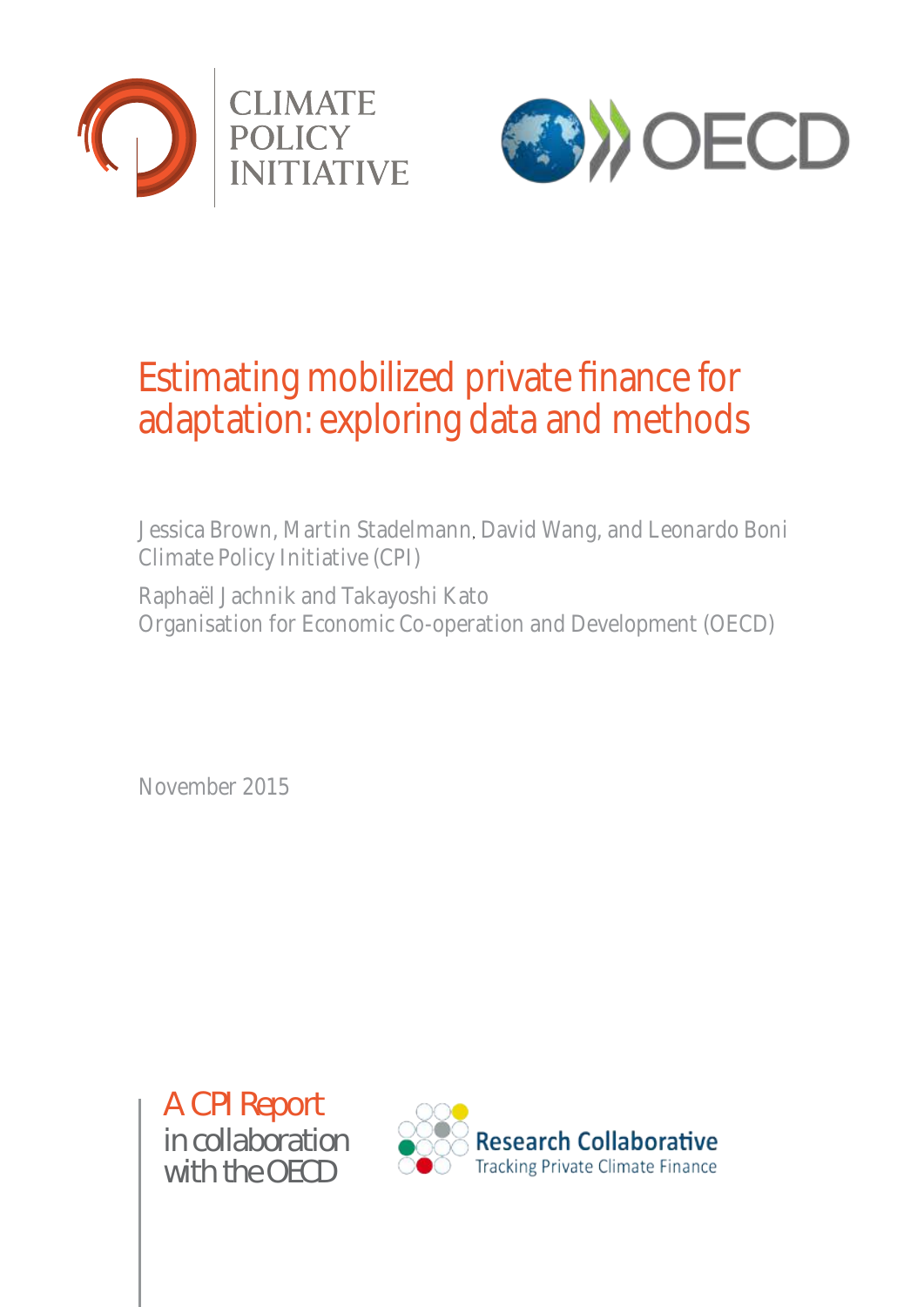| Sector                  | Climate finance |                                                                                                                |
|-------------------------|-----------------|----------------------------------------------------------------------------------------------------------------|
| Region                  | Global          |                                                                                                                |
| Keywords                |                 | Climate finance, mobilization, public finance, private finance, adaptation                                     |
| Related                 |                 | Climate Finance in 2013-14 and the USD 100 Billion Goal                                                        |
| CPI and OECD<br>reports |                 | The Role of Technical Assistance in Mobilizing Climate Finance - Insights From GIZ Programs                    |
|                         |                 | What Counts: Tools to Help Define and Understand Progress Towards the \$100 Billion Climate Finance Commitment |
|                         |                 | Emerging solutions to drive private investment in climate resilience                                           |
|                         |                 | Estimating Mobilised Private Climate Finance: Methodological Approaches, Options and Trade-offs                |
| Contact                 | Jessica Brown   | jessica.brown@cpisf.org                                                                                        |
|                         | Raphaël Jachnik | raphael.jachnik@oecd.org                                                                                       |

#### **Disclaimer**

The opinions expressed and arguments employed herein are solely those of the author(s) and do not necessarily reflect the official views of the OECD or of its member countries. This document is without prejudice to the status of or sovereignty over any territory, to the delimitation of international frontiers and boundaries and to the name of any territory, city or area.

Copyright © 2015 Climate Policy Initiative [www.climatepolicyinitiative.org](http://www.climatepolicyinitiative.org )

All rights reserved. CPI welcomes the use of its material for noncommercial purposes, such as policy discussions or educational activities, under a Creative Commons Attribution-NonCommercial-ShareAlike 3.0 Unported License. For commercial use, please contact  $\frac{admin@cpsf.org}{admin@cpsf.org}$ .

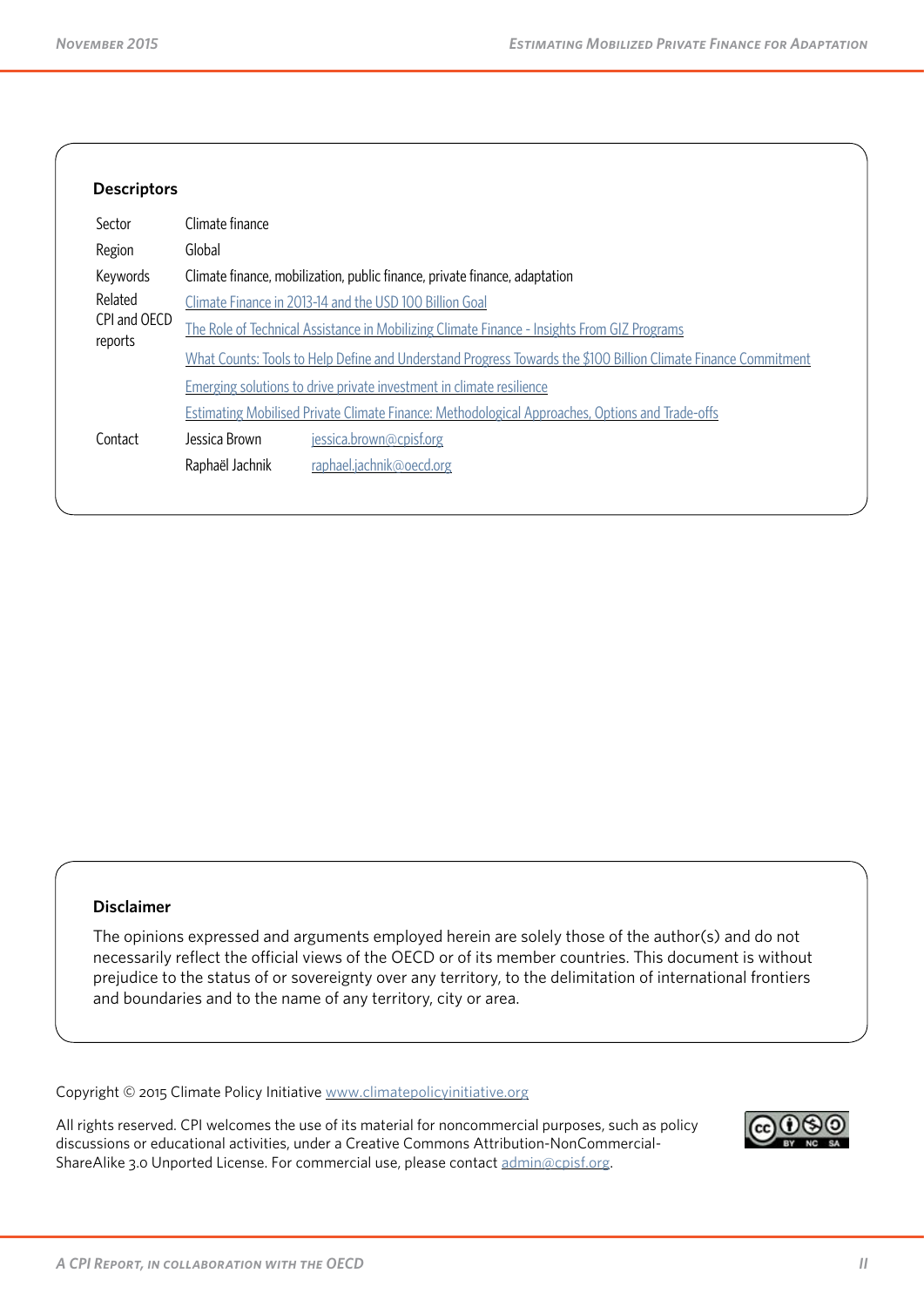#### **Acknowledgements**

The authors would like to acknowledge analytical contributions from Mariana Mirabile (OECD) in exploring and analysing adaptation-related public development finance data, and Chiara Trabacchi (CPI) in conceptualising and framing this work and also pointing to relevant sources of data. This draft also benefited from helpful comments received from OECD colleagues Simon Buckle, Jane Ellis, Michael Mullan and Cécile Sangaré.

The authors are particularly grateful to representatives of bilateral and multilateral public finance institutions, funds and agencies as well as further experts for having provided valuable insights on the current state of play on data availability and methods as well as reviewing earlier drafts: Joumana Aasso; Teige Cahill; Carel Cronenberg; Rowena de la Cruz; Annette Detken; Eduardo Ferreira; Pierre Forestier; Alfred Hans GrÜnwaldt; Jochen Harnisch; Martin Kerres; Michael Kömm; Rusmir Muscic; Smita Nakhooda; Sascha Oppowa; Pieter Pauw; Alexis Raichoudhury; Aman Srivastava; Vladimir Stenek; Rachel Stern; Tim Stumhofer; Paul Van de Logt; Gloria Visconti; and Florian Wieneke The authors would also like to thank delegates who provided oral feedback and comments at the 16 March and 9 September 2015 workshops of the Research Collaborative on Tracking Private Climate Finance, during which this research was presented as work in progress.

CPI and the OECD would also like to thank the Governments of the United Kingdom (Department for International Development), the Netherlands (Ministry of Infrastructure and the Environment) and Germany (Federal Ministry for Economic Cooperation and Development/GIZ) for funding this work.

#### **About CPI**

**Climate Policy Initiative** is a team of analysts and advisors that works to improve the most important energy and land use policies around the world, with a particular focus on finance. An independent organization supported in part by a grant from the Open Society Foundations, CPI works in places that provide the most potential for policy impact including Brazil, China, Europe, India, Indonesia, and the United States.

Our work helps nations grow while addressing increasingly scarce resources and climate risk. This is a complex challenge in which policy plays a crucial role.

#### **About OECD**

The **OECD** has a long experience in measuring climate-related development finance in the broader context of financing for development. The DAC statistical framework provides an international standard for tracking development finance, recently capturing integrated statistics on bilateral and multilateral climate-related development finance flows and working on improving its quality and coverage.

The OECD also hosts the Research Collaborative for Tracking Private Climate Finance, which co-ordinates emerging findings on methodologies to estimate mobilised private climate finance. The Research Collaborative has close technical collaboration with the DAC, MDBs, other development finance institutions, countries and expert organisations.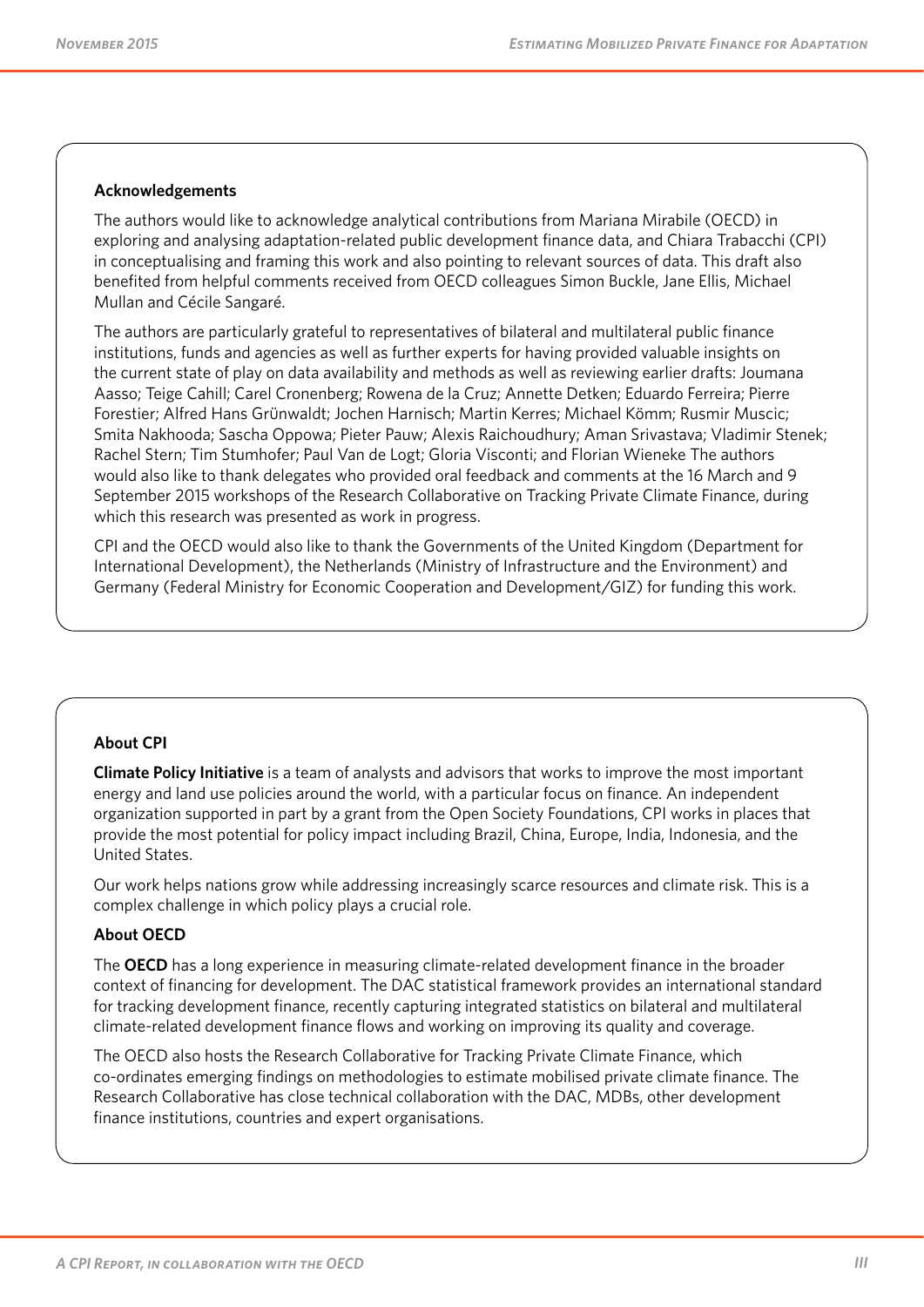## **Executive Summary**

How to unlock finance in support of developing countries' low-carbon and climate-resilient growth is a central issue of concern for policymakers around the globe. As evidence grows regarding the negative impacts of climate change on human health, economic activity, natural resources and physical infrastructure, finance in support of climate change adaptation has been attracting more attention, especially for countries that are the most immediately vulnerable to these adverse impacts.

In an effort to address this issue, during the 2009 United Nations Framework Convention on Climate Change (UNFCCC) negotiations in Copenhagen, developed countries committed to a goal of mobilizing jointly USD 100 billion a year by 2020 to address the climate mitigation and adaptation needs of developing countries. This funding is to come from a wide variety of sources, public and private, bilateral and multilateral, including alternative sources.

The OECD, in collaboration with CPI, recently released the report "Climate Finance in 2013-14 and the USD 100 billion goal" which, estimated progress towards this goal. The report includes public bilateral and multilateral finance commitments as well as the private co-financing associated with both (as best-available evidence of mobilized private finance). It estimates 2013-14 average annual bilateral and multilateral public finance from developed to developing countries for adaptation at USD 7.9 billion – just below 20% of total public climate finance – with another USD 3.9 billion (just below 10%) addressing both mitigation and adaptation. The imbalance between mitigation and adaptation finance is therefore estimated to be even greater for private than public finance. There are few known examples where public finance has mobilized private adaptation finance. This is to some extent due to the difficulties in tracking adaptation-related finance. More work is needed to better-understand how to identify, measure, and track public interventions that mobilize private finance for adaptation, and how similar interventions can be most effective in the future.

The OECD-hosted Research Collaborative on Tracking Private Climate Finance, under which this research is conducted, aims to develop more comprehensive methodologies for estimating private finance flows mobilized by developed countries' public interventions for climate action in developing countries. Analysis has, however, so far primarily focused on mitigation, only partly dealing with adaptation due to significant data

*Of the private finance estimated as mobilized by developed countries' public finance, private adaptation finance is less than 10% of the total, with over 90% of private finance mobilized for mitigation.*

constraints and methodological challenges. The present study advances our understanding of private finance for climate change adaptation mobilized by public finance interventions by:

- **Taking stock of data availability and on-going efforts** to measure private finance mobilized for climate action in developing countries, including for adaptation activities;
- **Developing and evaluating a range of methodological options** to estimate private finance mobilized by public adaptation finance; and
- **Conducting case study-based pilot measurements** of mobilized private adaptation finance by testing these methodological options on two bilateral public finance adaptation projects.

## **Publicly-mobilized private adaptation finance: concepts and scope**

We define publicly-mobilized private finance for adaptation as the private finance invested as a result of adaptation-related public interventions, which can typically take the form of finance or policies. For the purposes of this study, the focus is on developed countries' public finance interventions to mobilize private finance for climate adaptation in developing countries. Estimating private finance mobilization requires demonstrating or making plausible assumptions about the causal link between public interventions and the amount of private finance claimed to have been mobilized as a result of such interventions. This paper explores important differences between private finance that is mobilized *directly* (mobilized private co-finance)*, intermediated-directly (*e.g. via funds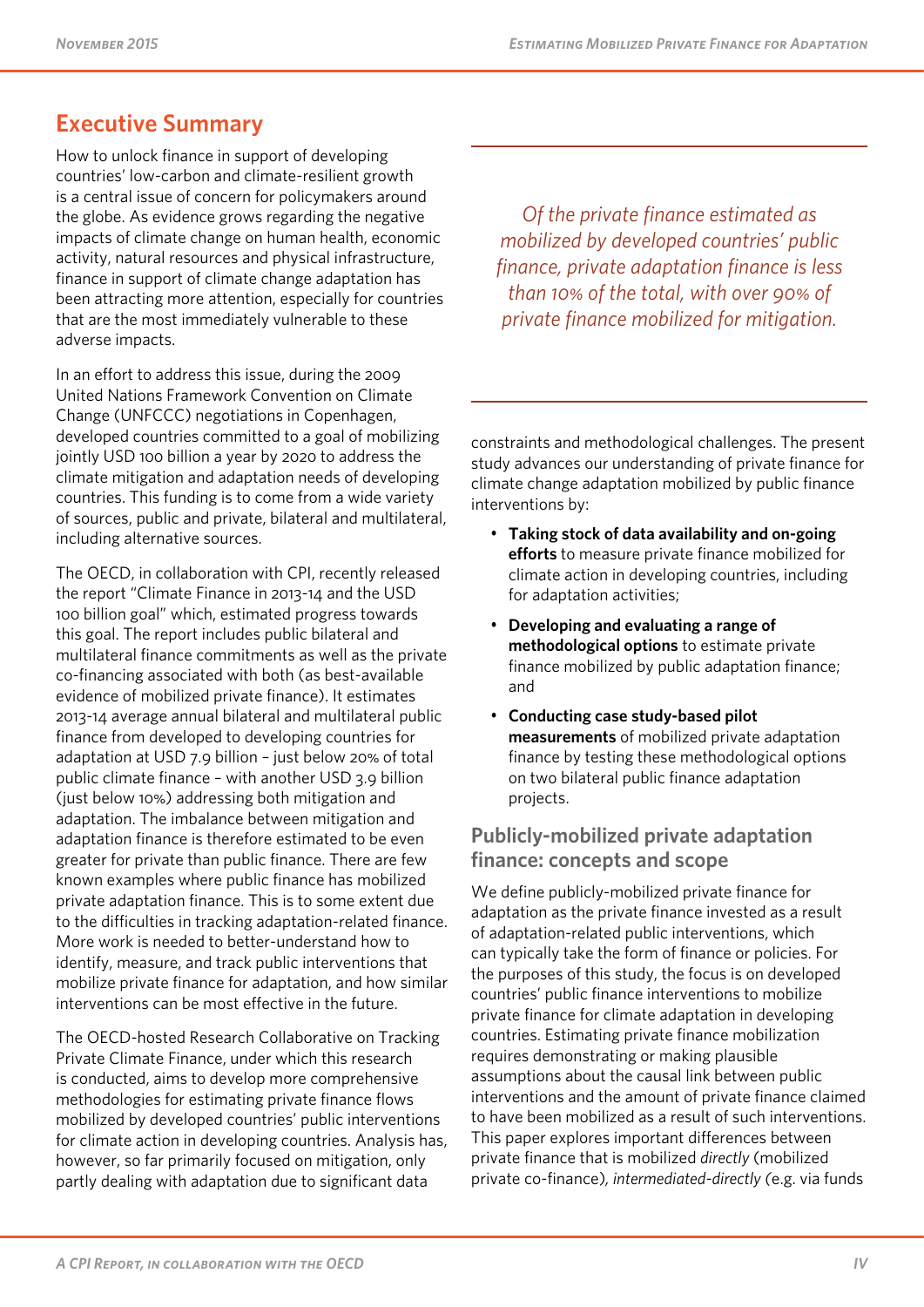or credit lines*),* and *indirectly* (via enabling outputs) by a range of public finance interventions. While the focus of the present analysis is on adaptation-related activities, these differences also apply to private finance mobilized for mitigation action. The need to investigate indirect private finance mobilization, however, appears acute for adaptation since, as noted above, relatively small amounts of directly mobilized private co-finance can currently be tracked for adaptation.

*Direct private finance mobilization* (Figure ES1) is defined as private finance that is co-financed alongside public finance into the same project, program or fund and which is invested as a direct result of the provision of public finance (or guarantee) to that same project, program or fund. In other words, direct mobilization happens "at source" where public finance is being provided. In most cases the private finance mobilization occurs around the same time or shortly after the provision of public finance.

Similar to direct mobilization, *intermediated-direct private finance mobilization* (Figure ES2) is defined as private finance that is *invested alongside public finance*  and as a direct result of that public finance, but where the public finance is initially provided *one step upstream* of the private investment, and is intermediated via a fund, a fund of funds, or a bank account (e.g., a credit line). While the public finance may go through different funds before reaching final investment, it is still ultimately invested alongside the private finance and therefore similar to direct co-financing. Private finance can be mobilized at both direct and intermediated direct levels sequentially or in parallel.

*Indirect private finance mobilization* (Figure ES3) is defined as private finance that is invested as a result of a public finance intervention, but where the public finance intervention supports enabling outputs that occur *one or more steps upstream* of the private investment. With indirect mobilization, there is typically a longer time lag between the public intervention and the private finance mobilization, compared with direct private finance mobilization. Given this lag, as well as other factors (policy, market, and financial conditions) that also impact private investments, indirect private finance mobilization is more difficult to measure than direct and intermediated-direct mobilization. Examples of public interventions resulting in enabling outputs that can indirectly mobilize private finance include project preparation assistance to develop a business plan or test feasibility, grant-supported technical assistance for knowledge and capacity building activities, or budgetary support for program or policy development.

Figure ES1: Direct private finance mobilization





Figure ES2: Intermediated-direct private finance



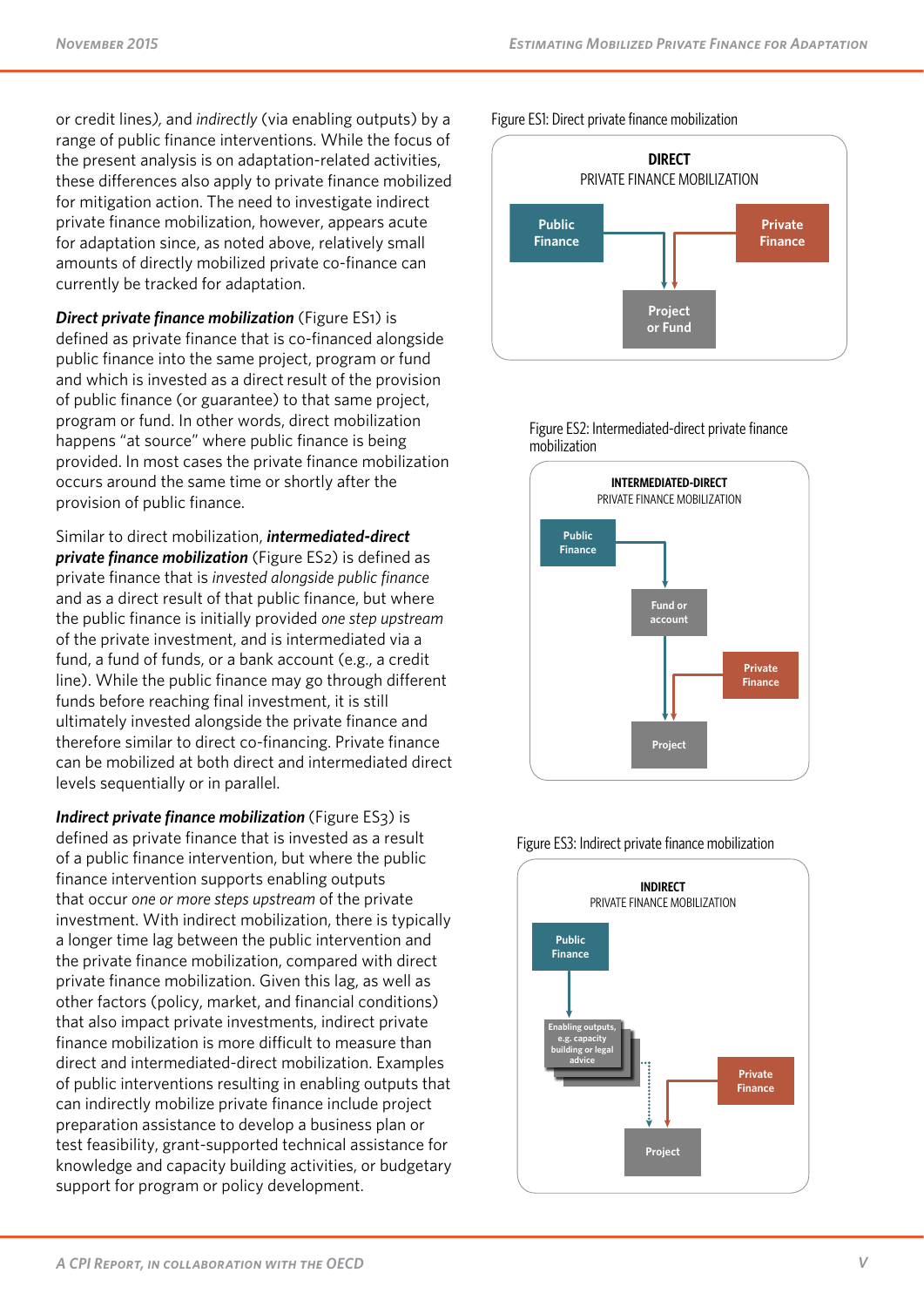## **On-going efforts to improve data availability and measure mobilized private climate finance**

**This study finds that there is currently limited publiclyavailable data on private adaptation finance mobilized by public interventions in and to developing countries.** Publicly-available activity-level data on bilateral and multilateral development finance for adaptation only provide an indication of a possible (not actual) private finance involvement. This was estimated to be the case for about 7% of public finance adaptation activities recorded in 2013, both in terms of number of activities and corresponding volumes of finance committed. Commercial investment databases do not provide the contextual information needed to identify whether an investment is adaptation-specific or has adaptationspecific elements, let alone whether or not it was mobilized by a public intervention. One reason for this is that the concept of adaptation is not commonly used by private actors, who tend to consider climate resilience as part of their broader risk management processes.

**Promisingly, development finance institutions are developing methodologies to track private finance associated with their public climate finance interventions, covering both mitigation and adaptation finance.** Most of these institutions already capture partial information about private co-finance at the fund- and project-level, and some use this data as a proxy for mobilization. Such co-finance data was used as best available evidence for producing an estimate of mobilized private climate finance in the context of the aforementioned report "Climate Finance in 2013-14 and the USD 100 billion goal". However, efforts to further develop and streamline methodologies to estimate private finance mobilization are still needed. Current methodologies used across developing finance institutions can vary, in particular in how they define climate (including adaptation) activities, set accounting boundaries for the private finance associated with a given public intervention, assess the causal link between public interventions and private finance, and attribute mobilized private finance among public actors involved. There are ongoing efforts by these institutions and the OECD to further develop and harmonize definitions and methodologies. For now, these efforts focus on the measurement of direct and semi-direct mobilization, but do not include an analysis of indirect mobilization.

**Given that private finance for adaptation may be mobilized through interventions that occur upstream**  **of the private finance involvement in the investment value chain (e.g., capacity building, technical assistance, and policy changes), existing tracking efforts will not capture all mobilized private adaptation finance and may overestimate the direct mobilization effect of public adaptation co-finance at the project level.** Public finance institutions acknowledge the importance of measuring indirect mobilization, but underline the practical challenges, the difficulty to agree the attribution of respective mobilization effects among players and transaction costs involved in doing so.

**Exploring methodological approaches to estimate mobilized private adaptation finance** 

**This study develops four exploratory methodological approaches for measuring mobilized private adaptation finance.** The approaches are based on the OECD Research Collaborative for Tracking Private Climate Finance's framework of decision points, building on and expanding available methodological approaches for measuring mobilized private finance. They vary in how the following three key decision points are defined:

- *Types of interventions considered,* i.e., what types of public finance interventions we include as relevant in mobilizing private finance (e.g. co-finance, credit lines, public finance via technical assistance, support for capacity building activities, financial support for policy development, etc.).
- *Accounting boundaries,* i.e., the borders around which to include private finance associated with a given public intervention.
- *Causality assessment,* i.e., the process by which we determine whether and to what extent a public finance intervention caused private finance to be mobilized (meaning that private actors would not have become involved *without* the public intervention)

The approaches are described below. While they are tested in this report for adaptation finance, they are also directly relevant to assessing private finance mobilized for mitigation action. Even more broadly, these approaches could also potentially be used to evaluate the mobilization of private finance through public finance interventions for non-climate-specific activities (e.g. health, education, economic development, etc.).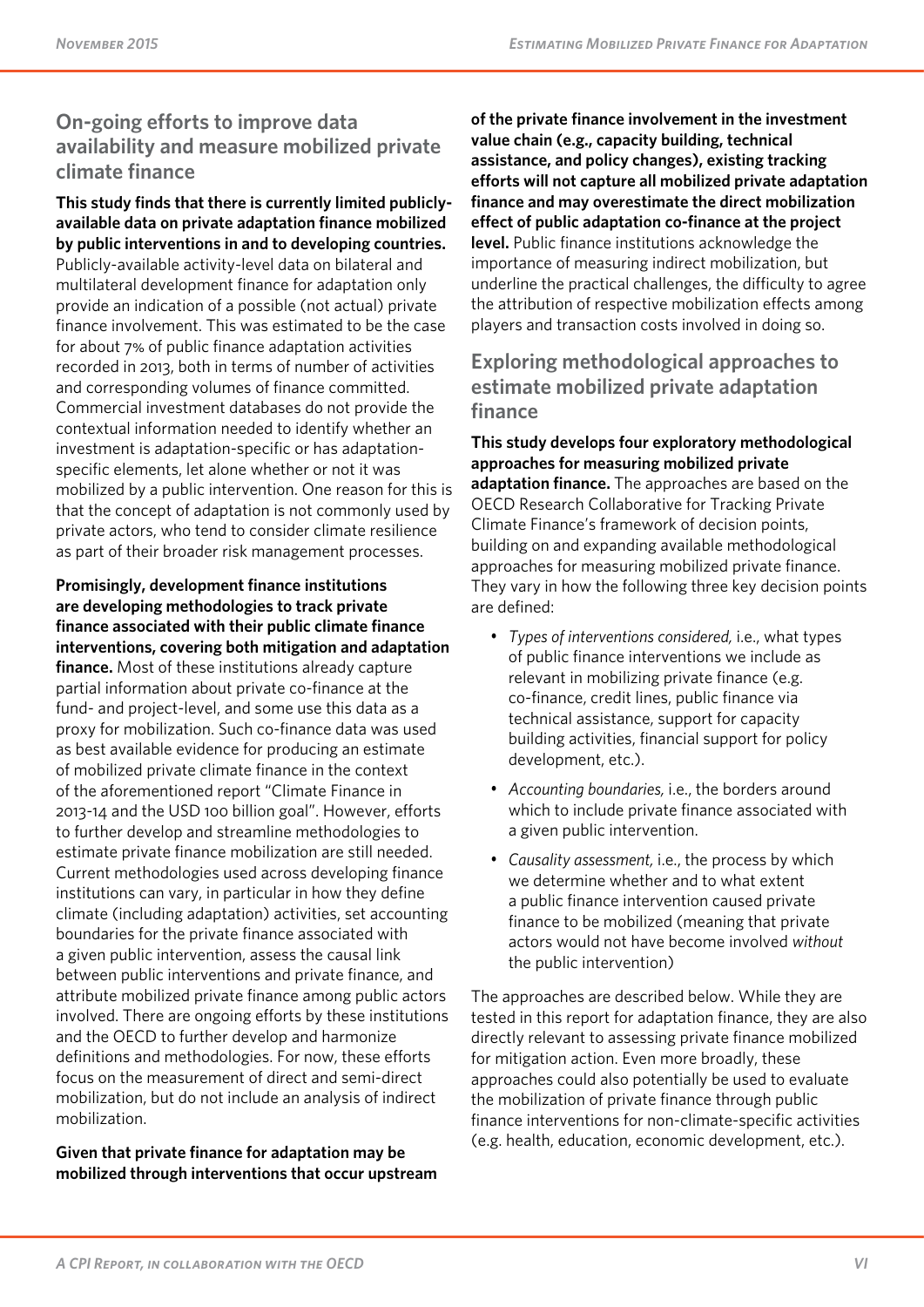**"Approach 1 — Direct"** only considers interventions that occur "at source" and therefore includes only direct project- or fund-level co-finance. It is assumed that the public co-finance fully caused the private co-finance to be mobilized (blanket causality).

#### **"Approach 2 — Direct and intermediated-direct"**

extends the accounting boundaries of Approach 1 to include public finance to a project or program occurring one step "upstream" from the private finance in the investment value chain, where the initial public finance is provided via a fund or credit line. This approach therefore takes into account direct and intermediateddirect forms of private finance mobilization that may occur. As in Approach 1, this approach assumes that the finance coming via the fund and/or credit line fully caused the private investment i.e. blanket causality is applied.

**"Approach 3 — Direct, intermediated-direct, and indirect"** also includes public finance one step "upstream" from the private investment. However, Approach 3 differs in that it also includes *enabling outputs* resulting from the initial public finance

interventions, such as improved capacity, demonstrated project feasibility, or the development of policies and regulations. This approach therefore allows for the inclusion of more indirect forms of mobilization that may occur, along with the direct and intermediated direct forms.

#### **"Approach 4 — Direct, intermediated-direct and**

**indirect expanded"** mirrors Approach 3, but extends the boundary *two steps* "upstream" of the private finance being invested and therefore includes two enabling outputs in the investment value chain to be factored in.

The four methodological approaches are summarized in the following table. It is worth noting that Approaches 1 and 2 are quite similar in that they only capture finance that is mobilized "directly" and Approaches  $3$  and  $4$ are similar in that they also capture finance that is mobilized "indirectly". However, we find it important to differentiate them further into four distinct approaches to demonstrate that slight variations in methodologies can significantly change the results of the mobilization assessment:

| <b>APPROACH</b>                                                                               | <b>TYPES OF INTERVENTIONS</b><br><b>CONSIDERED</b>                                                                                                                                         | <b>BOUNDARIES CONSIDERED</b>                                                                                                                                                   | <b>CAUSALITY ASSESSMENT</b>                                                                                                                                                                                   |
|-----------------------------------------------------------------------------------------------|--------------------------------------------------------------------------------------------------------------------------------------------------------------------------------------------|--------------------------------------------------------------------------------------------------------------------------------------------------------------------------------|---------------------------------------------------------------------------------------------------------------------------------------------------------------------------------------------------------------|
| Approach 1: Direct                                                                            | Public co-finance at the project-,<br>program- or fund- level.                                                                                                                             | Only captures project- or fund-level<br>co-finance.                                                                                                                            | Assume blanket causality. In cases with<br>multiple direct/intermediated-direct<br>interventions impacting the same pool of<br>private finance, apply a partial causality<br>assessment to each intervention. |
| Approach 2: Direct and<br>intermediated-direct                                                | Same as above, plus: public finance to<br>a project or program via an interme-<br>diary such as a fund, fund of funds or<br>credit line.                                                   | Extends to public finance one step<br>upstream of the private finance in<br>the investment value chain.                                                                        |                                                                                                                                                                                                               |
| Approach 3: Direct,<br>intermediated-direct<br>and indirect (one step<br>upstream)            | Same as Approach 2, plus: public<br>finance for enabling outputs such<br>as technical assistance, support for<br>capacity building activities (includ-<br>ing financial support for policy | Extends to public finance /inter-<br>ventions one step upstream of the<br>private finance in the investment<br>value chain and includes one<br>enabling output.                | Apply a partial causality assessment.                                                                                                                                                                         |
| Approach 4: Direct,<br>intermediated-direct,<br>and indirect expanded<br>(two steps upstream) | developments).                                                                                                                                                                             | Extends to public finance /interven-<br>tions two steps <sup>a</sup> upstream of the<br>private finance in the investment<br>value chain and includes two<br>enabling outputs. |                                                                                                                                                                                                               |

Table ES1: Methodological approaches to measure mobilized private adaptation finance

a While the assessment could include interventions three or more steps upstream, we stop at two given that assessing causality becomes much more challenging the more intermediary steps are factored in.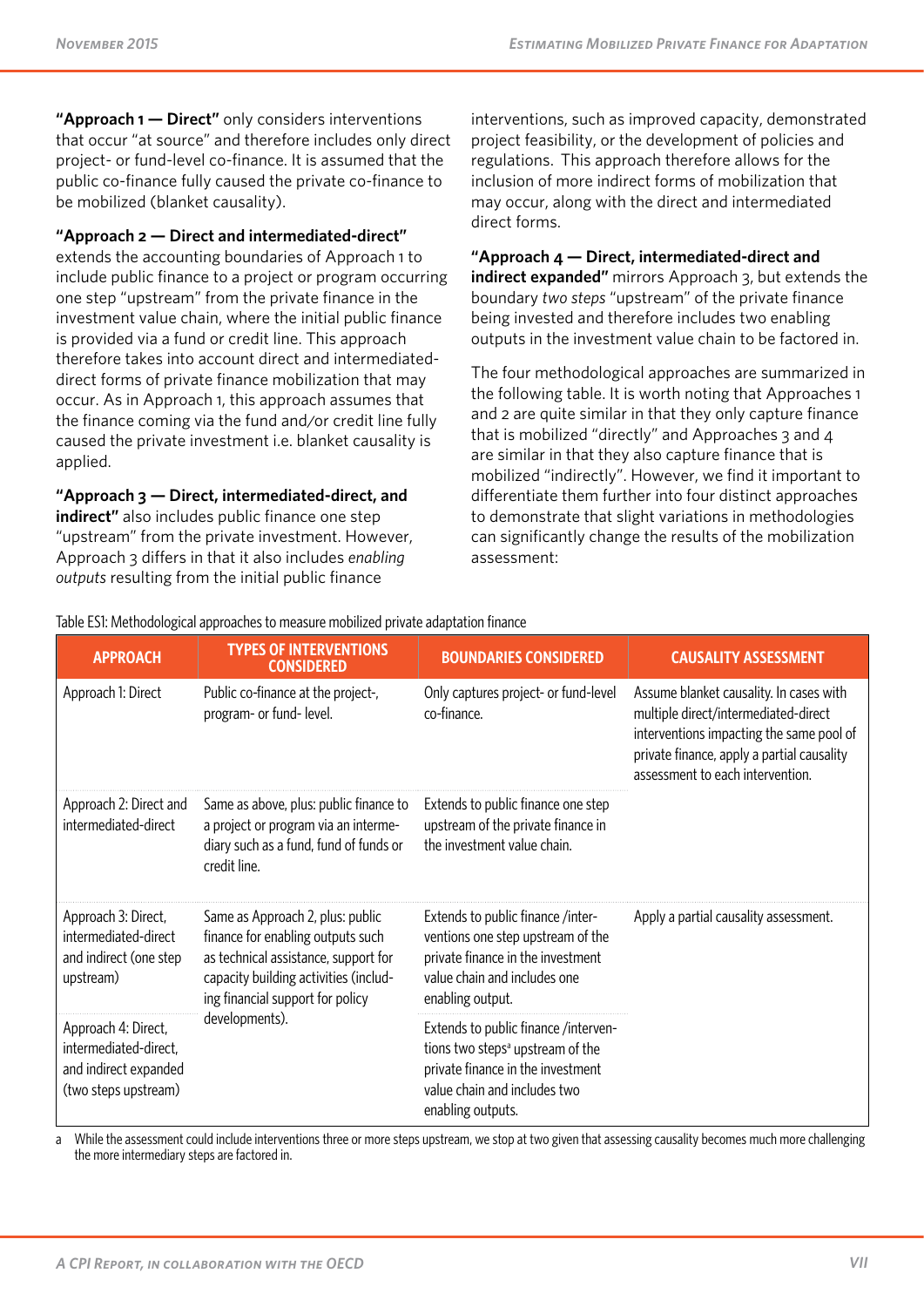### **Evaluation of different methodological approaches**

The four exploratory approaches are tested on two case studies and evaluated against four assessment criteria defined and used by the Research Collaborative:

- Accuracy: reflects a realistic and complete depiction of which interventions enabled private finance to be mobilized;
- Incentives: encourages the use of public interventions to deliver climate benefits; promotes means to scale up finance for climate action;
- Potential for standardization: applicable to various types of reporting entities; allows for aggregation and comparison; avoids double counting across reporting entities; and
- Practicality: feasible with the data and expertise available; is time- and cost-efficient to report.

The application of the methodologies to the case studies demonstrates that **the amount of private adaptation finance estimated as mobilized changes significantly based on the methodology employed**. The bar charts in Figure ES4 below demonstrate this.

We also find that there is an **inverse relationship between the accuracy of the approaches and the incentives they provide on the one side, and their practicality and standardization potential (including minimizing double counting risks) on the other side**. This is illustrated in the summary evaluation Table ES2 below.

**Direct private finance mobilization is easier to identify and more practical to quantify than indirect mobilization. However, not considering the latter can lead to underestimations of total private finance mobilized, and to overestimating the direct mobilization impact of public financial support.** Our case studies illustrate the limitations of approaches that only include direct and intermediated-direct mobilization (Approaches 1 and 2) in cases where no direct private co-finance is involved at the project level. If we had restricted ourselves to these approaches, we would have concluded that i.e. the African Risk Capacity's insurance mechanism examined in one of the two case studies did not mobilize any private finance. Therefore, the methodological approach applied may have significant implications for tracking private climate finance for adaptation, given the increasing importance of insurance mechanisms in supporting adaptation, and their potential to involve private sector actors (e.g. reinsurers).

**Importantly, assuming that the provision of public support is in part motivated by the expected private finance mobilized, excluding indirect mobilization may disincentivize the provision of upstream project, technology, and market development support.** These are necessary to create the enabling conditions and that play a key role in mobilizing future private finance. Considering indirect mobilization may therefore incentivize further coordination of public actors towards better combining a wider range of complementary public finance interventions (for capacity building, budgetary support and investments), and relevant policy instruments.



#### Figure ES4: Illustration of the range of private finance estimated as mobilized for two case studies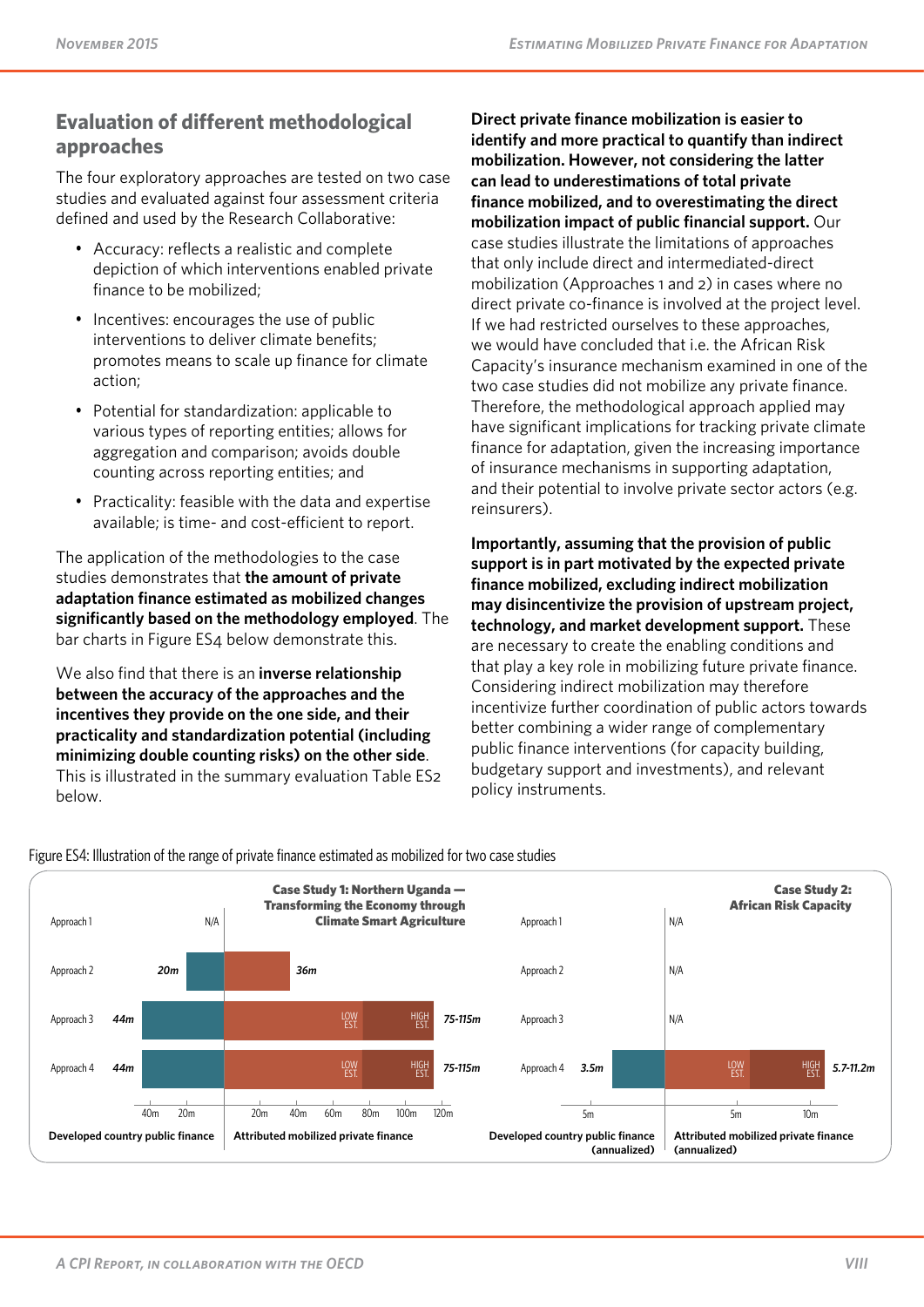#### Table ES2: Evaluation of methodological approaches

| <b>APPROACH</b>                                                                     | <b>ACCURACY</b>                                                                                                                                                                                                     | <b>INCENTIVES</b>                                                                                                                                                                                                                                                              | <b>POTENTIAL FOR</b><br><b>STANDARDIZATION</b>                                                                                                                                                                                                                           | <b>PRACTICALITY OF</b><br><b>IMPLEMENTATION</b>                                                                                                                       |
|-------------------------------------------------------------------------------------|---------------------------------------------------------------------------------------------------------------------------------------------------------------------------------------------------------------------|--------------------------------------------------------------------------------------------------------------------------------------------------------------------------------------------------------------------------------------------------------------------------------|--------------------------------------------------------------------------------------------------------------------------------------------------------------------------------------------------------------------------------------------------------------------------|-----------------------------------------------------------------------------------------------------------------------------------------------------------------------|
| Approach 1: "Direct"                                                                | Moderate. May overesti-<br>mate direct mobilization by<br>disregarding the role played<br>by certain public finance<br>interventions (for e.g. capac-<br>ity building) in indirectly<br>mobilizing private finance. | Moderate-weak. Encourages the<br>use of public finance interven-<br>tions that are likely to directly<br>mobilize private co-finance at the<br>project level; does not incen-<br>tivize the use of public finance<br>interventions that have indirect<br>mobilization effects. | Moderate-Strong In principle<br>easy to standardize across<br>institutions. If approach not<br>standardized, some risk of<br>double counting across entities<br>that are co-financing the same<br>project.                                                               | <b>Strong.</b> Feasible with<br>available data for<br>most public finance<br>instruments.                                                                             |
| Approach 2:<br>"Direct and<br>intermediated-direct"                                 |                                                                                                                                                                                                                     | Moderate-weak. Encourages<br>the use of public finance that are<br>likely to mobilize private finance<br>directly or in an intermediated<br>manner; does not incentiv-<br>ize the use of public finance<br>interventions that have indirect<br>mobilization effects.           | <b>Moderate.</b> Relatively easy to<br>standardize but needed across<br>a wider range of public finance<br>interventions and institutions<br>(e.g. funds) than Approach 1. As<br>such, the risk of double counting<br>across public interventions is<br>slightly higher. | Moderate-strong.<br>Feasible but requires<br>data availability beyond<br>the immediate point of<br>commitment of public<br>finance.                                   |
| Approach 3: "Direct,<br>intermediated-direct<br>and indirect"                       | <b>Strong.</b> Takes into account<br>both the direct and indirect<br>mobilization effect of public<br>finance interventions.                                                                                        | <b>Moderate.</b> Can incentivize<br>all public finance intervention<br>types, except those mobilizing<br>private finance with more than 1<br>intermediary step.                                                                                                                | <b>Weak.</b> Given causality<br>assessment is qualitative, the<br>approach could be standardized<br>but results not necessarily<br>consistent from one public<br>actor/project to another. As a                                                                          | <b>Weak.</b> Time-consuming<br>(and therefore costly) to<br>assess partial causality,<br>thus less feasible and<br>practical to implement<br>than Approaches 1 and 2. |
| Approach 4: "Direct,<br>intermediated direct,<br>indirect and indirect<br>expanded" |                                                                                                                                                                                                                     | Moderate-strong. Can incentiv-<br>ize all public finance intervention<br>types, except those mobilizing<br>private finance with more than 2<br>intermediary steps.                                                                                                             | result, there is an increased risk<br>of double counting.                                                                                                                                                                                                                |                                                                                                                                                                       |

**There is a risk of double counting mobilized private finance if different stakeholders involved in the same project use different methodological approaches for estimating mobilized private finance.** Such double counting is more likely to occur when a project involves a broad range of upstream and downstream public

interventions that can claim to have participated in mobilizing the same private finance. In order to avoid this risk, all public actors involved in supporting the same activity would therefore need to apply a coherent methodological approach.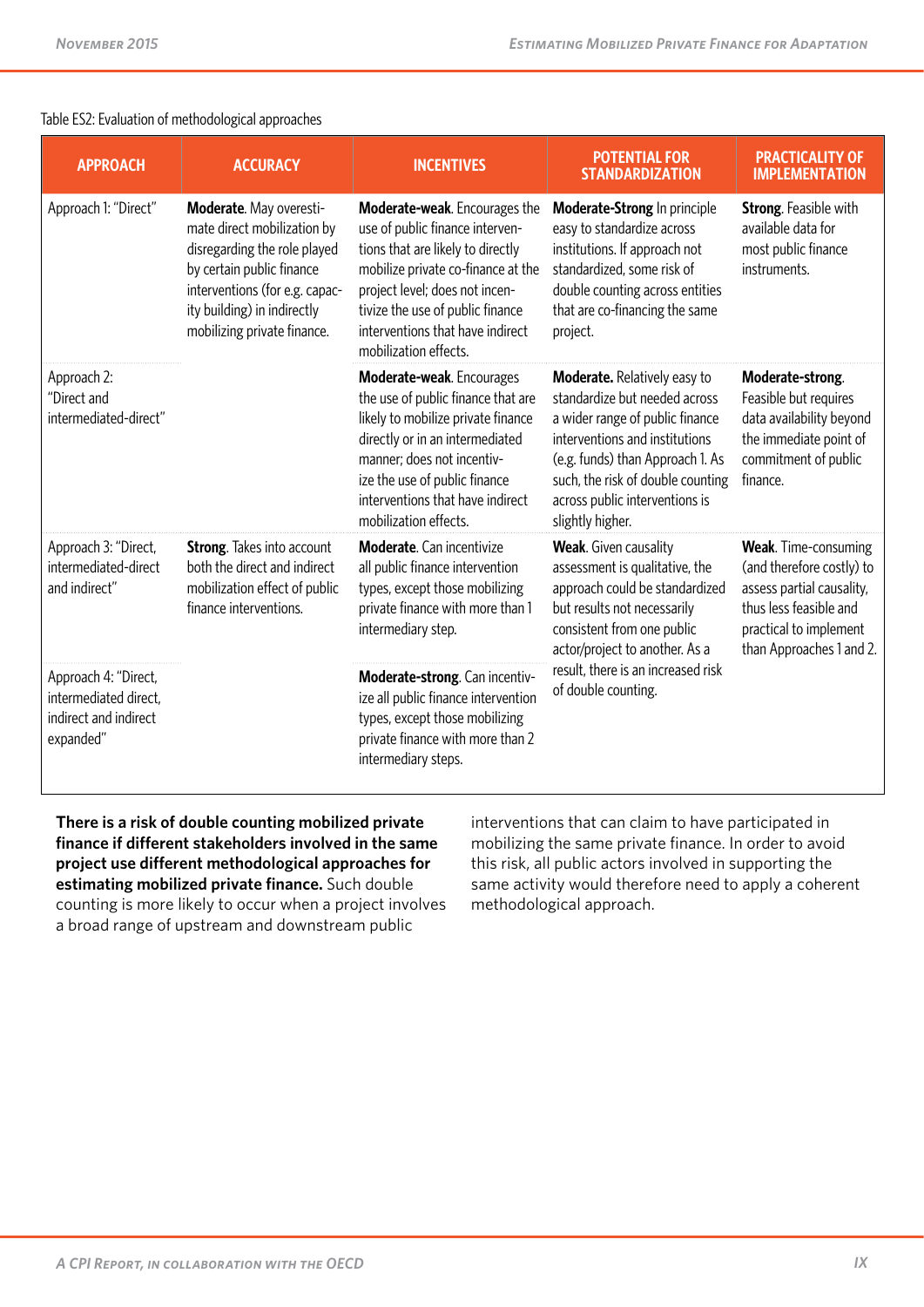## **Conclusions and next steps**

**On-going efforts by bilateral and multilateral development finance institutions to more systematically collect private co-financing data will strengthen the ability to understand and analyze how direct mobilization of private climate finance is occurring, including for adaptation.** Climate finance practitioners may in the future choose to explore approaches for measuring indirect mobilization of private finance, which appears to be particularly relevevant for adaptation activities and cannot be captured by co-financing data. This research paper aimsto help fill the methodological gap. Challenges remain, however, as all four methodological approaches developed and tested have their limitations.

**More work is needed to more accurately assess and make plausible assumptions about the causal relationship between public finance interventions and the private finance they mobilize directly and indirectly. This includes the need to explore options for isolating the mobilization effect of public finance interventions from broader contextual factors.** Future research could explore variations on the methodologies developed here to see how changes to key variables (applying different attribution rules, changes to the causality assessment, etc.) impact the results of the mobilization assessment and what elements of the financial value chain get emphasized or understated. Given the qualitative approaches explored in this paper for capturing indirect forms of mobilization are

time- and resource- intensive, other methodological approaches merit exploration.

In any case, it should be noted that **a coherent use of approaches among public actors supporting an individual activity, project or program is needed to minimize risks of double counting.** This is particularly the case where both upstream (indirect mobilization) and downstream (direct mobilization) public finance interventions can claim to have participated in mobilizing the same private finance.

**Finally, in order to help enable a more comprehensive and systematic measurement of adaptation-related private finance, efforts are needed to improve the identification of the climate-resilient components of mainstream business activities.** As demonstrated by recent research, difficulties in tracking adaptation finance and the private finance mobilized for adaptation are in part related to the fact that activities improving climate-resilience are rarely stand-alone but rather integrated into normal business operations and development activities (for example, "water efficiency improvements"). Due to this integration, private investments in climate resilience are difficult to classify and track as such and therefore rarely reported as "adaptation" beyond the very limited amounts of private co-finance reported by public adaptation finance providers to date. Improvements to define and identify adaptation activities will, over the longer term, allow for better tracking and understanding of private finance mobilized for adaptation.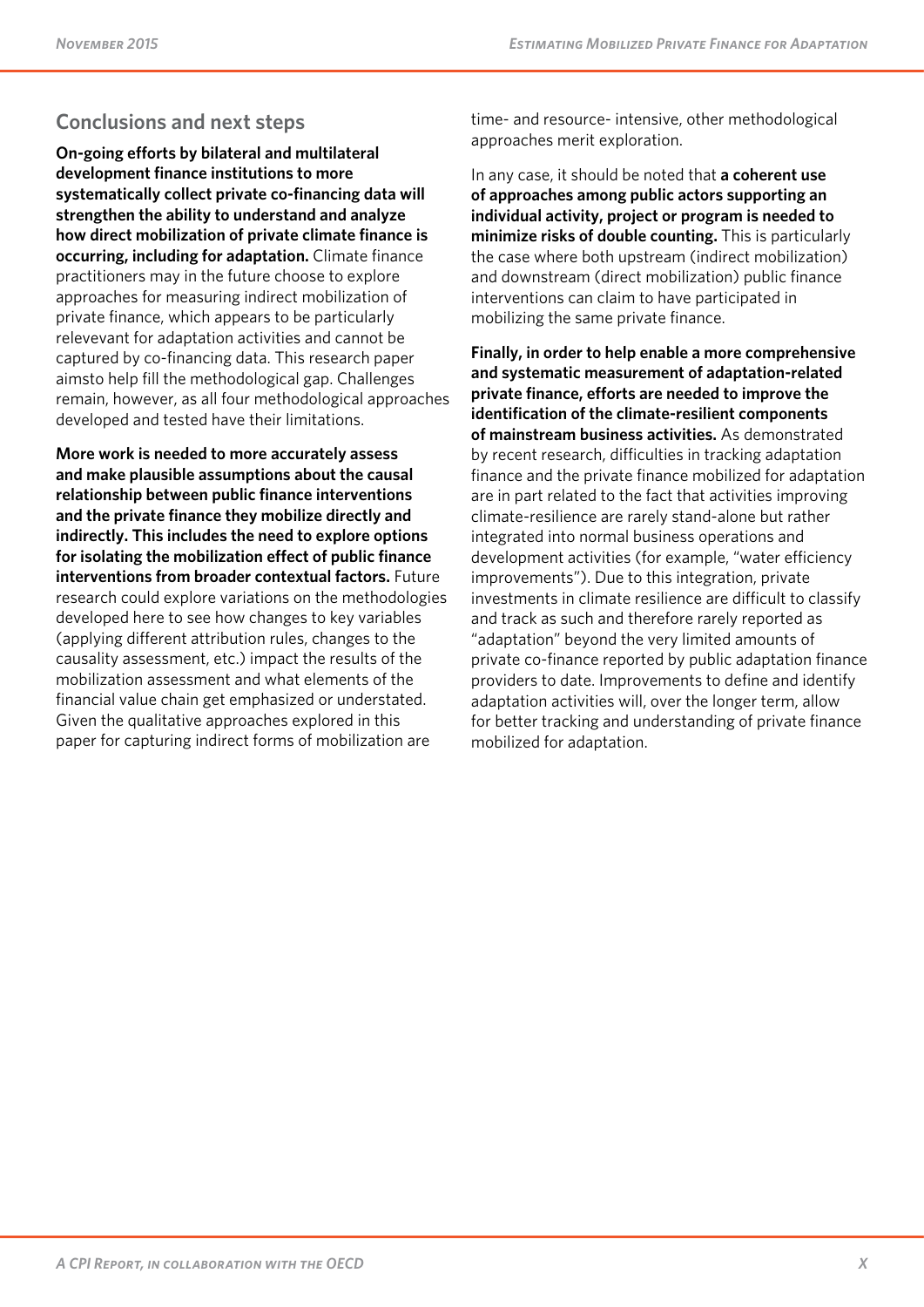# **CONTENTS**

| <b>EXECUTIVE SUMMARY</b>                                                                                                                                                                                                                                                                                                                                                                                                                                                                   | $\mathsf{IV}$                                      |
|--------------------------------------------------------------------------------------------------------------------------------------------------------------------------------------------------------------------------------------------------------------------------------------------------------------------------------------------------------------------------------------------------------------------------------------------------------------------------------------------|----------------------------------------------------|
| <b>INTRODUCTION</b>                                                                                                                                                                                                                                                                                                                                                                                                                                                                        | 1                                                  |
| <b>CHAPTER 1: CLARIFYING CONCEPTS AND SCOPE</b><br>SECTION 1.1: DEFINING KEY CONCEPTS<br>SECTION 1.2: SCOPE OF THE STUDY                                                                                                                                                                                                                                                                                                                                                                   | $\overline{2}$<br>$\overline{2}$<br>$\overline{4}$ |
| <b>CHAPTER 2: ON-GOING EFFORTS TO MEASURE MOBILIZED PRIVATE CLIMATE FINANCE</b><br>SECTION 2.1: EXISTING METHODS TO TRACK MOBILIZED PRIVATE ADAPTATION FINANCE<br>SECTION 2.2: ON-GOING EFFORTS TO FURTHER DEVELOP AND HARMONIZE<br>METHODOLOGIES AND REMAINING GAPS                                                                                                                                                                                                                       | 5<br>6<br>11                                       |
| <b>CHAPTER 3: EXPLORING METHODOLOGICAL APPROACHES TO ESTIMATE</b><br><b>MOBILIZED PRIVATE ADAPTATION FINANCE</b>                                                                                                                                                                                                                                                                                                                                                                           | 12                                                 |
| SECTION 3.1: OVERVIEW OF EXPLORATORY APPROACHES<br>SECTION 3.2: DESCRIPTION OF THE FOUR PROPOSED APPROACHES<br>Approach 1 - Direct<br>Approach 2 - Direct and intermediated-direct<br>Approach 3 – Direct, intermediated-direct, and indirect (one step upstream)<br>Approach $4$ — Direct, intermediated-direct and indirect expanded (two steps upstream)                                                                                                                                | 12<br>15<br>15<br>16<br>17<br>18                   |
| <b>CHAPTER 4: CASE STUDIES</b>                                                                                                                                                                                                                                                                                                                                                                                                                                                             | 20                                                 |
| SECTION 4.1: CASE STUDY 1 - NORTHERN UGANDA - TRANSFORMING THE ECONOMY<br>THROUGH CLIMATE SMART AGRIBUSINESS (NU-TEC)<br>SECTION 4.2: CASE STUDY 2 - THE AFRICAN RISK CAPACITY (ARC)                                                                                                                                                                                                                                                                                                       | 20<br>25                                           |
| <b>CHAPTER 5: EVALUATION OF METHODOLOGICAL APPROACHES</b><br>SECTION 5.1: SUMMARY EVALUATION<br>SECTION 5.2: EVALUATION OF "APPROACH 1 - DIRECT"<br>SECTION 5.3: EVALUATION OF "APPROACH 2 - DIRECT AND INTERMEDIATED-DIRECT"<br>SECTION 5.4: EVALUATION OF "APPROACH 3 - DIRECT, INTERMEDIATED-DIRECT AND INDIRECT"<br>SECTION 5.5: EVALUATION OF "APPROACH 4 - DIRECT, INTERMEDIATED-DIRECT AND<br>INDIRECT EXPANDED"<br>SECTION 5.6: FURTHER APPROACHES TO EVALUATE MOBILIZATION IMPACT | 31<br>32<br>32<br>33<br>33<br>34<br>35             |
| <b>CHAPTER 6: CONCLUSIONS</b>                                                                                                                                                                                                                                                                                                                                                                                                                                                              | 36                                                 |
| <b>REFERENCES</b>                                                                                                                                                                                                                                                                                                                                                                                                                                                                          | 38                                                 |
| ANNEX 1: EXPLORING EXISTING OFFICIAL AND INVESTMENT-RELATED DATABASES                                                                                                                                                                                                                                                                                                                                                                                                                      | 41                                                 |
| <b>ANNEX 2: ASSESSING PARTIAL CAUSALITY</b>                                                                                                                                                                                                                                                                                                                                                                                                                                                | 43                                                 |
| ANNEX 3: NU-TEC CASE STUDY'S DECISION POINTS (UNIFORMLY APPLIED ACROSS<br>ALL METHODOLOGICAL APPROACHES)                                                                                                                                                                                                                                                                                                                                                                                   | 48                                                 |
| ANNEX 4: ARC CASE STUDY'S DECISION POINTS (UNIFORMLY APPLIED ACROSS ALL<br><b>METHODOLOGICAL APPROACHES)</b>                                                                                                                                                                                                                                                                                                                                                                               | 49                                                 |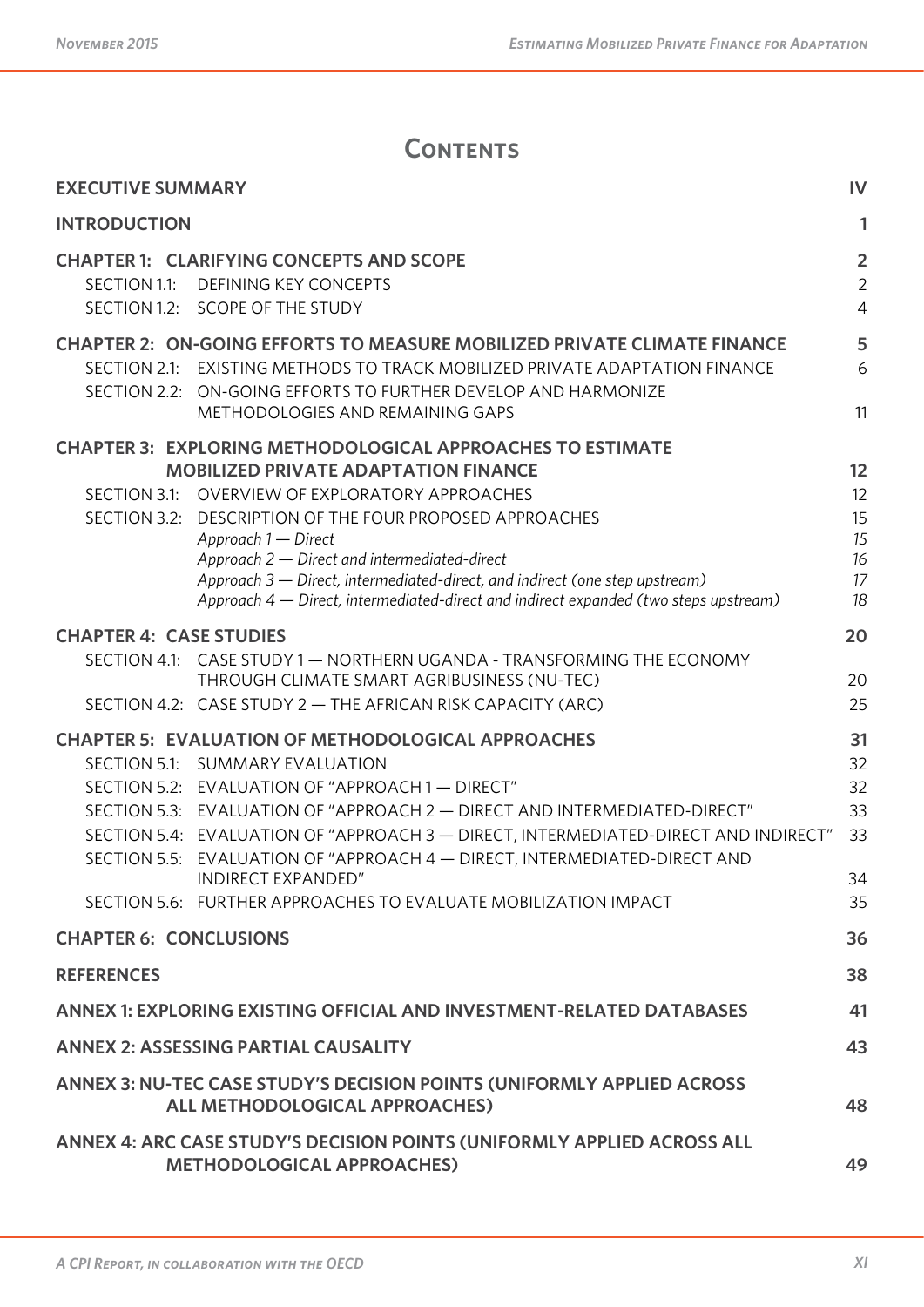## **Introduction**

How to unlock finance in support of developing countries' low-carbon and climate-resilient growth is a central issue of concern for policymakers around the globe. As evidence grows regarding the negative impacts of climate change on human health, economic activity, natural resources and physical infrastructure, finance in support of climate change adaptation has been attracting more attention, especially for countries that are the most immediately vulnerable to these adverse impacts.

In an effort to address this issue, during the 2009 United Nations Framework Convention on Climate Change (UNFCCC) negotiations in Copenhagen, developed countries committed to a goal of mobilizing jointly USD 100 billion a year by 2020 to address the [climate] mitigation and adaptation] needs of developing countries. This funding is to come from a wide variety of sources, public and private, bilateral and multilateral, including alternative sources (UNFCCC, 2010). OECD, in collaboration with CPI, recently released the report "Climate Finance in 2013-14 and the USD 100 billion goal" which, estimated progress against this goal. The report includes public bilateral and multilateral finance commitments as well as the private co-financing associated with both (as best-available evidence of mobilized private finance). It estimates 2013-14 average annual public finance from developed to developing countries for adaptation at USD 7.9 billion – just below 20% of total public climate finance from developed to developing countries – with another USD 3.9 billion (just below 10%) addressing both mitigation and adaptation. *Of the private finance estimated as mobilized by developed countries' public finance, private adaptation finance is less than 10% of the total, with over 90% private finance mobilized for mitigation.* There are few known examples where public finance has mobilized private adaptation finance. This is in large part due to the difficulties in tracking adaptation-related finance. More work is needed to better-understand how to identify, measure, and track public interventions that mobilize private finance for adaptation, and how similar interventions can be most effective in the future.

The OECD-hosted Research Collaborative on Tracking Private Climate Finance, under which this project is conducted, aims to develop more comprehensive methodologies for estimating private flows mobilized for climate action in developing countries. Analysis has so far primarily focused on mitigation (see e.g. Ilman et al. 2014, Haščič et al. 2015), only partly dealing with adaptation due to significant data constraints and methodological challenges (as highlighted in Buchner et al. 2014; Caruso and Jachnik, 2014; UNEP, 2014; Pauw, 2015). This report helps advance understanding of *publicly-mobilized private adaptation finance* by:

- **Taking stock of data availability and on-going efforts** to measure private finance mobilized for climate action in developing countries, including for adaptation activities;
- **Developing and assessing a range of methodological** options to estimate private finance that has been mobilized by public adaptation finance; and
- **Conducting case study-based pilot measurements** on mobilized private adaptation finance by testing these methodological options on two bilateral adaptation projects.

The report is structured as follows: Chapter 1 introduces key concepts and definitions used for the remainder of the report. Chapter 2 provides information on existing approaches and efforts to improve data availability and quantify private finance mobilized by public climate finance. Chapter 3 introduces four experimental methodological approaches to estimate mobilized private adaptation finance. Chapter 4 tests these methodological approaches on two concrete adaptation projects. Chapter 5 then evaluates these methodological approaches against a set of criteria. Finally, the concluding chapter summarizes key takeaways and next steps.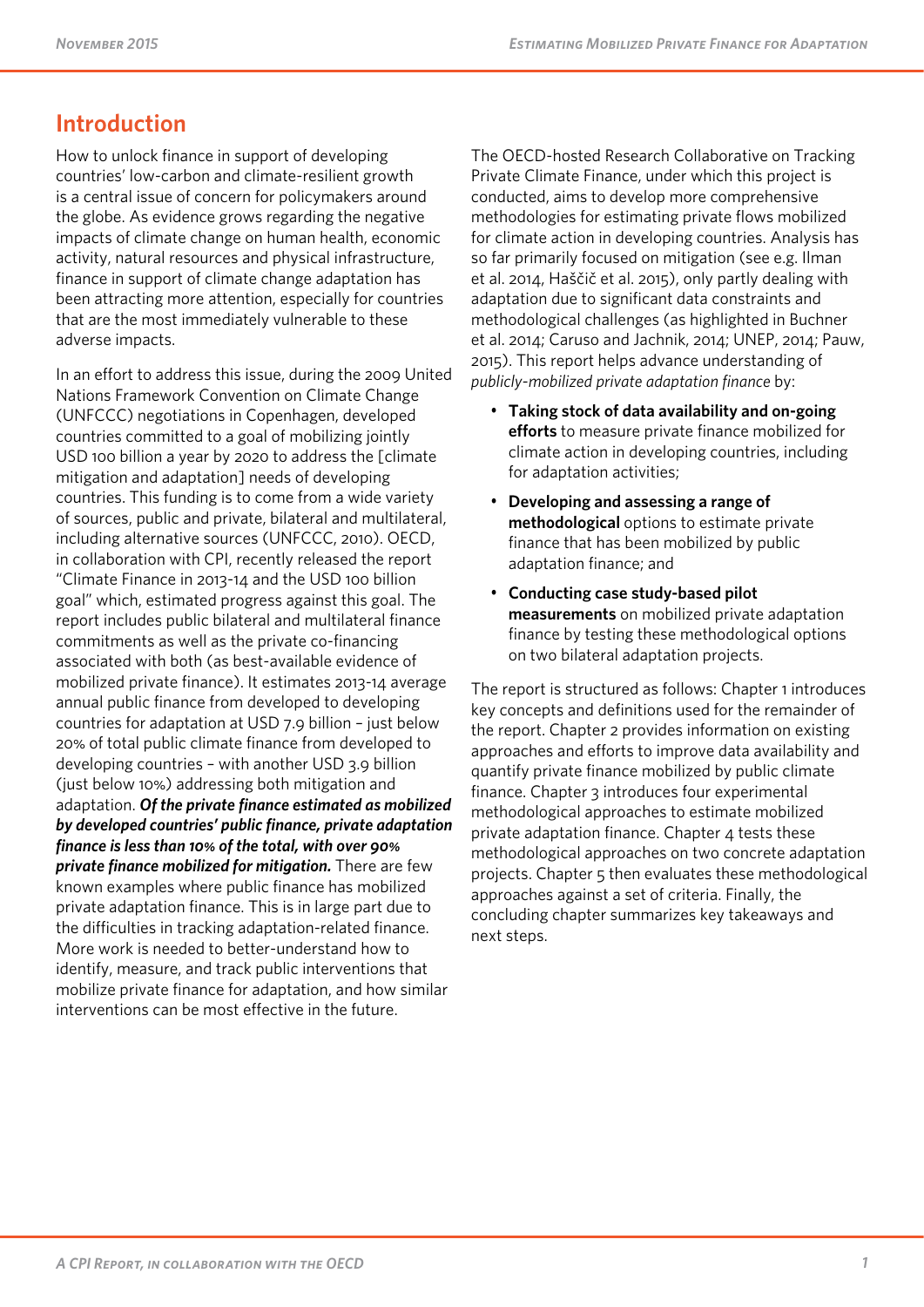## **Chapter 1: Clarifying concepts and scope**

There is currently no single internationally agreed definition for a number of key concepts such as "adaptation activities", "private finance" or "mobilization". While different actors have been applying their own definitions to measure and track adaptation finance, there are efforts underway to harmonize definitions and approaches (see Chapter 2). For the purposes of this study, the working definitions introduced below are used.

## **Section 1.1: Defining key concepts**

### *Adaptation to Climate Change*

An activity is classified as climate change adaptation if it aims to reduce the vulnerability of human or natural systems to the impacts of climate change and climaterelated risks, by maintaining or increasing adaptive capacity and resilience (OECD DAC, 2011). In practice, adaptation activities are often context-specific as they are dependent on the climate vulnerability context of the project or region, and require an understanding of how the activity compares to a "business as usual" approach. This is in contrast with a number of climate mitigation activities, in particular renewable energy projects, for which the nature of the project or activity itself might be enough to qualify it as having mitigation benefits.

### *Adaptation finance*

Adaptation finance is any finance that addresses the above activities, covering virtually all types of financial instruments. Examples include: a loan to purchase resilient construction material for storage facilities; a crop insurance or a returnable loan to establish a weather risk insurance pool; a grant to support the purchasing of water-saving technologies for irrigation; a technical assistance grant to develop weather forecasting systems; an equity investment in advanced water management technologies; or a loan guarantee to cover the purchase of a drainage system to cope with weather extremes.

#### *Public and private finance*

Finance is, on the one hand, considered public if the immediate entity providing the finance is a governmentor publicly-owned entity as defined in the context of the OECD DAC's (DAC) development finance statistics . In addition to finance extended by public development finance institutions, this also includes transactions by State-Owned Enterprise (SOEs). On the other hand, finance is considered private if the immediate entity providing the finance is privately-owned. The underlying principle for considering an entity as public or private is based on who owns more than half of the voting equity securities (OECD DAC, 2013).

#### *Publicly-mobilized private finance*

Broadly speaking, *publicly-mobilized private finance is the private finance invested as a result of a given public intervention, which can typically take the form of finance or policies. Estimating private finance mobilization introduces the notion of causality between public interventions and the amount of private finance claimed to have been mobilized as a result of such interventions*. This can be estimated based on demonstrating or making reasonable assumptions about the causal link between public interventions and private finance.

The amount of private co-financing associated with public finance at the project-, fund-, or credit line- level (what we define as direct and intermediated-direct mobilization) is often used as a best available proxy measurement for measuring mobilized private finance (OECD, 2015c; Illman et al., 2014; Caruso and Ellis, 2013). There might, however, be cases when not all private financing can be considered mobilized by a given public finance intervention, for example in cases where private finance was secured *prior to* the involvement of public finance. In any case, estimates of mobilization based only on private finance directly associated with funds, credit lines or projects will be partial insofar as they do not capture private finance mobilized indirectly in the absence of direct public co-finance. Private finance can in particular be mobilized indirectly by targeted domestic climate policy interventions (see for instance Haščič et al., 2015) as well as knowledge and capacity building activities which can be important triggers for subsequent investments (see Vivid Economics, 2015; Trabacchi and Mazza, 2015).

The term 'leverage' takes on different meanings in different contexts (see for example Brown et al., 2011). For the purposes of this study, the term is not used.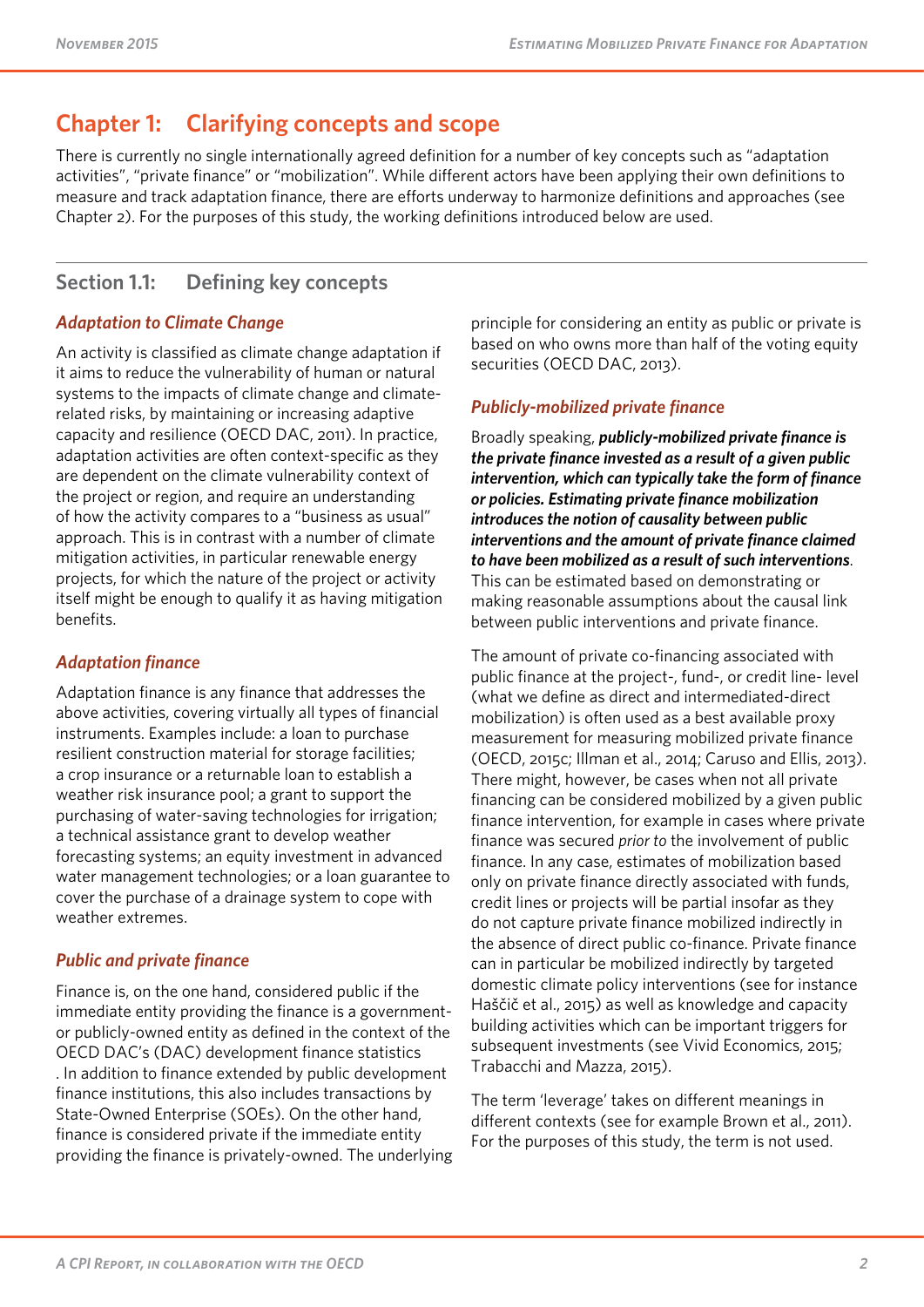#### *Direct, intermediated-direct and indirect private finance mobilization*

As mentioned above, there is an important distinction between private finance that is mobilized *directly* and private finance that can be mobilized *indirectly*. For the purpose of the present study, the following working definitions are used:

Figure 1: Direct private finance mobilization



*Direct private finance mobilization* (Figure 1) is defined as private finance that is co-invested alongside public finance into the same project, program or fund and which is invested as a direct result of the provision of public finance (or guarantee) to that same project, program or fund. In other words, direct mobilization happens "at source" where public finance is being provided. In most cases the private finance mobilization occurs around the same time or shortly after the provision of public finance.

Similar to direct mobilization, intermediated-direct private finance mobilization (Figure 2) is defined as private finance that is invested alongside public finance and a direct result of that public finance, but where the public finance is initially provided one step upstream of the private investment, and is intermediated via a fund (e.g., a multilateral climate change fund), a fund of funds, or bank account (e.g., a credit line). While the public finance may go through different funds or bank accounts before reaching final investment, it is still ultimately invested alongside the private finance and therefore not dissimilar to direct co-financing.

*Indirect private finance mobilization* (Figure 3) is defined as private finance that is invested as a result of some public finance intervention, but where the public finance intervention supports enabling outputs that occur *one or more steps upstream* of the private investment. With indirect mobilization, there is typically a longer time lag between the public intervention and the





private finance mobilization, compared with direct and intermediated-direct private finance mobilization. Given this lag, as well as other factors (policy, market and financial conditions) that impact private investments as well, indirect private finance mobilization is more difficult to measure than direct and intermediateddirect mobilization. Examples of public interventions resulting in enabling outputs that can indirectly mobilize private finance include project preparation assistance to develop a business plan or test project feasibility; grant-supported technical assistance for knowledge and capacity building activities; budgetary support for program or policy development; and resulting public policies themselves (e.g., introduction of building standards or spatial planning taking into account changing climate conditions).



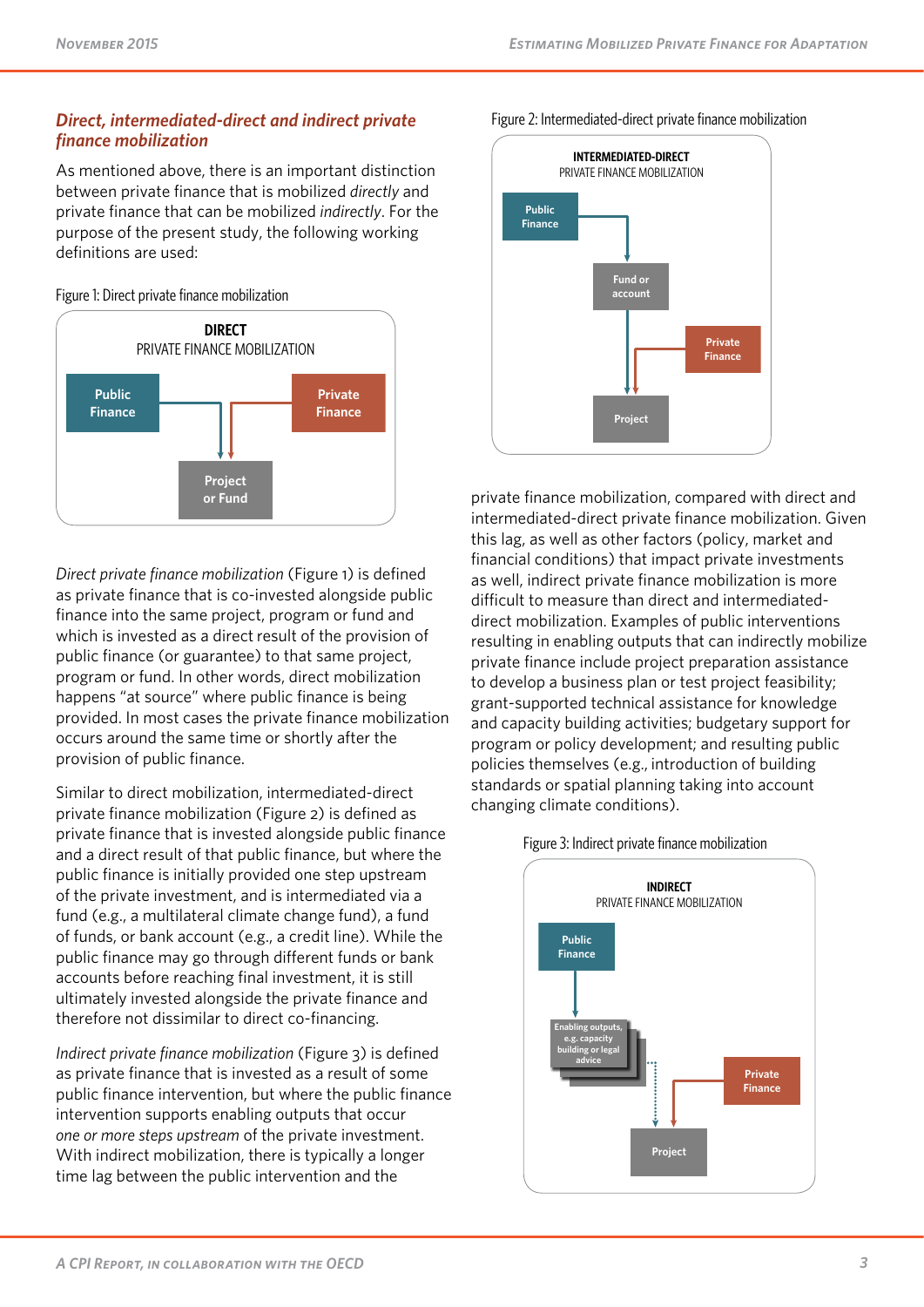#### *The role of the private sector in investing in adaptation*

Climate change adaptation-related literature often refers to the "private sector" as if it were one homogenous group of actors. In practice, "the private sector" and its role in adaptation finance is wide-ranging (Agrawala et al. 2011; Trabacchi and Stadelmann 2013). The private sector can refer to households, smallholder famers or small and medium-sized companies who implement adaptation activities, or to private financiers (e.g. equity funds, local and multinational commercial banks) who finance adaptation activities directly, either independently or together with public actors. It can also refer to private insurance and reinsurance companies that cover losses related to extreme weather events such as droughts. All these actors have an interest in taking climate risks into account into their financing

and investments decisions. These investments can take many forms, spanning soft (e.g. improvement in water efficiency in manufacturing processes) and hard (e.g. infrastructure investments) measures (Agrawala et al. 2011; Averchenkova et al. 2015).

*It is not always easy to delineate adaptation activities from general investments and upgrades that companies routinely undertake.* In many cases, investments that do not have adaptation as a main objective (e.g. increasing efficiency of companies' operations or improving transport and storage facilities) can also contribute to adaptation (Pauw, 2015). Further, while adaptation strategies can be the most effective when they are integrated into broader national development processes (OECD, 2009), improved integration makes it more difficult to identify and quantify adaptation components and financing flows to them.

## **Section 1.2: Scope of the study**

Estimating the effect of public finance interventions in directly and/or indirectly mobilizing private adaptation finance is the core subject of this study, particularly from the vantage point of development finance interventions in developing countries. We consider both direct and indirect forms of mobilization. The role of developing country enabling environments, and of their domestic public policy and market contexts, will, however not be measured in this study as such *unless the starting point for measurement is a public finance intervention* to support policy, technology, or market development/formulation (e.g., technical assistance for early-stage market development research or a grant for policy advocacy). This methodological choice is by no means intended to neglect the importance of domestic policies and enabling environment, which has been analyzed (see Haščič et al., 2015) and is being further explored by other research initiatives under

the OECD-hosted Research Collaborative on Tracking Private Climate Finance.

This study is limited to only considering public finance interventions in developing countries, and only those activities that are currently reported as "adaptation finance" by public development finance actors. As such, other types of public finance interventions that may also result in increased climate resilience are not covered. All types of private investors, spanning private financiers to smallholder farmers, as well as all forms of adaptation finance (as defined in Section 1.1) are, however, included in the scope of our analysis.

The following chapter takes stock of on-going efforts within the development finance community to collect better data and develop methodologies for estimating private finance mobilized for climate action.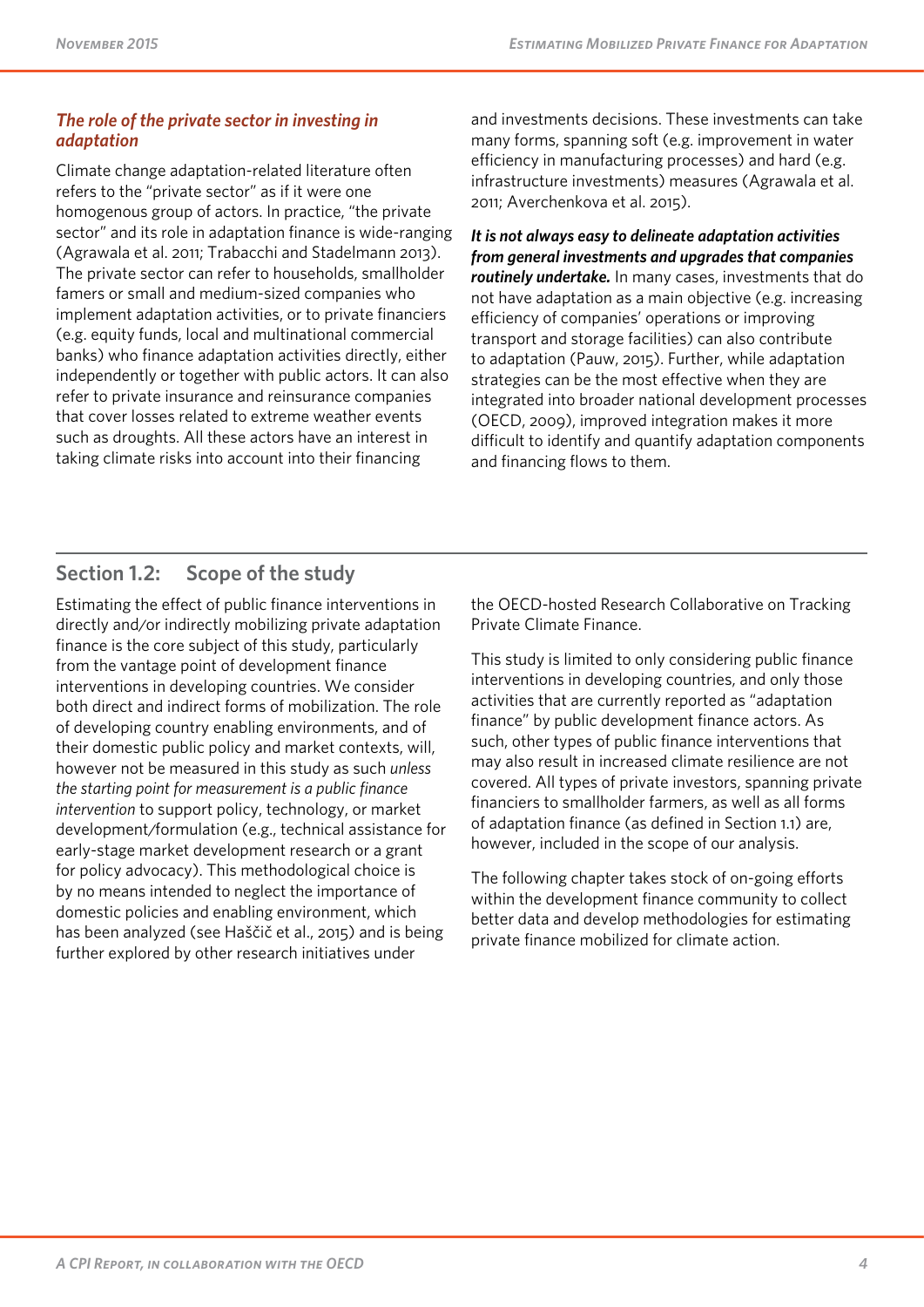## **Chapter 2: On-going efforts to measure mobilized private climate finance**

#### **Key messages:**

- **Bilateral and multilateral finance institutions are working to track private climate finance associated with their public finance interventions**. Most institutions capture information about private co-finance at the fund and project level and some use this data as best-available evidence for reporting mobilized private climate finance.
- **Existing methodologies vary**, in particular on how to define and account for the following: adaptation activities; boundaries of the total private finance considered as potentially mobilized; the causal link between public interventions and private finance; and attribution of mobilized private finance among public actors involved.
- **There are on-going efforts within the international community (the OECD, bilateral and multilateral finance institutions) to further develop and harmonize methodologies to measure private finance mobilized for climate action in developing countries**. For now, these efforts focus on the measurement of direct and intermediated-direct mobilization only. Key actors acknowledge the importance of measuring indirect mobilization but underline practical challenges, increased risks of double counting and transaction costs involved.
- **Given that private finance for adaptation may often be mobilized through indirect interventions**, via capacity building, technical assistance and policy changes, **a significant share of mobilized private adaptation finance might not be captured by on-going tracking efforts**. **As a result, there is a need to explore, develop and assess possible methodological options for estimating the indirect mobilization of private adaptation finance.**

Existing publicly-available data provides a fairly comprehensive picture of international public development finance interventions for climate action -including adaptation- in developing countries (OECD DAC, 2015a; Joint-MDB, 2015). There is currently, however, very limited corresponding data publiclyavailable on private adaptation finance mobilized by these public interventions. As further detailed in Annex I, activity-level data recorded in the OECD DAC statistical system on public bilateral and multilateral adaptation finance only indicate a possible private finance involvement for about 7% of public adaptation finance recorded in 2013 (in terms of both number of activities and volumes of finance committed). Commercial investment databases do not provide the contextual information needed to identify whether an investment is adaptation-specific or has adaptationspecific elements, let alone whether or not it was mobilized by a public intervention (Caruso and Jachnik, 2014). One reason for this is the concept of adaptation is not commonly used by private actors who tend to consider climate risk as part of their broader risk management processes (Pauw et al., 2015; Averchenkova et al. 2015; Agrawala et al 2011).

Given these limitations, a practical starting point for improving data lies with public finance providers' ability to more systematically monitor private finance associated with their interventions. Promisingly, significant efforts are being undertaken to this end. These efforts have made it possible for the OECD to, in collaboration with CPI, recently release the report "Climate Finance in 2013-14 and the USD 100 billion goal" (OECD 2015c) which assesses progress towards the USD 100 billion goal. It includes, for the first time, an estimate of private climate finance mobilized directly by developed countries for climate action in developing countries based on private co-finance provided by bilateral and multilateral public finance providers as best available evidence of mobilization.

This chapter takes stock of recent and on-going developments, not only to collect more comprehensive data but also to develop and harmonize underlying methodologies to estimate private finance mobilized by public climate finance interventions efforts. These developments serve as a foundation for the expanded methodological approaches proposed later in this report.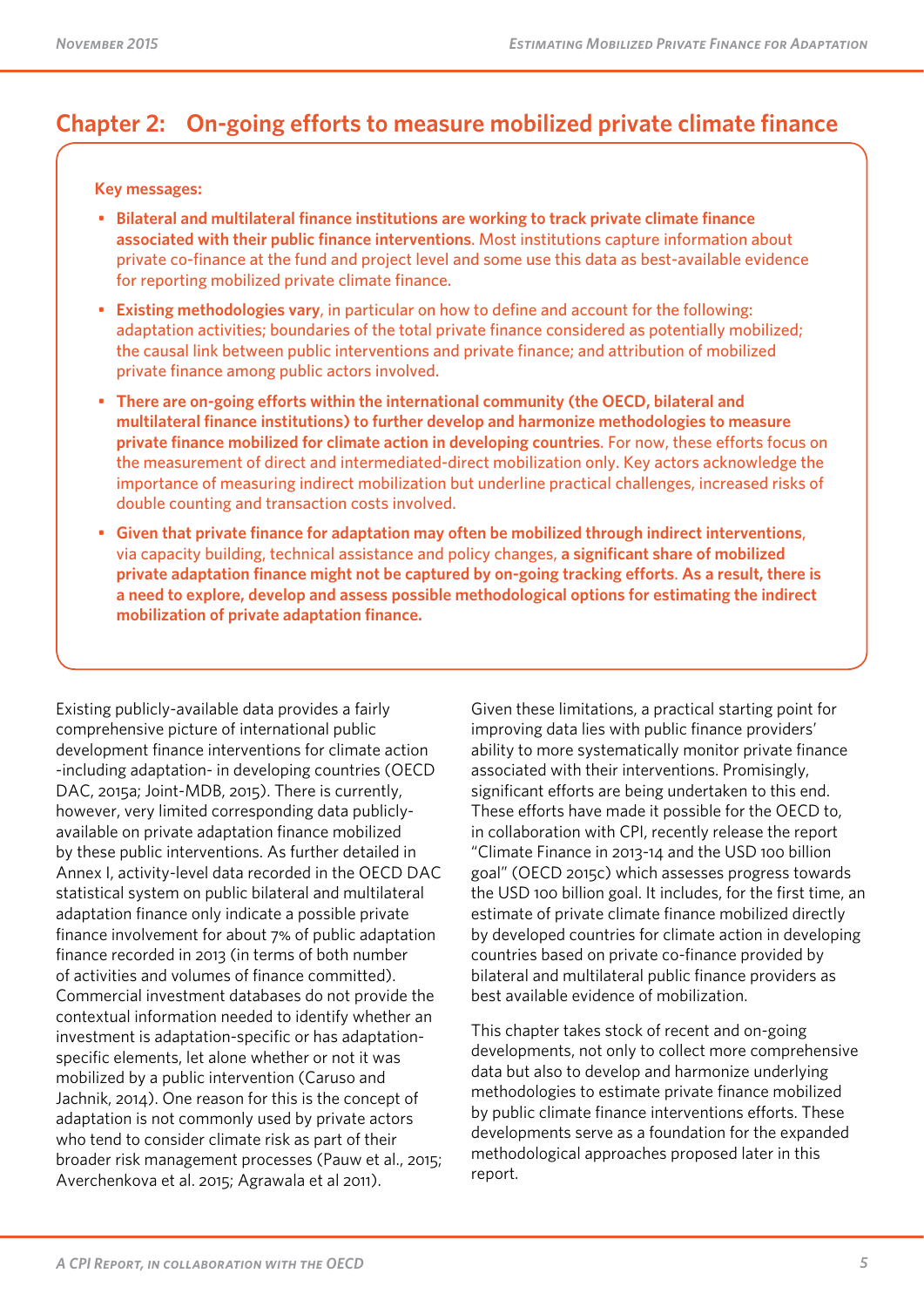### **Section 2.1: Existing methods to track mobilized private adaptation finance**

*There are notable efforts underway within the development finance community to capture information on mobilized adaptation finance. Development finance institutions currently focus on estimating and tracking direct mobilization.* 

In order to better understand the extent to which bilateral and multilateral public actors currently measure and track mobilized private climate finance, a selection of institutions were consulted:

Five bilateral actors with large adaptation finance volumes: the Agence Française du Développement (AFD), Germany's KfW Development Bank, the US Overseas Private Investment Corporation (OPIC), the Dutch Ministry of Foreign Affairs (MFA), and the UK Department of International Development (DFID), and

Four multilateral actors providing adaptation finance targeting the private sector: the European Bank for Reconstruction and Development (EBRD), the Inter-American Development Bank (IDB), the International Finance Corporation (IFC), and the Climate Investment Fund's adaptation funding window i.e. the Pilot Program for Climate Resilience (PPCR).

The interviews revealed that, as of now, development finance actors either work on adaptation but seldom target private sector recipients, or are actively targeting private sector activities but primarily for mitigation purposes.<sup>1</sup> For all consulted actors, the topic of private sector adaptation finance is rather new, which partly explains why tracking is less established than for mitigation activities.

In general, however, the measurement of mobilized private finance for adaptation is not treated separately from attempts to measure mobilized private climate finance more broadly. Different actors are at different stages in their efforts:

Among donor governments and their DFI and aid agencies, only a few are comprehensively measuring private finance mobilized by the public climate finance they provide (e.g. UK). Those who do base this measurement on information available to them about private co-financing at the immediate fund- and project-levels. However, a group of bilateral DFIs<sup>2</sup> have jointly reported private finance mobilized by the public climate finance they provide. Over 90% of the mobilized private finance these actors were able to identify to date was for mitigation projects (Stumhofer et al., 2015).

Among multilateral actors, a group of five MDBs<sup>3</sup> is developing an initial methodology for measuring and reporting climate-related leverage based on total public and private co-financing data (International Finance Consulting, 2015). The International Finance Corporation (IFC) had already been systematically tracking mobilized finance (both public and private). IFC tracks and reports total co-finance for activities in which IFC is financially compensated for direct involvement (e.g. IFC serving as the arranger of syndicated finance) -- what it refers to as *core mobilization*. IFC also tracks (but does not report externally) total co-finance for projects in which IFC invests, what it refers to as *catalytic mobilization,* without assigning attribution or identifying who or what caused the co-investments (IFC, 2015 forthcoming).

The four-stage framework developed under the OECD-hosted Research Collaborative for estimating mobilized private climate finance (Jachnik, Caruso and Srivastava, 2015) is used as a basis to show some of the key features of and differences among existing methodologies. The framework itself, presented in Figure 5, structures key methodological decision points (and corresponding options) into four sequential but interrelated stages, noting that choices made at any given decision point influence the availability and feasibility of choices of other decision points.

Stage 1 focuses on key definitions that need to be established in order to subsequently estimate mobilized

<sup>1</sup> The Climate Investment Funds are actively targeting private sector adaptation activities through the PPCR (private sector set-aside). Most private sector PPCR projects are still in their early stages.

<sup>2</sup> AFD (France), JICA (Japan), KfW (Germany), OPIC (United States), BIO (Belgium), CDC (United Kingdom), COFIDES (Spain), DEG (Germany), FINNFUND (Finland), FMO (Netherlands), IFU (Denmark), Norfund (Norway), OeEB (Austria), Proparco (France), SBI-BMI (Belgium), SIFEM (Switzerland), SIMEST (Italy), SOFID (Portugal), SWEDFUND (Sweden)

<sup>3</sup> African Development Bank, Asian Development Bank, European Bank for Reconstruction and Development, European Investment Bank, Inter-American Development Bank, World Bank Group (including the International Finance Corporation and the World Bank)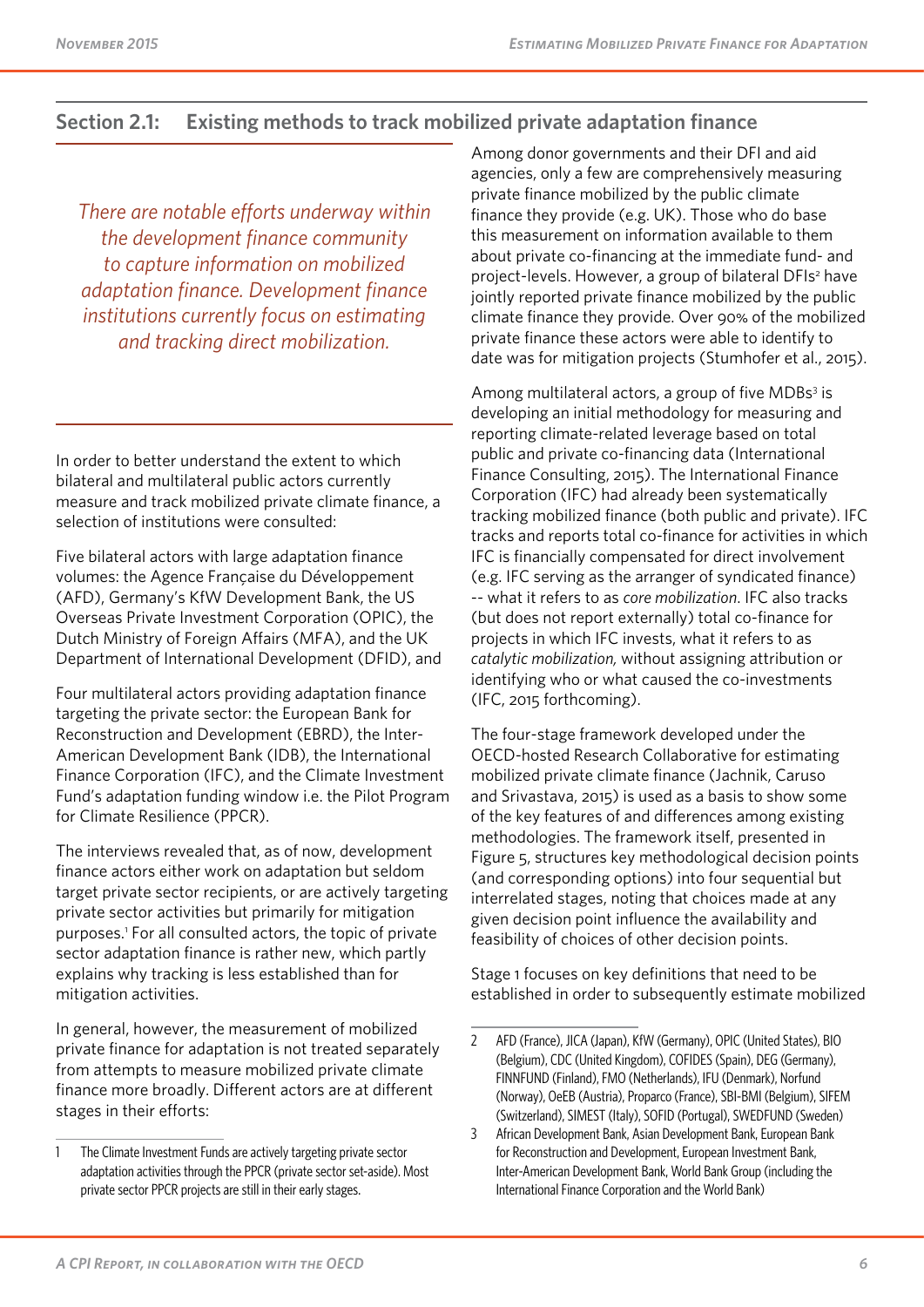| Figure 5: Four-stage methodological framework and decision points to estimate publicly-mobilized private finance.                                                        |                                                                                                                                  |  |
|--------------------------------------------------------------------------------------------------------------------------------------------------------------------------|----------------------------------------------------------------------------------------------------------------------------------|--|
|                                                                                                                                                                          | <b>STAGE 1. DEFINE CORE CONCEPTS</b>                                                                                             |  |
| • Definition of climate change activities<br>• Definition of public and private finance                                                                                  | • Classification of developed and developing countries<br>• Determination of geographical origin of finance                      |  |
|                                                                                                                                                                          | STAGE 2. IDENTIFY PUBLIC INTERVENTIONS AND INSTRUMENTS THAT CAN BE CREDITED FOR MOBILIZING PRIVATE CLIMATE<br><b>FINANCE</b>     |  |
|                                                                                                                                                                          | • Types of public interventions<br>• Specific instruments used for the interventions                                             |  |
|                                                                                                                                                                          | STAGE 3. VALUE PUBLIC INTERVENTIONS AND ACCOUNT FOR TOTAL PRIVATE FINANCE INVOLVED                                               |  |
| • Choice and conversion of currency<br>• Choice of point of measurement<br>• Valuation of different public interventions                                                 | • Boundaries and estimation of private finance involved<br>• Availability of climate-specific private finance data or<br>proxies |  |
| <b>STAGE 4. ESTIMATE MOBILIZED PRIVATE CLIMATE FINANCE</b>                                                                                                               |                                                                                                                                  |  |
| • Assessment of causality between public interventions and private finance<br>• Attribution of mobilized private climate finance to public interventions and instruments |                                                                                                                                  |  |

Source: Jachnik et al., 2015

private finance, including the definition of "climate change adaptation activities" and "public and private finance". Stage 2 focuses on identifying relevant public interventions and instruments that will be credited for mobilizing private finance in subsequent stages. Stage 3 involves establishing accounting boundaries, i.e. the borders within which to include private finance associated with a given public intervention, as well as determining the monetary value of public interventions and associated total private finance. The fourth and final stage involves assessing causality i.e. determining whether private finance would have been provided in the absence of public interventions. This is followed by a consideration of how to attribute mobilization among public interventions/entities involved.

There are a number of key differences among existing methodologies, in particular in relation to the following decision points: (i) Definition of climate change adaptation activities; (ii) Boundaries and estimation of private finance involved; (iii) Assessment of causality between public interventions and private finance; and (iv) Attribution of mobilized private climate finance to public interventions and instruments.

Under the existing methodologies applied by international finance institutions, but also those developed by the OECD to date, the main options used to address these four decision points are detailed below. An overview summary of the key characteristics of applied methodologies is provided in Table 1.

#### **(i) Definitions of "climate change adaptation activities"**

- **Based on objective (and measures)**: under OECD DAC's definition (OECD DAC, 2011) two different 'adaptation' markers are assigned depending on whether adaptation is a 'principal' or 'significant' objective. An activity is eligible for the climate change adaptation marker if the climate change adaptation objective is explicitly indicated in the activity documentation, and if the activity contains specific measures targeting adaptation. This approach is the one used by most bilateral actors (e.g. UK ICF) and their bilateral development finance institutions (e.g. KfW).
- **Based on climate vulnerability(ies) addressed, intent, and linkages between activities and vulnerability(ies):** Under the MDB joint approach, activities are classified as adaptation if they set out to address climate adaptation vulnerabilities, state an intent to address these vulnerabilities and articulate a clear link between the vulnerabilities and specific activities (Joint-MDBs, 2015). A related definition is now part of the Common Principles for Climate Change Adaptation Finance Tracking recently agreed by the MDBs and IDFC (IDFC-MDB, 2015), who also agreed that "adaptation activities should be disaggregated from non-adaptation activities as far as reasonably possible".4

<sup>4</sup> One could also argue that there is a methodological difference between the MDB approach to only count the "adaptation specific" component of the private finance mobilized, while, most bilateral actors under the OECD DAC system account a fixed percentage of finance involved a project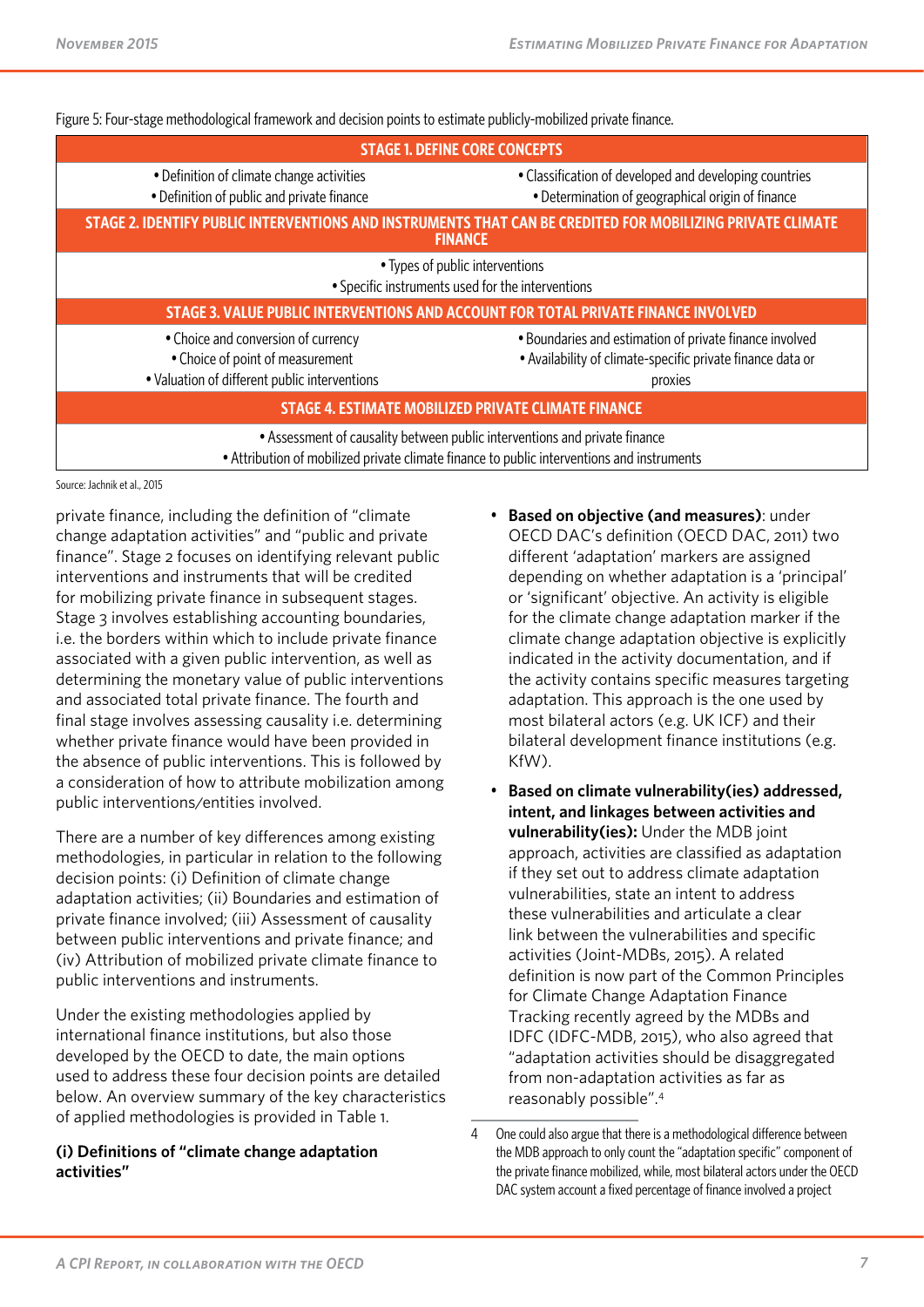**(ii) Boundaries and estimation of total private finance considered involved.** This is a particularly important methodological choice when trying to capture indirect finance mobilized. Private finance may be mobilized outside the scope of a specific activity in which the public intervention was made, due to downstream, spillover, or demonstration effects of the initial public intervention that occur only after some time. Methodological options for defining accounting boundaries include considering:

- **Only direct co-finance**: This approach includes only the private finance that occurs at the level of the project or fund receiving the direct public co-financing. This approach is used by most institutions and methodologies reviewed (see e.g. Stumhofer et al., 2015; OECD, 2015b; ICF, 2015) and was also applied in the context of the recent "Climate Finance in 2013-14 and the USD 100 billion goal" report (OECD 2015c).
- **Traceable private finance (also beyond co-finance):** In addition to direct co-finance, this approach includes private finance that is mobilized further downstream from the public finance/intervention where the private finance is still traceable (e.g. see Stadelmann and Falconer, 2015 for an attempt to identify private finance mobilized by capacity building over time). This approach is not currently widely used due to the methodological challenges and resource implications of carrying this out across a portfolio, but interviewees acknowledge the relevance of looking at finance mobilized outside the immediate project or fund boundaries. The Dutch MFA, GIZ and KfW have investigated such expanded accounting boundaries in recent studies. At this stage, they do not yet include resulting estimates in official reports.
- **All private finance:** This approach aims to capture all downstream investments achieved over the longer-term, within a certain established timeframe, e.g. 10 years. This would include finance mobilized through demonstration and spillover effects, factoring in a discount rate, where public intervention

is assumed to have indirectly caused the investments to occur. None of the institutions interviewed use this approach due to practicality issues as well as data and resource constraints.

**(iii) Assessing causality between public interventions and private finance**: the question relates to how to assess the extent to which decisions of private actors to provide finance are a result of public interventions. Different methodological options include:

- **Blanket causality:** This approach assumes the public finance intervention alone caused the private finance to be mobilized. There are some bilateral and multilateral finance institutions that adopt this approach, e.g. the IFC, the joint-DFI group (Stumhofer and Harnisch, 2015) or OECD DAC (OECD DAC, 2015b). Some interviewed actors (e.g. AFD) are not comfortable with using the term "mobilized" in this context given the difficulty in demonstrating causality. They therefore refer to total "private co-finance" rather than "mobilized finance". This limitation was acknowledged in the "Climate Finance in 2013-14 and the USD 100 billion goal" report. While using private co-finance as current best-available evidence of mobilization, the report also underlines that co-finance does not necessarily equate to mobilization as it in particular does not capture the indirect mobilization effect of capacity building, budgetary support and domestic policies. (OECD 2015c).
- **Partial causality**: This approach assumes the public intervention mobilized only a portion of the total private finance involved, and considers the role played by other factors that may have also helped mobilize the investment such as public policies and country/market conditions. Partial causality was applied by the OECD in an exploratory econometric approach to estimating mobilized private finance for renewable energy (Haščič et al., 2015), and is embedded in the UK's methodology for measuring private climate finance mobilized by its International Climate Fund (ICF, 2015; Ockenden et al., 2012)

**(iv) Attribution of mobilized private finance to public interventions and instruments**: once a (partial or full) causal link between public interventions and private finance has been identified, a methodology is used to attribute the amount of private finance considered as

<sup>(</sup>mostly 100% for activities with adaptation as principal objective and less for those with adaptation as significant objective). However, in practice, there might hardly be any difference, as bilateral actors can separate out adaptation components as separate activities (interviews), and, when reporting climate finance under the UNFCCC, most countries only include the adaptation-specific portion as opposed to the full value of the activities they report to the DAC (Ockenden and Gaveau, forthcoming).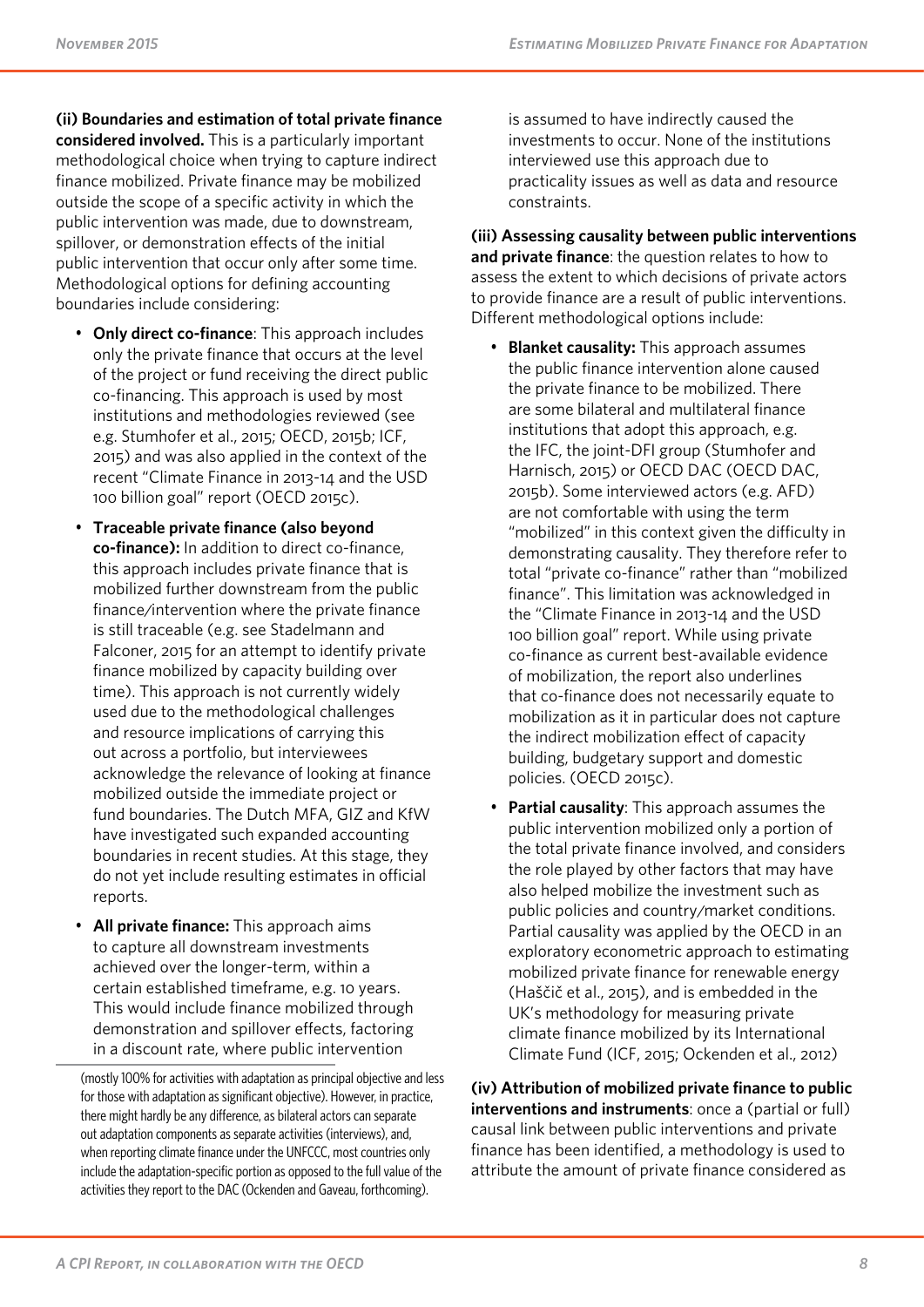mobilized to the different public interventions involved. Different methodological approaches include:

- **Full attribution**: For this approach, each public actor involved claims full value of private finance mobilized, see e.g. IFC (2015) for the case of 'core mobilization' where IFC acts for instance as the arranger of a loan syndication.
- **Volume-based attribution**: This approach apportions mobilized private finance according to the volume of public finance provided, see in particular Stumhofer and Harnisch, 2015; OECD, 2015b (for guarantees); ICF, 2015; and the "Climate Finance in 2013-14 and the USD 100 billion goal" report (OECD, 2015c).
- **Risk-based attribution**: This approach apportions mobilized private finance according to the respective risk exposure of the public finance provided, e.g. more private finance would be attributed to providers of equity than to providers of senior debt, given the higher risk exposure of equity. This approach is used by the UK's ICF (considered in addition to volume-based attribution) and the OECD DAC for public equity shares in funds (OECD DAC, 2015b).
- **Concessionality level-based attribution**: This approach apportions mobilized private finance according to the concessionality levels of the public finance provided. This option has to date not been implemented but would, similarly to the risk-based approach, make it possible to take into account specific features relating to respective public finance interventions.
- **Time-based attribution**: This approach apportions mobilized private finance according to the respective points of entry of the public financiers into the project/program. There are no known examples to date of implementation of this approach.
- **Role-based attribution**: This approach apportions mobilized private finance according to the public actors' respective role in leading and coordinating a joint initiative. See e.g. IFC, 2015 and OECD, 2015b for attribution methodologies taking into account the role of the arranger of a loan syndication.
- **Statistical attribution:** attribution is based on statistically significant variables in econometric models, with coefficients indicating the average effect of the variables considered on private finance (Haščič et al. 2015).

Table 1 below summarises the methodologies used by different public bilateral and multilateral finance institutions<sup>5</sup> and highlights some of their key definitional and methodological differences, as identified above (definition of adaptation, accounting boundaries, causality and attribution). It also highlights whether specific approaches are applicable to adaptation activities. It is important to note that conducting actual pilot estimates for mobilized private adaptation finance (as done in Chapter 4) requires addressing all definitional and methodological decision points of the four-stage framework. These will be covered in a more systematic manner in Chapter 3.

<sup>5</sup> In addition to the aforementioned consultations, this table also bases its findings on publicly available material relating to existing methods to measure mobilized private climate finance. These include, in particular, elaborated methodologies from the IFC (IFC, 2015), the OECD DAC (OECD DAC, 2015b), the above mentioned group of developed country bilateral DFIs (Stumhofer et al., 2015), the group of five MDBs (Joint-MDBs, 2015) and the UK's International Climate Fund (ICF, 2015).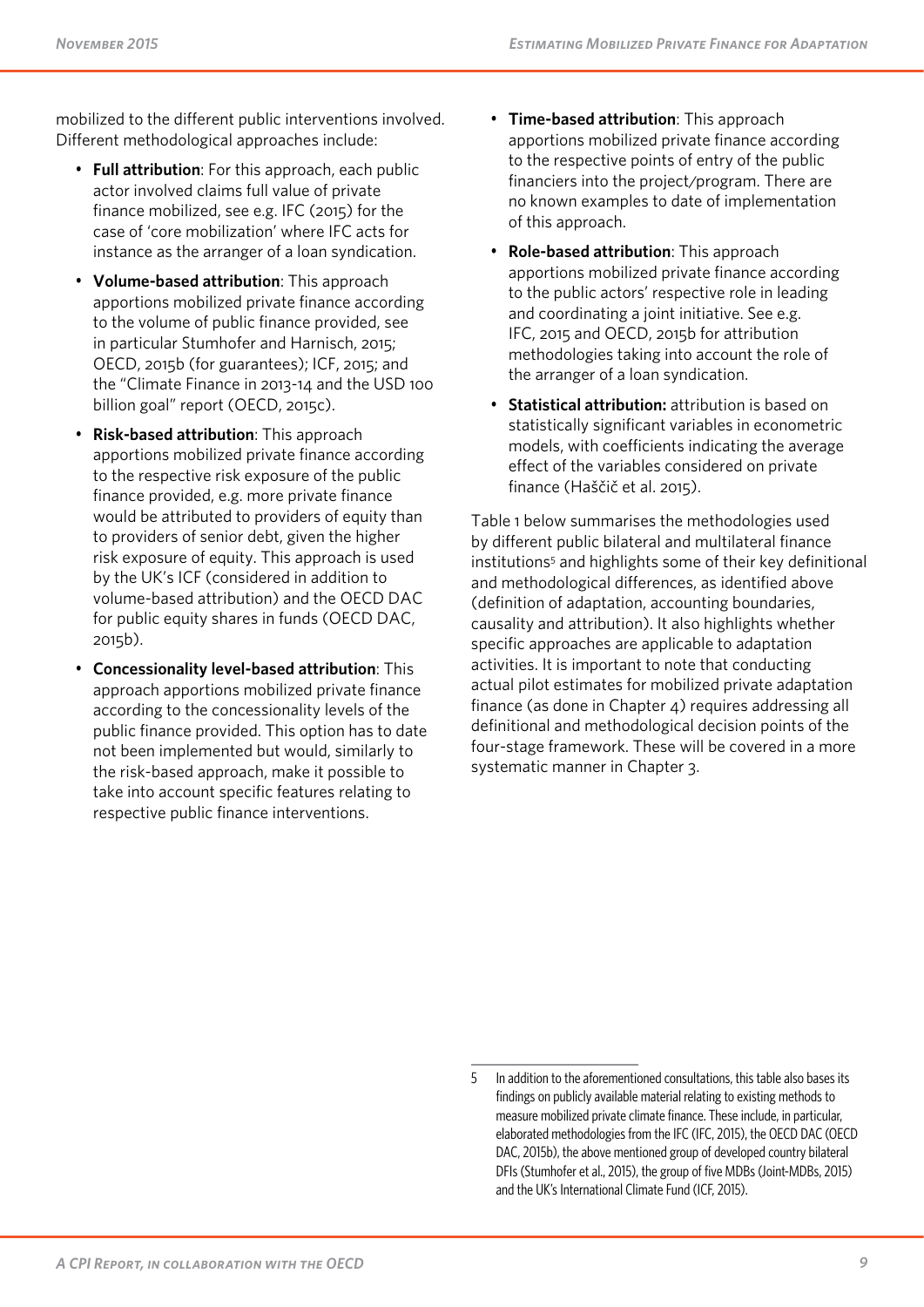|                                                                                                                                                                                                            | rable it key characteristics of selected methods to estimate innance and independimplications tor adaptation                                                                                                |                                                                                                                                                                             |                                                                                                                                                                                                                                              |                                                                                                                                                                                                                                                      |                                                                                                                                                                                      |
|------------------------------------------------------------------------------------------------------------------------------------------------------------------------------------------------------------|-------------------------------------------------------------------------------------------------------------------------------------------------------------------------------------------------------------|-----------------------------------------------------------------------------------------------------------------------------------------------------------------------------|----------------------------------------------------------------------------------------------------------------------------------------------------------------------------------------------------------------------------------------------|------------------------------------------------------------------------------------------------------------------------------------------------------------------------------------------------------------------------------------------------------|--------------------------------------------------------------------------------------------------------------------------------------------------------------------------------------|
| <b>METHOD</b>                                                                                                                                                                                              | <b>DEFINITION OF CLIMATE</b><br><b>CHANGE ADAPTATION</b><br><b>ACTIVITIES</b>                                                                                                                               | <b>BOUNDARIES OF PRIVATE</b><br><b>FINANCE INVOLVED</b>                                                                                                                     | <b>CAUSALITY</b>                                                                                                                                                                                                                             | <b>ATTRIBUTION</b>                                                                                                                                                                                                                                   | <b>APPLICABILITY TO</b><br><b>ADAPTATION</b>                                                                                                                                         |
| bilateral finance institutions <sup>2</sup><br>2015c)<br>billion goal" report (OECD)<br>in 2013-14 and the USD 100<br>2015) and "Climate Finance<br>Group of developed country<br>(Stumhofer and Harnisch, | on MDB-IDFC (2015) conmon<br>approach, and in the future also<br>principles.<br>well as criteria of the International<br>Development Finance Club (JDFC)<br>Based on Rio marker definitions as              | <b>fund.</b><br>activity, credit line or structured<br>co-financing at the level of<br><b>Private co-finance:</b> Private                                                   | activity by the private institution<br>supporting link to the financial<br>involved. There needs to be a<br>pating institution needs to be<br><b>Blanket causality:</b> At least one<br>molved.<br>financial activity by a partici-          | instruments used.<br>public sector actors involved<br>independent of the specific<br>Volume-based pro-rata among<br>Volume-based attribution:                                                                                                        | activities.<br>fied to date relates to mitigation<br>mobilized private finance identi-<br>projects, though close to all<br>mitigation and adaptation<br>The approach applies to both |
| 2015)<br>zation" methodology (IFC,<br>Corporation "core mobili-<br>International Finance                                                                                                                   | considered where relevant.<br>adaptation-specific component is<br>tion of adaptation activities; only the<br>Currently based on IFC's identifica-                                                           | <b>fund level</b><br>co-tinancing at the activity and<br>Private co-finance: Private                                                                                        | private co-finance.<br>and in case of 'catalytic<br>IFC is financially compensated<br>Blanket causality: In case of<br>mobilization' even for all<br>is assumed for all finance<br>core mobilization', causality<br>where                    | syndication. Full attribution (in<br>Patributed to IFC<br>case of 'catalytic mobili-<br>zation'): All finance identified<br>to IFC as paid arranger of loan<br>case of 'core mobiliza-<br>Role-based attribution ()<br>tion'): finance is attributed | activities to date.<br>mobilization for adaptation<br>though IFC has not observe<br>both adaptation and mitigation;<br>Method applies in principle to                                |
| (OECD DAC, 2015b)<br>Assistance Committee<br>OECD Development                                                                                                                                              | on their joint-MDB approach, and<br>climate activities to the DAC based<br>common principles<br>in the tuture also MDB-IDFC (2015)<br>Based on Rio marker definitions tor<br>DAC mempers; MDBs report their | syndicated loans: private<br>specified per instrument e.g.<br>accounting boundaries are<br>finance within the syndication.<br><b>Private co-finance, but</b>                | arranging or participating.<br>engaged without public sector<br>private sector would not have<br>dicated loans: assumption that<br>specific assumptions: e.g. syn-<br>Blanket causality: Instrument-                                         | public actors based on share of<br>attribution, e.g. syndicated<br>public portion of syndication.<br>remainder pro-rated among<br>ume-based and role-based<br>Instrument-specific vol-<br>loans: 50% to arranger if public;                          | adaptation-related activities.<br>DAC, including mitigation and<br>ment finance reported by the<br>Methods apply to all develop-                                                     |
| <b>ZOTE)</b><br>(exploratory) (Haščič et al.,<br>OECD econometric approach                                                                                                                                 | sub-set of mitigation activities.<br>renewable energy projects i.e.<br>for the time being, only applied to<br>Not applicable: the approach was                                                              | nance (spillover effect).<br>the absence of public co-fi-<br>private finance occurring in<br>Both private co-finance and                                                    | effect), domestic policies<br>enabling conditions.<br>mobilization effect of public<br>Partial causality: Tests the<br>finance (including spillove<br>pue<br>Ē                                                                               | finance.<br>variables considered on private<br>cally significant coefficients<br>Attribution pased on statisti-<br>indicating average effects of the                                                                                                 | on adaptation-related private<br>the absence of systematic data<br>Econometrics currently not<br><b>Hinance</b><br>feasible for adaptation due to                                    |
| 2012)<br>(ICF, 2015; Ockenden et al.,<br>United Kingdom's<br>International Climate Fund                                                                                                                    | climate-specific portion counted<br>non climate objectives, only the<br>but where projects have additional<br>Based on Kio marker definitions                                                               | by other ICF key performance<br>of ICF intervention; indirect<br>counted as they are picked up<br>impacts are in principle not<br>Private co-finance: at leve<br>ndicators. | as usual scenario. Projects may<br>may not be possible to accurately duration of ICF funding are made<br>demonstrated against business<br>Partial causality: Causality<br>involve several instruments. It<br>eport which has greater impact. | depending on instrument.<br>Nolume-pased, risk- and time-<br>adjustments tor the risk and/or<br>volume-based pro-rata though<br><b>based attribution:</b> In principle                                                                               | mitigation and adaptation.<br>Method applied at the activity<br>level in principle for both climate                                                                                  |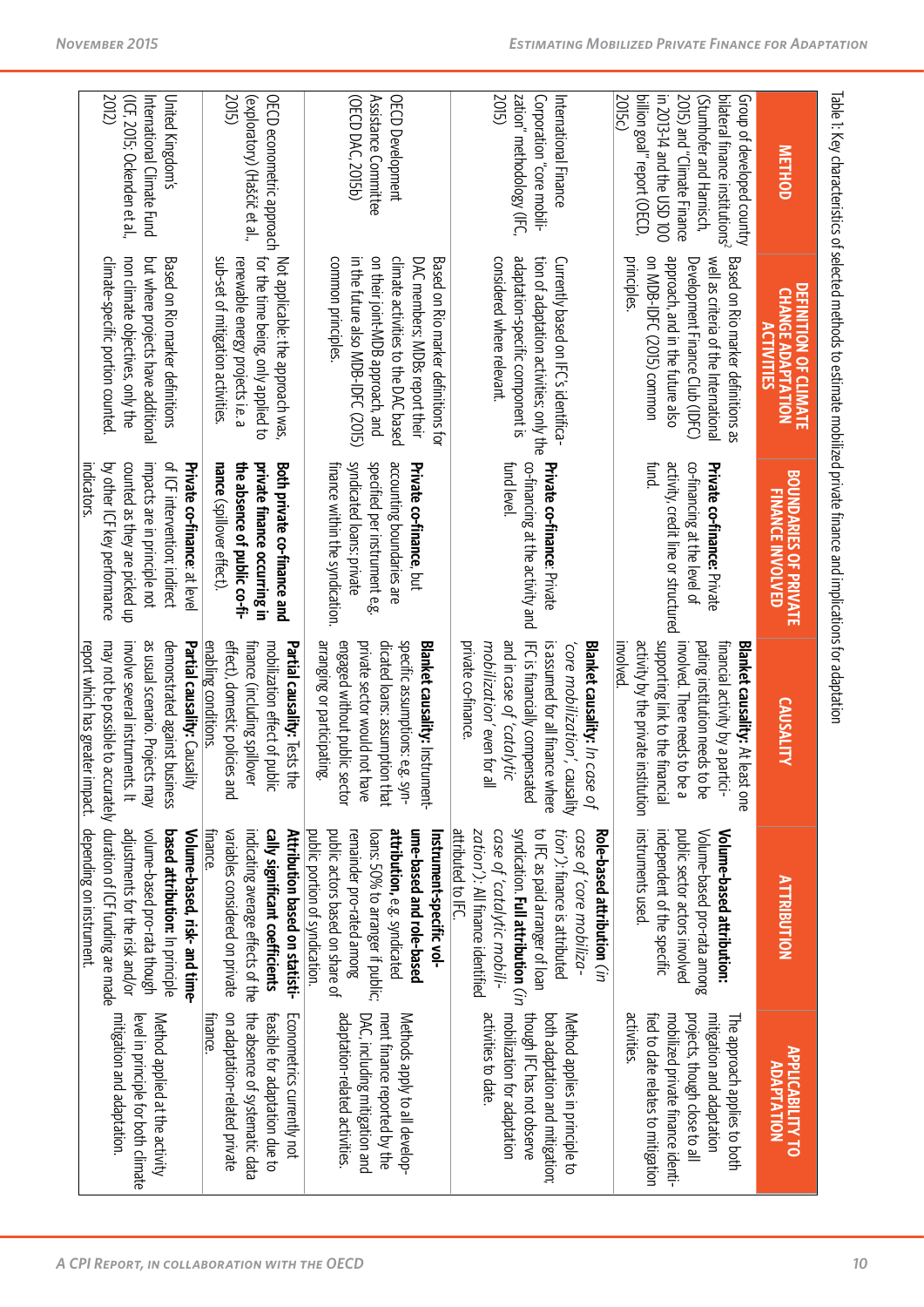## **Section 2.2: On-going efforts to further develop and harmonize methodologies and remaining gaps**

*A number of ongoing and planned efforts are expected to yield improvements in terms of data availability and methodologies for estimating mobilized private climate finance, including for adaptation.*

As noted previously, the OECD DAC has, in consultation with bilateral and multilateral development finance institutions, already developed methods and collected 2012-2014 survey data for a first set of three instruments (guarantees, syndicated loans, and shares in collective investment vehicles). Results from the survey estimate that USD 4.4 billion of private finance was mobilized over this three-year period through these three instruments for climate action in developing countries. This included 58% for mitigation-specific activities, only 3% for adaptation-specific activities, and 39% addressing both mitigation and adaptation (OECD DAC, 2015 forthcoming). Systematic data collection on these instruments and the private finance mobilized as a result will start in 2017 (for 2016 data) and work on other instruments (e.g. mezzanine finance, direct equity, credit lines) will be initiated during the second half of 2015.

The aforementioned group of five MDBs has developed an initial common approach for measuring and reporting leveraged co-financing (both public and private), with first estimates expected before the end of 2015. It focuses on direct private co-financing only and, as a result, mostly on mitigation investments (International Finance Consulting, 2015).

The joint-DFI group, whose methodology for jointly measuring and reporting mobilized private co-finance is featured in Table 1 above, has started reporting estimates covering the 2008-2014 period. Over 90% of the mobilized private climate finance has been for mitigation activities and projects and only less than 10%) for activities and projects in the field of adaptation (Stumhofer et al., 2015).

Bilateral, regional and national finance institutions under the broader umbrella of the International Development Finance Club (IDFC)<sup>6</sup> are working together with the group of five MDBs to harmonize their approaches for tracking their own climate finance flows. In July 2015, they agreed on joint principles for tracking public adaptation finance (IDFC-MDB 2015), and are also considering the possibility of harmonizing their approach for measuring mobilized private finance.

In addition, a group of 19 countries<sup>7</sup> providing bilateral climate finance recently released a statement on their common understanding of the scope of mobilized climate finance in the context of the UNFCCC and reporting progress towards the USD 100 billion per year goal by 2020 (Technical Working Group, 2015). The "Climate Finance in 2013-14 and the USD 100 billion goal" report drew on this understanding and data provided based on it (OECD, 2015c).

For now, these on-going efforts focus on the measurement of direct and intermediated-direct mobilization due to practical challenges and transaction costs involved in estimating indirect mobilization. Given that private finance for adaptation may often be mobilized through indirect interventions, via capacity building, technical assistance and policy changes, a significant share of mobilized private adaptation finance may not be captured by these existing tracking efforts. As a result, there is a need to explore, develop and assess possible methodological options for estimating the indirect mobilization of private adaptation finance, which is done in the following chapter.

<sup>6</sup> A group of regional, bilateral and national development banks, see: [https://](https://www.idfc.org) [www.idfc.org](https://www.idfc.org)

<sup>7</sup> Australia, Belgium, Canada, Denmark, Finland, France, Germany, Italy, Japan, Luxembourg, Netherlands, New Zealand, Norway, Poland, Sweden, Switzerland, United Kingdom, United States, and the European Commission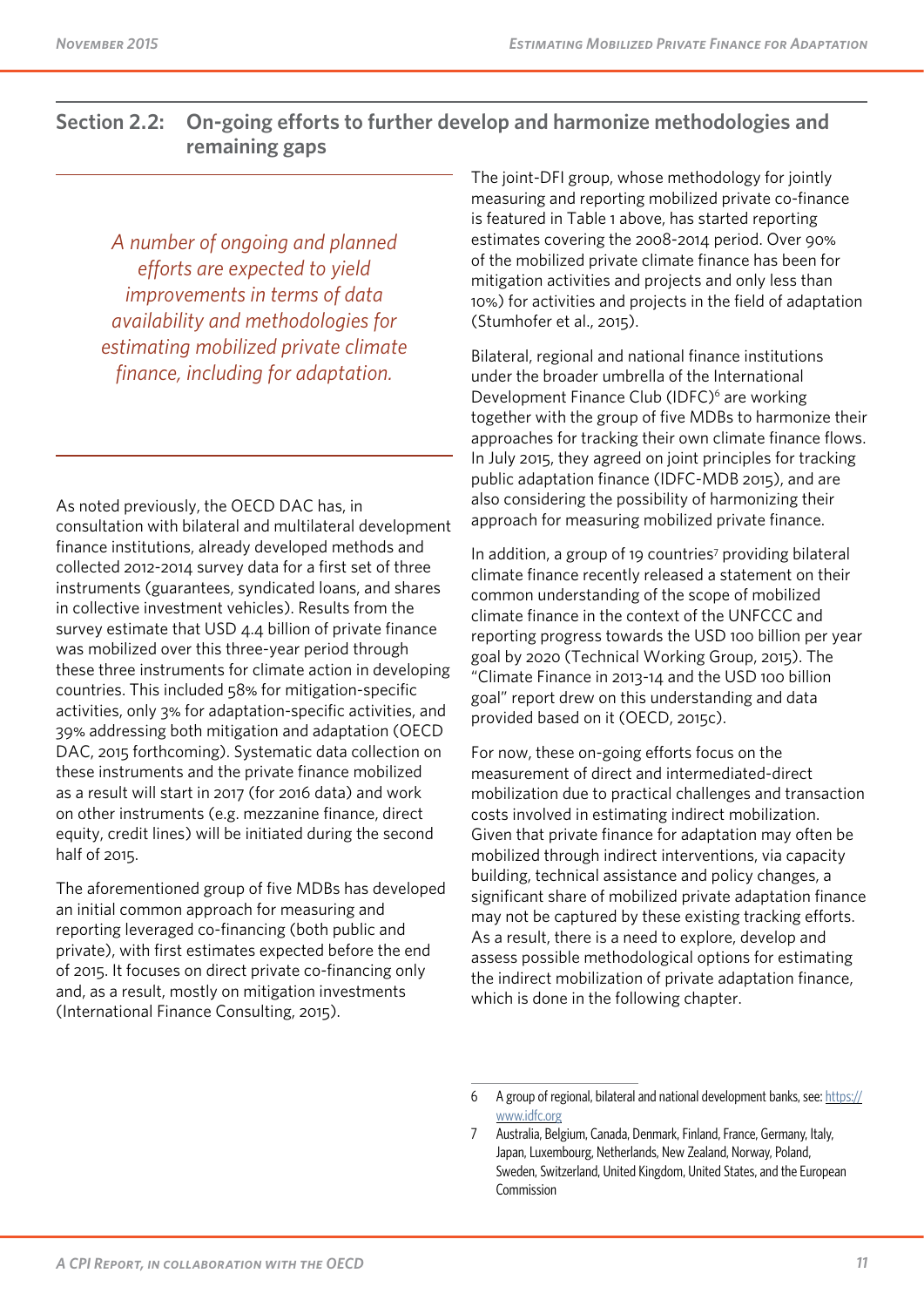## **Chapter 3: Exploring methodological approaches to estimate mobilized private adaptation finance**

#### **Key messages:**

- **Different methodological approaches can be applied to estimate publicly-mobilized private adaptation finance**.
- Building upon the OECD-hosted Research Collaborative on Tracking Private Climate Finance's framework of decision points, **four methodological approaches are developed in this chapter. These different approaches impact the assumptions about how private finance mobilization occurs, and therefore the associated amounts of mobilized private finance**.
- The four approaches developed and proposed vary in how the following three key decision points are defined: *types of public interventions and instruments considered, accounting boundaries of private finance considered, and the causality assessment between public interventions and private finance.*

This chapter explores different approaches that can help capture ways in which public finance interventions help mobilize private investment for adaptation both directly and indirectly, without recommending any approach for international adoption. In doing so, the work also exposes both strengths and challenges associated with different methodological approaches and can provide a starting point from which further methodological design work and exploration can be done.

While these approaches are described and tested for adaptation finance, they also have the potential to be used to assess private finance mobilized for mitigation action, or possibly even more broadly to evaluate the mobilization of private finance through any type of public finance intervention (health, education, development, etc.).

## **Section 3.1: Overview of exploratory approaches**

The exploratory approaches are presented below, based on the OECD-hosted Research Collaborative's fourstage framework of key decision points developed as a tool towards estimating mobilized private finance for climate action in developed countries, as introduced in Figure 5 in Chapter 2. Stepping through these decision points makes it possible to highlight, in a transparent manner, methodological options used.

As outlined in Table 2 below, we explore variations on three decision points. These decision points vary across the different approaches: *types of public interventions and instruments considered, accounting boundaries,* and *causality between public interventions and private finance.*  All other decision points are treated uniformly across the different approaches $8$ .

Table 3 below summarizes the exploratory methodological approaches. The section following the table describes each in further detail.

level, these would introduce an additional scenarios and complexity that would be difficult to handle in the context of the present study. Alternative attribution approaches are and will be explored in the context of other research, analyses and initiatives, including the work of the OECD DAC to measure private finance mobilized by official development finance.

<sup>8</sup> Attribution is also treated uniformly across all approaches. We use volume-based pro-rating across public finance interventions/actors involved. While there are, as highlighted in Chapter 2, possible alternative attribution approaches based on, for instance, risk, role or concessionality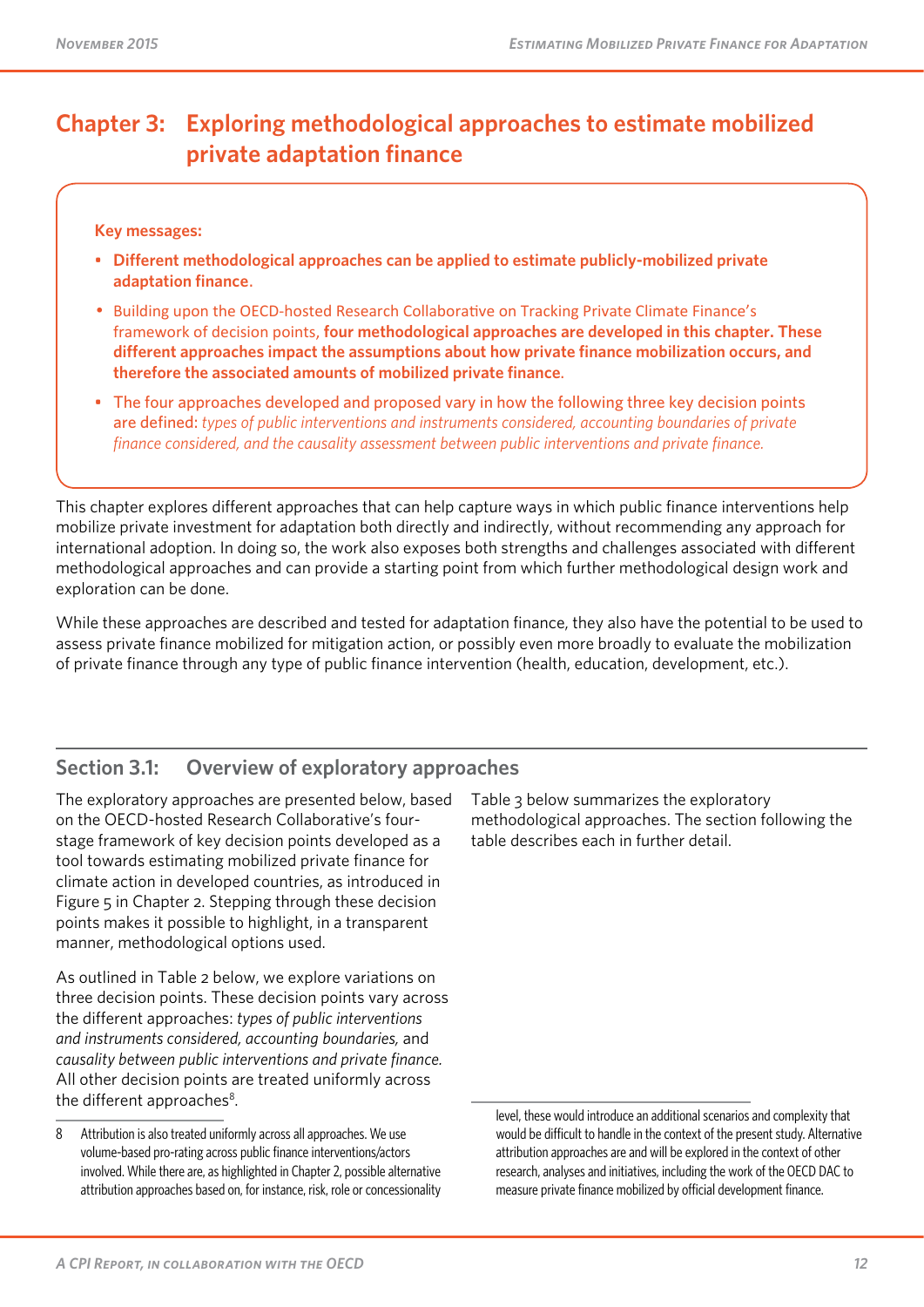Table 2: Overview of decision points across all exploratory methodological approaches, highlighting decision points that vary across approaches

| <b>STAGES</b>                                                                                                    | <b>SHORT DESCRIPTION OF METHODOLOGICAL DECISION POINTS</b>                                                                                                                                                                                                                                                                                                                                                                                                                                      |
|------------------------------------------------------------------------------------------------------------------|-------------------------------------------------------------------------------------------------------------------------------------------------------------------------------------------------------------------------------------------------------------------------------------------------------------------------------------------------------------------------------------------------------------------------------------------------------------------------------------------------|
| 1. DEFINE CORE<br><b>CONCEPTS</b>                                                                                | Climate change activities: Inclusion of project is based on the mitigation and adaptation Rio markers (for projects of bilateral agencies)<br>and/or MDB-IDFC (2015) approach (for projects of MDBs and IDFC members); and considers both a full and component cost approach as<br>relevant, considered on a case by cases basis, and depending on data availability.                                                                                                                           |
|                                                                                                                  | Public and private finance: Official transactions are considered public when undertaken by public entities at their own risk and respon-<br>sibility, as defined in the DAC reporting directive. Entities are considered public if they are part of the government or if governments own<br>the majority of shares. All other entities/transactions are considered private, including entities that share public and private ownership<br>but where private ownership is majority.              |
|                                                                                                                  | Country classification: developing countries are defined as countries that are included in the DAC list of Official Development<br>Assistance Recipients <sup>a</sup>                                                                                                                                                                                                                                                                                                                           |
|                                                                                                                  | Geographical origin of private finance: All private finance regardless of origin is included, but international and domestic sources are<br>separately identified where technically possible. Geographical origin is assigned using the concept of "residence" based on the center of<br>economic interest (rather than nationality or legal criteria) of the transactor (i.e.; immediate provider of finance), as defined under the<br>IMF Balance of Payments Manual (IMF 2009). <sup>b</sup> |
| 2. IDENTIFY                                                                                                      | TYPE OF PUBLIC INTERVENTION: VARIES BY METHODOLOGICAL APPROACH (SEE TABLE 3 BELOW)                                                                                                                                                                                                                                                                                                                                                                                                              |
| PUBLIC INTER-<br><b>VENTIONS AND</b><br><b>INSTRUMENTS</b>                                                       | Specific instruments: Includes some or all of the following public finance instruments grants, concessional loans, non-concessional<br>loans, equity, mezzanine financing, guarantees, and insurance.                                                                                                                                                                                                                                                                                           |
|                                                                                                                  | <b>Currency and conversion:</b> Volumes of finance are reported in USD; OECD official exchange rates are used to convert into USD.                                                                                                                                                                                                                                                                                                                                                              |
| 3. VALUE PUBLIC<br><b>INTERVENTIONS</b><br>AND ACCOUNT<br><b>FOR TOTAL</b><br>PRIVATE FINANCE<br><b>INVOLVED</b> | Point of measurement: Commitment or board approval data is used to measure finance. Where disbursement data might be available, a<br>comparison of volumes measured at commitment and disbursement will be made. <sup>c</sup>                                                                                                                                                                                                                                                                   |
|                                                                                                                  | Value of public interventions: Public finance interventions are accounted for at their face valued                                                                                                                                                                                                                                                                                                                                                                                              |
|                                                                                                                  | BOUNDARIES: VARIES BY METHODOLOGICAL APPROACH (SEE TABLE 3 BELOW)                                                                                                                                                                                                                                                                                                                                                                                                                               |
|                                                                                                                  | Data availability: Will vary for each portfolio analyzed based on the degree to which institutions able to provide granular information<br>about private finance associated with its interventions                                                                                                                                                                                                                                                                                              |
| 4. ESTIMATE                                                                                                      | CAUSALITY: VARIES BY METHODOLOGICAL APPROACH (SEE TABLE 3 BELOW)                                                                                                                                                                                                                                                                                                                                                                                                                                |
| PRIVATE FINANCE<br>MOBILIZATION                                                                                  | Attribution: Volume-based pro-rating across public finance interventions/actors involved (no adjustment for concessionality or risk)                                                                                                                                                                                                                                                                                                                                                            |

a <http://www.oecd.org/dac/stats/daclist.htm>

 $b$  "An institutional unit has a centre of economic interest within a country when there exists, within the economic territory of the country, some location, dwelling, place of production, or other premises on which or from which the unit engages and intends to continue engaging, either indefinitely or over a finite but long period of time, in economic activities and transactions on a significant scale." (IMF, 2009).

c We may consider private finance that is likely to be committed in the future (in cases where robust data exists to estimate likely future investment), though this runs the risk of failing to factor in future interventions and policy and market variables that may affect the timing and scale of any future private investment commitments.

d While practical, this approach does not make it possible to take into account instrument-specific characteristics. On-going work within the development finance community, including the OECD DAC, may provide alternative methods.

Table 3: Methodological approaches to measure mobilized private adaptation finance

| <b>APPROACH</b>                                                                              | TYPFS OF INTFRVFNTIONS<br><b>CONSIDERED</b>                                                                                                                               | <b>BOUNDARIES CONSIDERED</b>                                                                                                                                         | <b>CAUSALITY ASSESSMENT</b>                                                                                                        |
|----------------------------------------------------------------------------------------------|---------------------------------------------------------------------------------------------------------------------------------------------------------------------------|----------------------------------------------------------------------------------------------------------------------------------------------------------------------|------------------------------------------------------------------------------------------------------------------------------------|
| Approach 1: Direct                                                                           | or fund level                                                                                                                                                             | Public co-finance at the project, program Only captures project- or fund-level co-finance                                                                            | Assume blanket causality. In<br>cases with multiple direct/inter-<br>mediated-direct interventions<br>impacting the same amount of |
| Approach 2: Direct and<br>intermediated-direct                                               | Same as above, plus: co-finance to a<br>project or program via an intermediary<br>such as a fund, fund of fund or credit line                                             | Extends to public finance one step upstream of the<br>private finance in the investment value chain                                                                  | private finance, apply partial<br>causality assessment to each<br>intervention. See Box 1.                                         |
| Approach 3: Direct, intermedi-<br>ated-direct and indirect (one<br>step upstream)            | Same as above, plus: public finance<br>for enabling outputs such as technical<br>assistance, support for capacity building<br>activities (including financial support for | Extends to public finance /interventions one step<br>upstream of the private finance in the investment<br>value chain and includes one enabling output               | Apply partial causality assess-<br>ment. See Box 1.                                                                                |
| Approach 4: Direct, interme-<br>diated-direct, and indirect<br>expanded (two steps upstream) | policy developments).                                                                                                                                                     | Extends to public finance/interventions two steps <sup>a</sup><br>upstream of the private finance in the investment<br>value chain and includes two enabling outputs |                                                                                                                                    |

a While the assessment could include interventions three or more steps upstream, we stop at two given that assessing causality becomes much more challenging the more intermediary steps are factored in.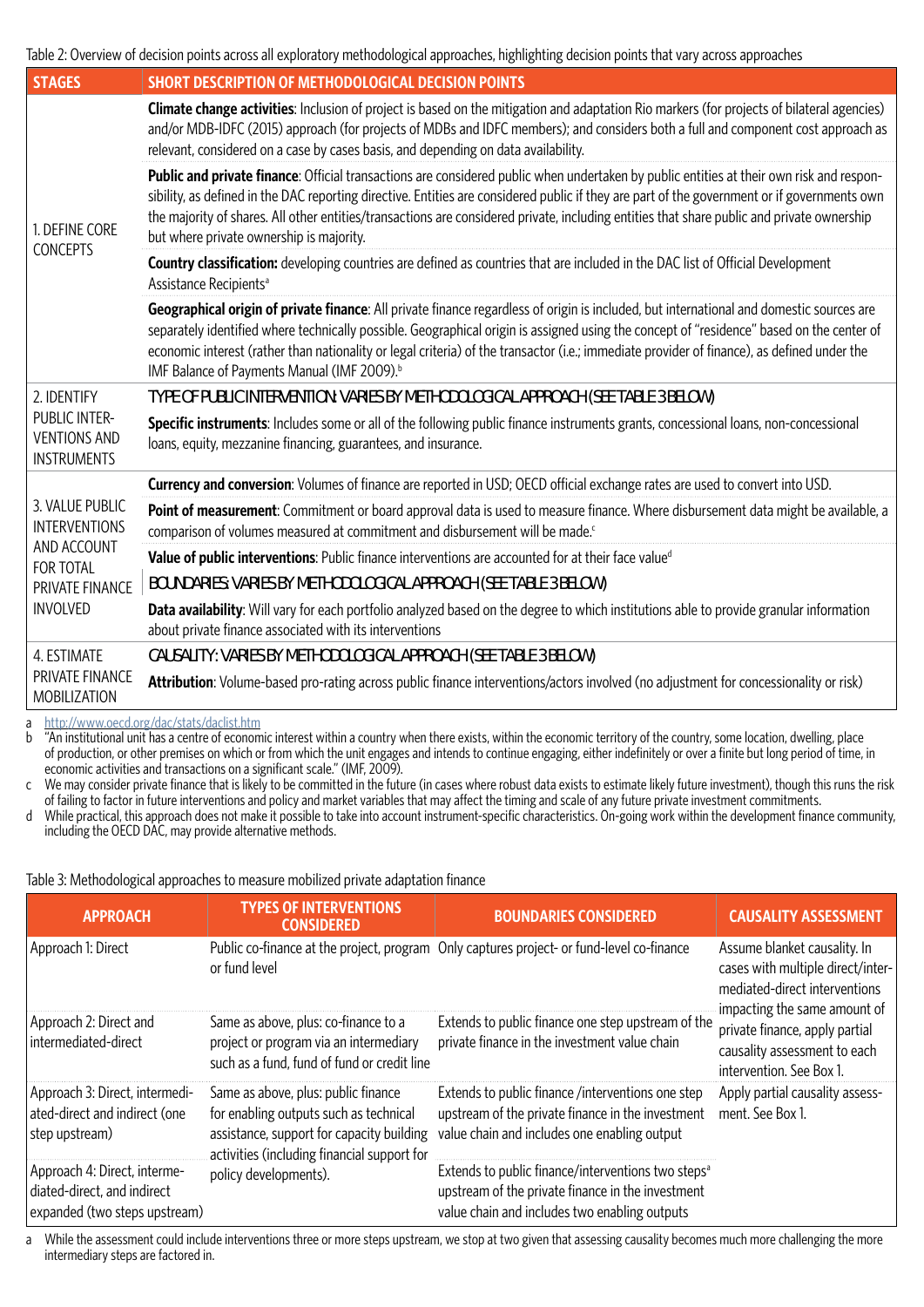The differences across methodological approaches can be further explained through a hypothetical case in order to demonstrate the strengths and shortcomings of each approach. We use real institutions simply to make the example as clear as possible.

Consider a case involving several development institutions working in Mexico (see figure 6 below). The U.S. Agency for International Development (USAID) helps build private companies' knowledge regarding impending climate threats to infrastructure. At the same time, IDB has been working in the country to provide capacity building support for the development of a new national policy proposal to provide tax breaks to all companies that lower water use. The new policy is nationally adopted and encourages private investment in water efficient technologies.

In addition, an international project preparation facility set up by the World Bank provides a grant to a project

developer who uses the grant to develop and test a water efficiency technology for a large infrastructure project in an area in Mexico that is threatened by extreme drought. Once the technology is fully tested, the project developer secures direct public finance from the Netherlands Development Finance Company (FMO), as well as intermediated-direct finance via the PPCR (provided by Australia, Canada, Denmark, Germany, Japan, Norway, Spain, UK, and U.S. — all donors to the PPCR). This project-level public finance support which de-risked the investment, along with the project preparation support from the World Bank, knowledge building support provided by USAID and policy support provided by IDB, all helped to secure the private finance necessary to get the water efficiency off the ground.

The different methodological approaches detailed below use this hypothetical case above to elucidate the differences across approaches.



Figure 6: Hypothetical project example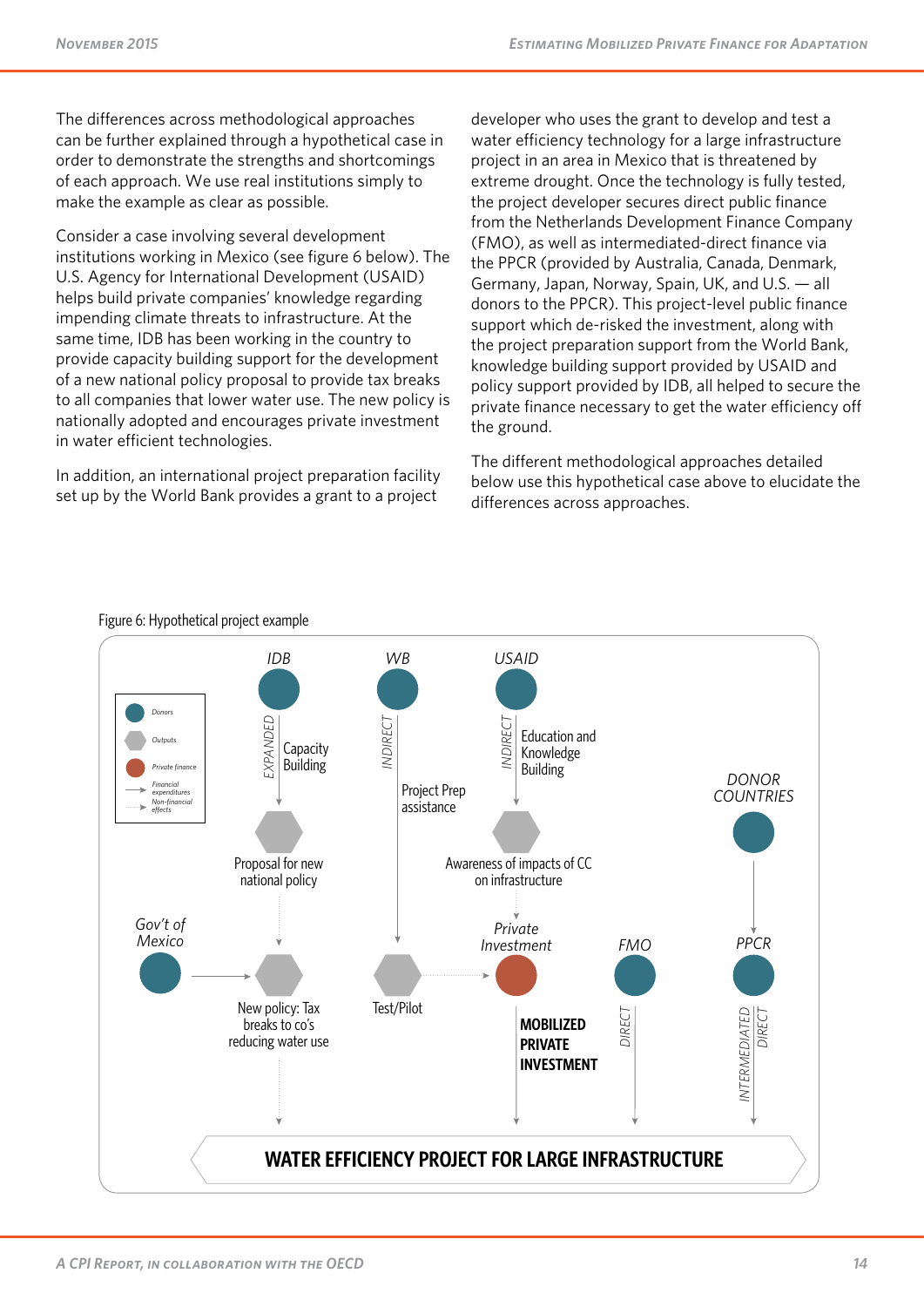## **Section 3.2: Description of the four proposed approaches**

#### **APPROACH 1 — DIRECT**

*This approach only considers interventions that occur "at source" and therefore includes only direct project- or fundlevel co-finance. It is assumed that the co-financing support fully caused the private finance to be mobilized (blanket causality).*



In our example, with Approach 1, only the direct project level co-finance provided by FMO would be included as an intervention playing a role in mobilizing private investment.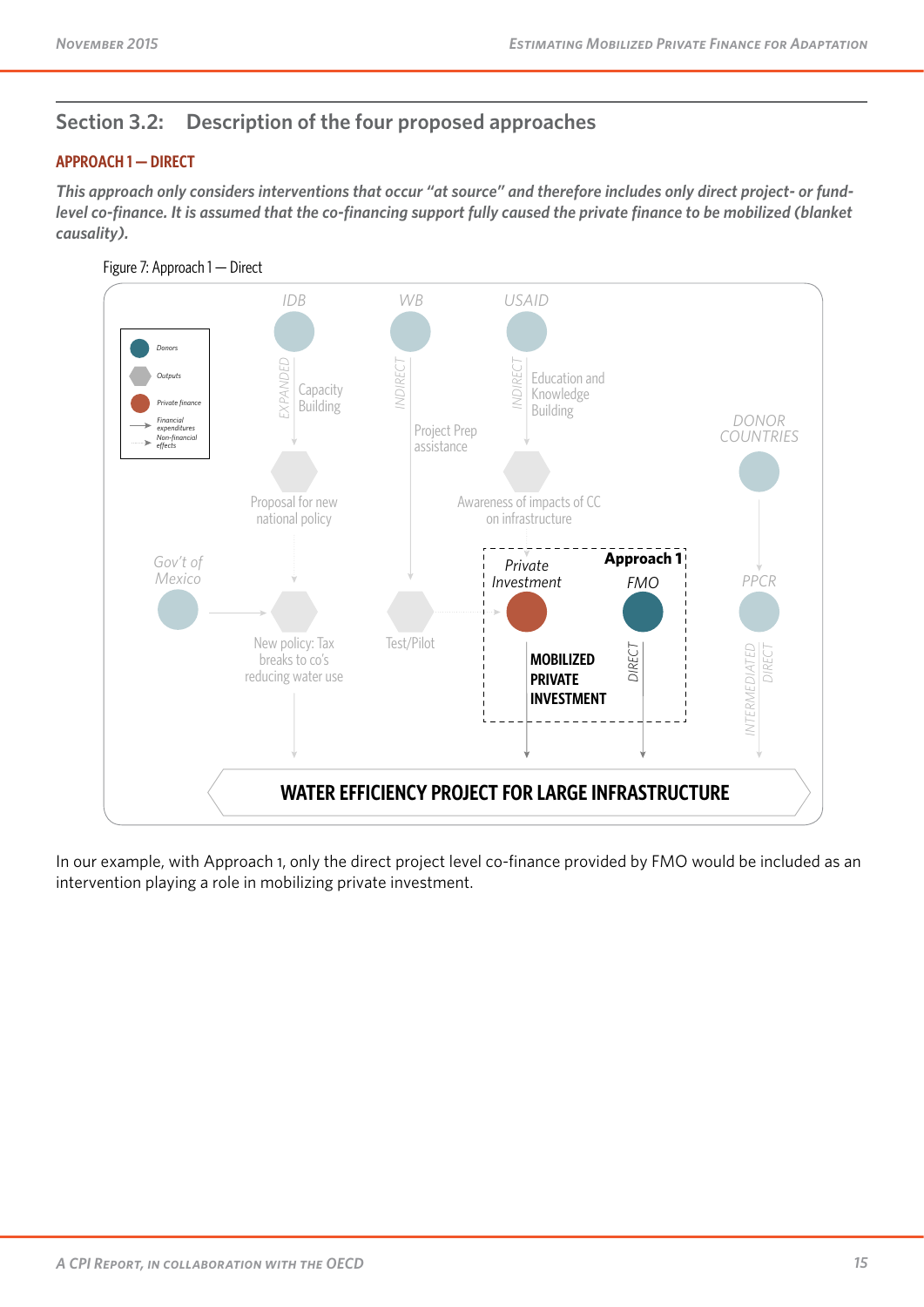#### **APPROACH 2 — DIRECT AND INTERMEDIATED-DIRECT**

*The approach considered here extends the accounting boundaries of Approach 1 to include public finance to a project or program occurring one step "upstream" from the private finance in the investment value chain, where the initial public finance is provided via a fund or credit line. This approach therefore takes into account direct and intermediated-direct forms of mobilization that may occur. As in Approach 1, this approach assumes the finance coming via the fund, fund-of-fund or credit line fully caused the private investment and blanket causality is applied.*

With Approach 2, both the direct project level co-finance provided by FMO and the finance provided from the PPCR would be included as public finance interventions that played a role in mobilizing the private investment.



Figure 8: Approach 2 — Direct and intermediated-direct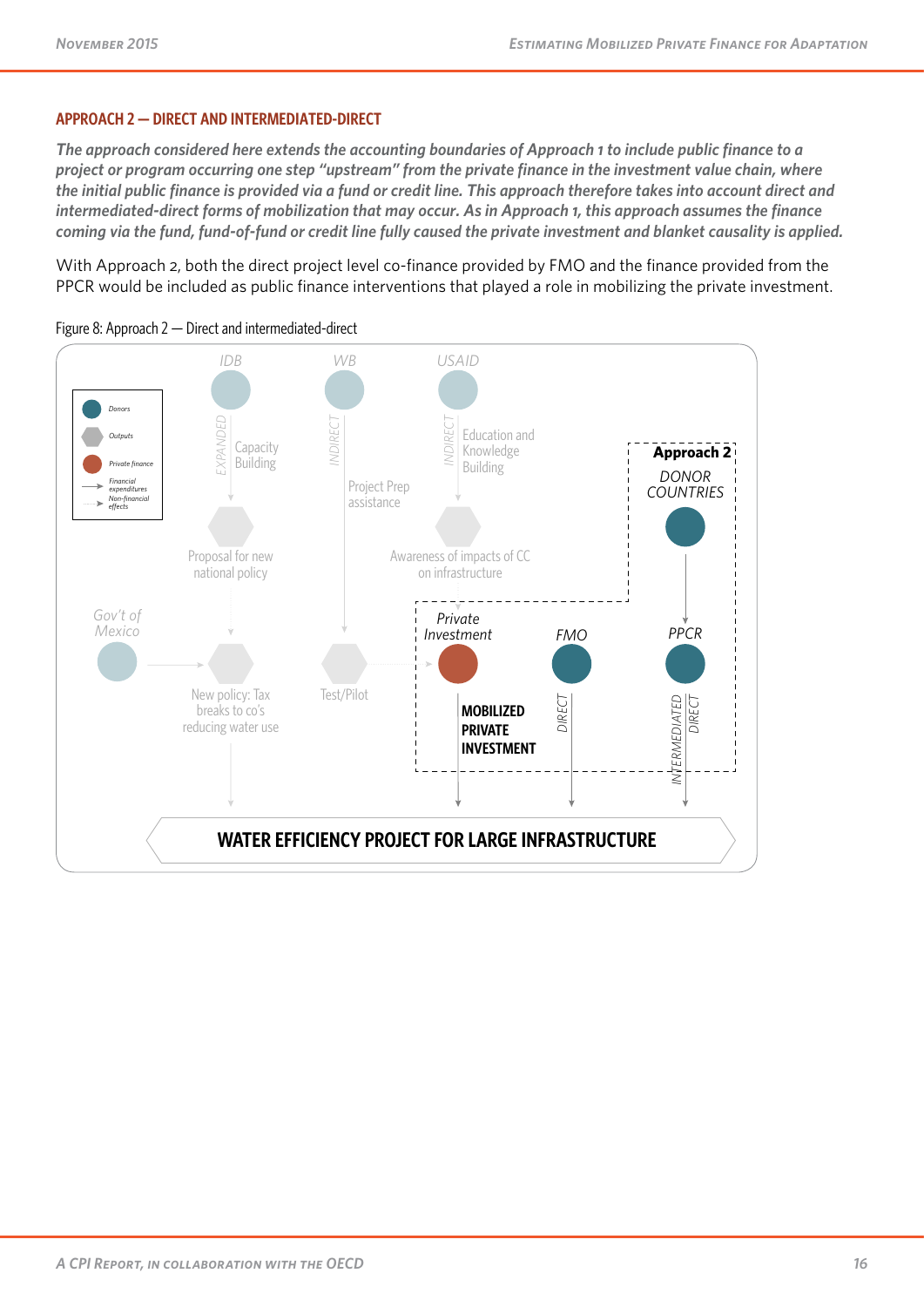#### **APPROACH 3 — DIRECT, INTERMEDIATED-DIRECT, AND INDIRECT (ONE STEP UPSTREAM)**

*Similar to Approach 2 above, Approach 3 also includes public finance one step "upstream" from the private investment. However, Approach 3 differs in that it also includes enabling outputs resulting from the initial public finance interventions, such as capacity building, technical assistance, grants for project feasibility testing, and financial support for the development of policies and regulations. This approach therefore allows for the inclusion of more indirect forms of mobilization that may occur, along with the direct and intermediated direct forms.*

With this approach, the direct project level co-finance provided by FMO, the finance provided from the PPCR, the knowledge building support from USAID and the project preparation assistance provided by the World Bank would all be included as public finance interventions that played a role in mobilizing the private investment.



Figure 9: Approach 3 — Direct, intermediated-direct, and indirect

In terms of determining causality, this approach applies a *partial causality assessment* for two reasons: (a) it is unlikely that public interventions which occur upstream will fully mobilize private investment given the time lag between the intervention and the investment and (b) partial causality allows for the ability to consider other contextual factors, such as country and market conditions (though these are not directly assessed for their own causal role, as this is outside the scope of this study), and allows for different causality assessments to be done for the different interventions involved. The approach for determining partial causality is explained in Box 1.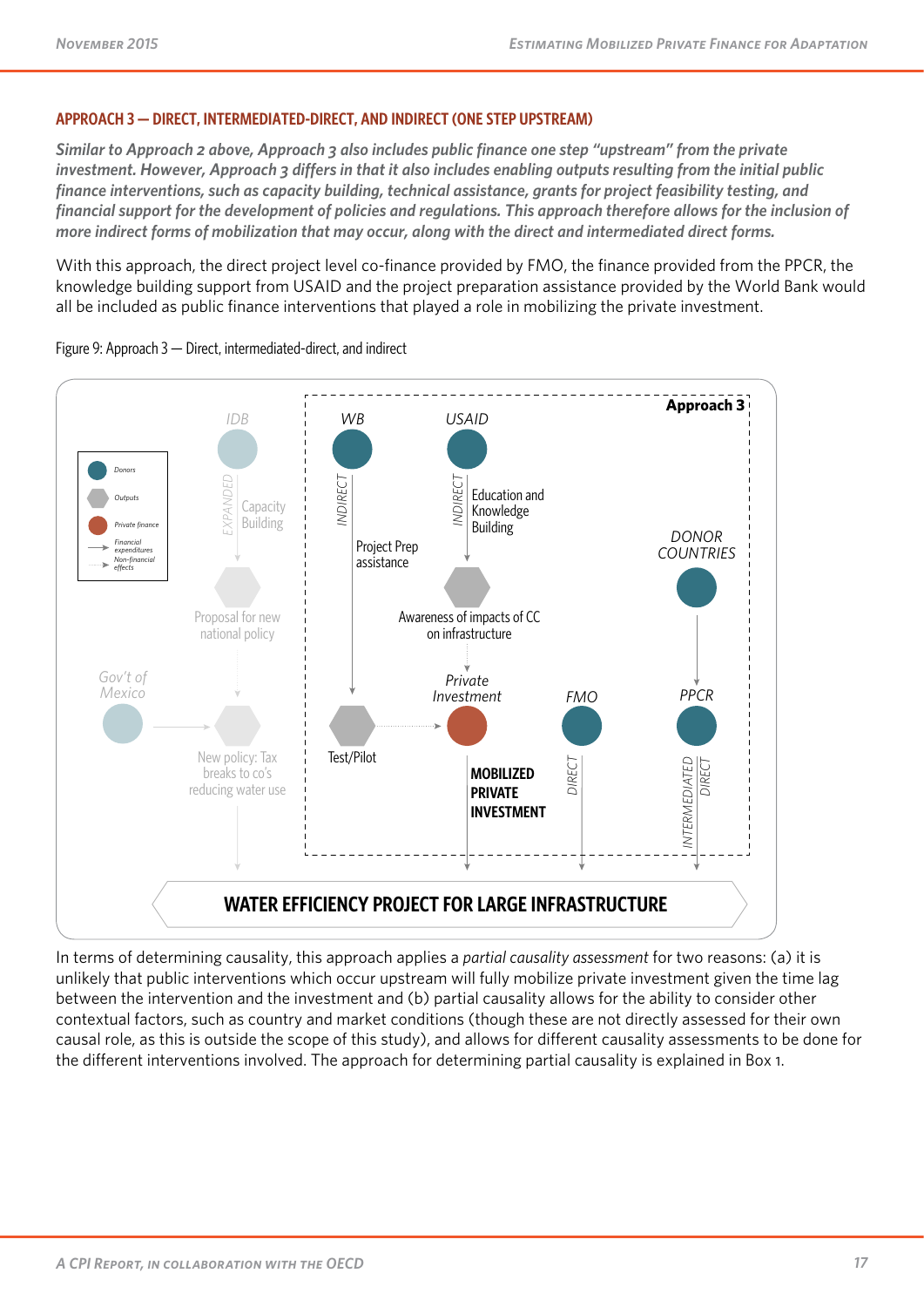#### **APPROACH 4 — DIRECT, INTERMEDIATED-DIRECT AND INDIRECT EXPANDED (TWO STEPS UPSTREAM)**

Approach 4 mirrors Approach 3, but extends the boundary two steps "upstream" of the private finance being invested and therefore includes two enabling outputs in the investment value chain to be factored in. Based on the example laid out above, all forms of public finance support – the direct project level co-finance provided by FMO, the finance provided from the PPCR, the knowledge building support from USAID, the project preparation assistance provided by the World Bank, and the policy support provided by IDB (where the public finance intervention occurred two steps upstream, first IDB supported the policy proposal, then the proposal led to the policy adoption, which helped trigger private investment) – would be included as factors playing a role in mobilizing the private investment.



Figure 10: Approach 4 — Direct, intermediated-direct, and indirect expanded

In approach 4, the assessment of partial causality is done in the same way as for Approach 3 (as explained in Box 1). Given an additional step is factored in and needs to be assessed, Steps 2-5 in the partial causality assessment needs to be repeated in order to assess the additional intermediary causal link.

In the following chapter, we apply the different methodological approaches to two adaptation projects in order to understand how the different approaches change the outcomes of how much private investment is deemed mobilized as a result of both direct and indirect public finance interventions. The approaches are then evaluated against key principles in Chapter 5.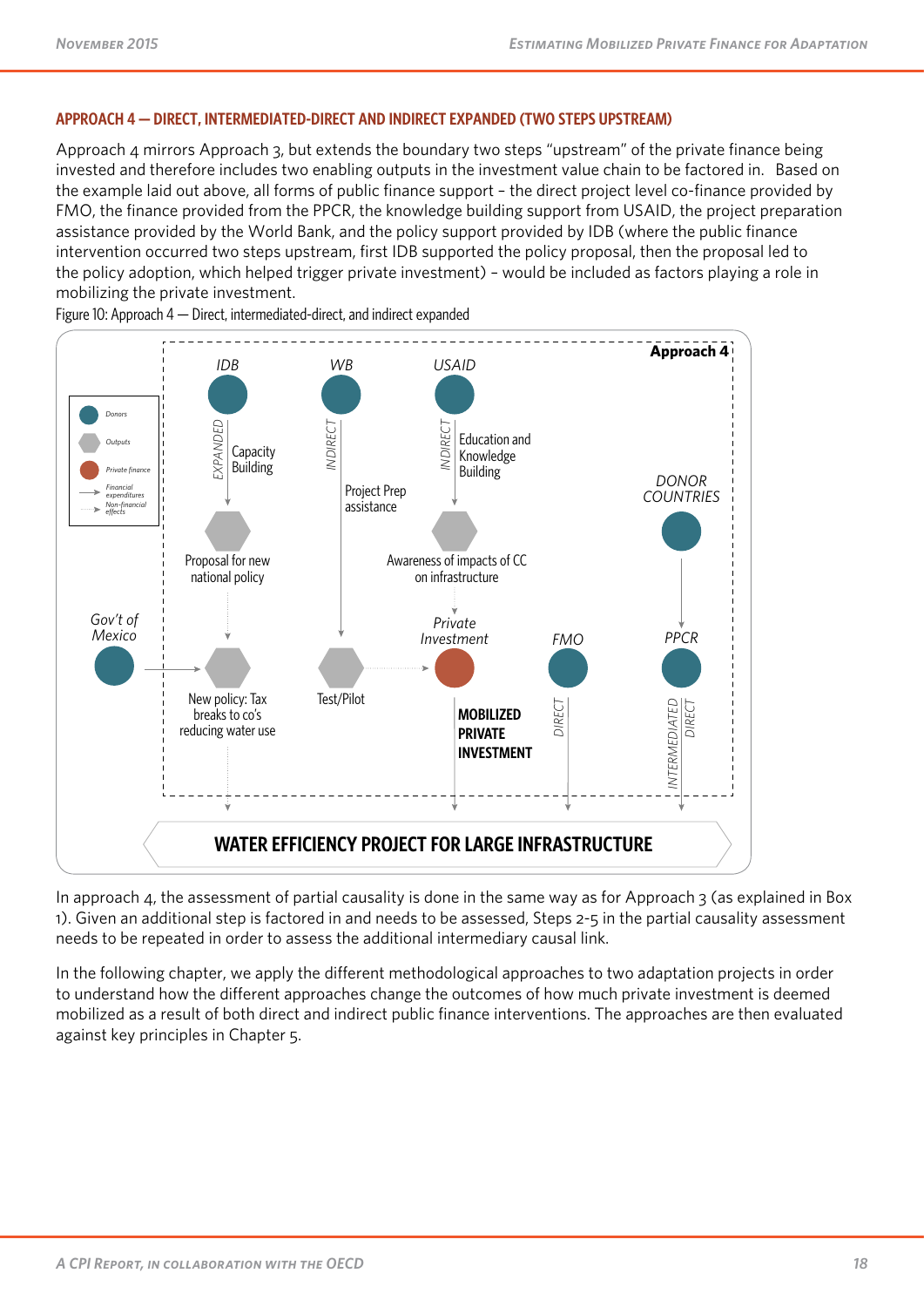#### **Box 1: Assessing partial causality**

Based on the methodological approaches developed here, partial causality assessment is applied in cases of indirect mobilization, or where there is more than one direct/intermediated-direct intervention claiming to have mobilized the same amount of private finance. In order to assess partial causality, the causal relationships between the public finance inputs, the intermediary steps involved, and the final private investment must be assessed. For instance, using our example above, an international project preparation facility set up by the World Bank provides a public grant to develop and test a water efficiency technology for a large infrastructure project in an area threatened by extreme drought. Once the technology is fully developed and tested, the project developer is able to secure private investors to get the technology off the ground. The steps involved (public finance supporting the technology development, and the developed technology then causing the private investment) both need to be assessed for their causal impact in mobilizing private finance. The following method is used to determine the causal impact of each step:

- 1. Define the output of a specific public finance intervention (in the example above, the technology development and testing).
- 2. Based on interviews with the public finance provider, assess the extent to which the output (e.g., the technology development) was enabled by the public finance intervention. This assessment can be supported by reviewing relevant project documentation and evaluation reports. The identified causal link can be:
	- a. Public finance fully enabled the output (100% causality)
	- b. Public finance mainly enabled the output (range of 50-99% causality)
	- c. Public finance partially enabled the output (range of 1-49% causality)
	- d. Public finance did not participate in enabling the output (0% causality)
- 3. Confirm, through an interview with a stakeholder involved with the output (e.g., the company responsible the technology), the above assessment of the causal link between the public finance intervention and the output. *If there are differences in the assessment of the causal link, use the more conservative causal link identified* (e.g., if the public finance provider states that the public finance fully enabled the technology to be tested and developed but the stakeholder states only a partial influence, then it is assumed that the public finance "partially enabled" the technology development).
- 4. If a causal link has been established, identify the reasons mentioned in interviews (e.g. overcoming barriers, improving capabilities, etc.) to explain the link.
- 5. Conduct the same assessment (steps 2-4) to identify the causal link between the output and the private investment.
- 6. Finally, confirm through interviews that the private investment did in fact contribute adaptation or increased climate resilience (as there may be cases in which the public intervention is aimed at adaptation, but the outcome of the support leads to maladaptation or business as usual).

Based on the assessment of the two causal links (the link between public finance and technology testing, and the link between the technology testing and the private equity investment), the causal link between the public finance intervention and the private investment is established.

Annex 2 provides a more thorough breakdown of how to calculate partial causality, and how to mathematically arrive at the amount of private finance mobilized by a certain intervention or donor.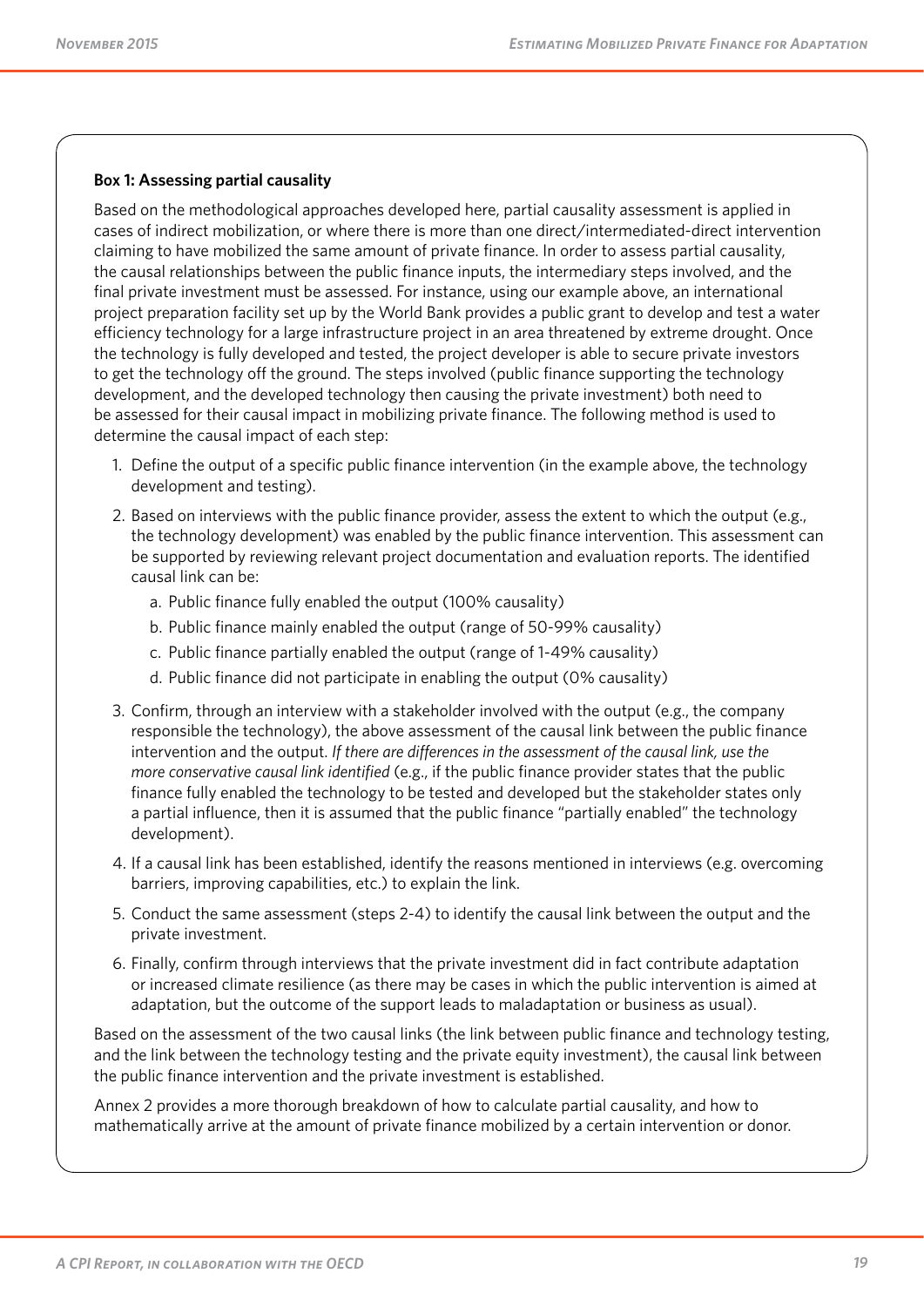## **Chapter 4: Case studies**

We apply the different methodological approaches to two case studies: (1) Northern Uganda: Transforming the Economy through Climate Smart Agribusiness (NU-TEC); and (2) the African Risk Capacity (ARC). The aim is to understand how the application of different approaches can improve our understanding of the origination and scale of mobilized private adaptation finance and the relative impact of different public finance interventions in mobilizing these investments.

### **Section 4.1: Case study 1 — Northern Uganda - Transforming the Economy through Climate Smart Agribusiness (NU-TEC)**

#### Project background and components

Northern Uganda is highly vulnerable to climate change. The region's heavy dependence on rain-fed agriculture with little access to agricultural inputs and output markets as well as the lack of income diversification make it sensitive to the increased risk of extreme droughts and floods caused by climate change. Improvements in agricultural productivity and increased opportunities for purchase agreements can help make the farmers and the region as a whole more resilient to a changing climate. However, significant levels of adaptation-smart investments and underlying behavioral changes are required to this end.

In 2014, DFID initiated the Northern Uganda - Transforming the Economy through Climate Smart Agribusiness (NU-TEC) initiative, which aims to support Northern Uganda's transition from a region that has low levels of development and is highly vulnerable to climate, to a wealth creating economy with higher climate resilience. It aims to increase the adaptive capacity, productivity and market access of agricultural businesses ("agribusinesses") and smallholder farmers in the region. This is intended to be done by, for example, improving smallholders' access to input and output markets, improving crop diversification, enabling water or crop storage, replacing rain-fed agriculture with crop irrigation, and developing non-farm income sources. Overall, NU-TEC aims to influence investment decisions to increase climate-resilient agricultural practices in the region.

In 2014, DFID committed a total of GBP 48 million (USD 79 million9 ) to NU-TEC over the period of 2014-2022. NU-TEC, which is only just getting off the ground, will target agribusinesses in order to have a more effective structural impact on the agricultural sector, with

smallholders as the ultimate beneficiaries as suppliers to and consumers of agribusiness products.<sup>10</sup>

There are three major financial components of NU-TEC:

#### **Component 1: Technical assistance for market development: GBP 15 million (USD 25 million)**

DFID has committed GBP 15 million (USD 25 million) in technical assistance through Palladium, an international development company, to support a climate-smart market and business model development for small and medium agribusinesses over a five-year period. This will enable agribusinesses to develop new products, expand geographically, or purchase new crops. The resulting diversification and expansion of input and output markets will increase farmers' income, improve livelihoods and increase climate resilience. This technical assistance is expected to help mobilize private investment. By helping develop and prove commercially sound business models to existing agribusinesses, these companies can then use their own balance sheets to invest in new business opportunities.

#### **Component 2: Long-term capital provided through AgDevCo: GBP 12 million (USD 20 million)**

DFID has committed GBP 12 million (USD 20 million) to AgDevCo, a non-profit venture capital organization that provides early-stage capital in the form of debt and equity to commercial opportunities in the agricultural sector. AgDevCo functions as a project developer and takes a hands-on project development role (including identifying projects, securing access to land, linking smallholder farmers to markets) and mitigates many of the front-end risks that deter private investment

<sup>9</sup> All figures are converted into USD based on the OECD's 2014 official exchange rate: 0.6077.

<sup>10</sup> For example, NU-TEC can support a seed distributor to set up a new distribution system for drought-resistant seeds. The smallholders benefit, as there is a new, climate-resilient seed available for purchase. If NU-TEC works with agribusinesses to expand to a new area, this creates new demand and potential profits for smallholders in that new area.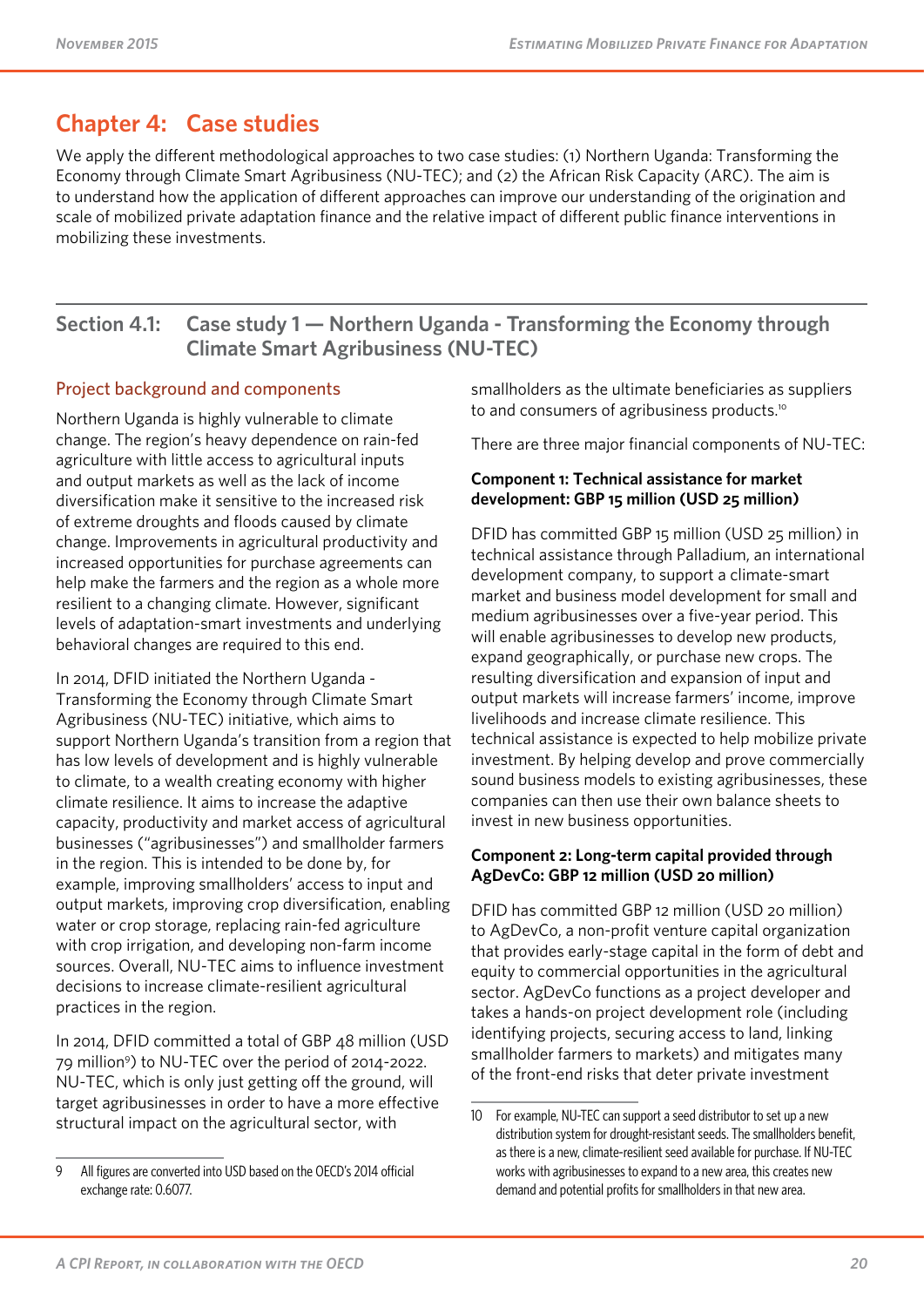into African agriculture. Through AgDevCo, DFID will fund investment capital and the scoping costs, market analysis, and delivery of technical assistance to attractive agribusiness ventures in Northern Uganda to support climate smart agribusiness activities. AgDevCo is expected to mobilize private investment by raising third-party capital for these ventures.

#### **Component 3: Short and medium-term (debt) capital: GBP 10 million (USD 16 million)**

DFID has committed GBP 10 million (USD 16 million) to expand the financial sector's range of agribusiness financial services. Banks in the region have typically maintained very conservative lending practices, targeting only well established, large businesses, and avoiding agricultural production. DFID will work with a financial institution to fund as well as establish new financial products and services that are attractive to agribusinesses in Northern Uganda with the objective that these products and services can later be incorporated into normal business lending operations. Procurement is still in process, but DFID plans to provide funds to a financial institution with a strong network, balance sheet and client base that can lend to the target market. The funds will in turn provide financing (e.g., loans and credit lines) at commercial rates (e.g., 20-25%) in order to be market-oriented and have commercial sustainability. Borrowers may include traders, cooperatives and farms that want to

purchase cleaning, drying and storage equipment, for example. While this financing may help mobilize private investment (for example through co-investment, or the financial institution's adoption of these products as part of normal commercial operations) this mobilization is not being monitored by DFID at this time.

#### **Additional set-aside: GBP 10 million (USD 16 million)**

DFID has set aside GBP 10 million (USD 16 million) which may be allocated, at a later date, to any of these three components and their related investments based on impacts achieved. DFID is also providing GBP 1 million (USD 2 million) for ongoing monitoring and evaluation of the initiative.

#### **Projected private finance investments**

As this initiative is just now getting started and, as a consequence, no results have yet been achieved, any figures on finance mobilization are forward looking estimates and likely to require adjustments once project activities get underway. Based on existing estimates by DFID, it is expected that the project will help secure up to GBP 70 million (USD 115 million) in private investment commitments in climate-resilient agribusiness enterprises and activities. Of this amount, it is expected that AgDevCo will secure GBP 22 million (USD 36 million) in private sector co-investment and up to GBP 48 million (USD 79 million) will be secured through technical assistance for market development.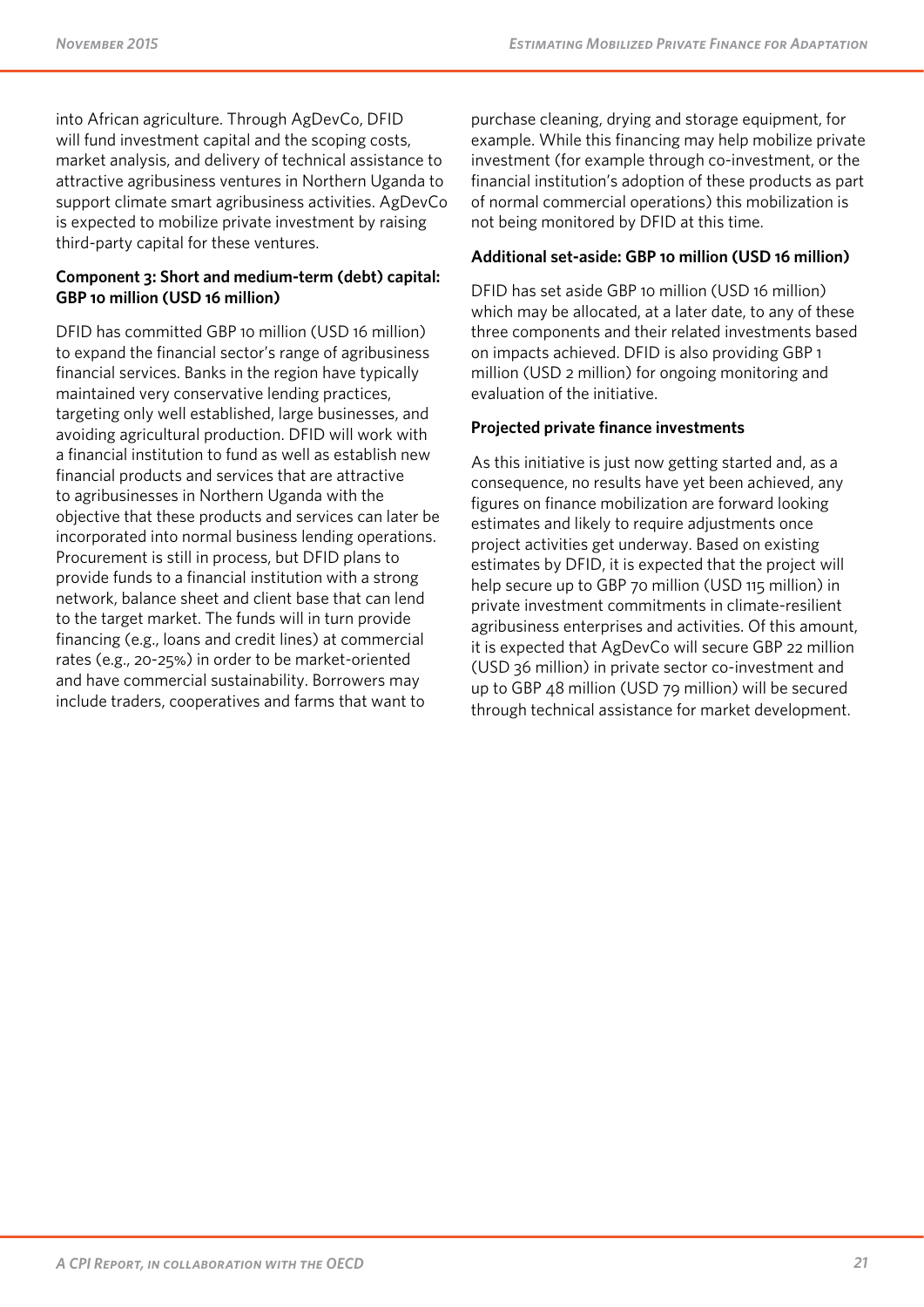#### Figure 11: NU-TEC's financial value chain



Table 6: Summary of NU-TEC components and investments

| COMPONENT                                                                                 | <b>AMOUNT COMMITTED BY DFID</b>                                                                        | <b>INSTRUMENT PROVIDED BY</b><br><b>COMPONENT</b>                                                                                                                            | <b>AMOUNT OF</b><br><b>TARGETED PRIVATE</b><br><b>INVESTMENT</b>           |
|-------------------------------------------------------------------------------------------|--------------------------------------------------------------------------------------------------------|------------------------------------------------------------------------------------------------------------------------------------------------------------------------------|----------------------------------------------------------------------------|
| 1: Market Development for<br>climate-resilient agribusiness<br>enterprises and activities | GBP 15 million (USD 25 million) pro-<br>vided through contract to Palladium                            | Technical assistance                                                                                                                                                         | GBP 48 million (USD 79<br>million)                                         |
| 2: Long-term capital                                                                      | GBP 12 million (USD 20 million)<br>provided to AgDevCo                                                 | Long-term finance 70% equity or debt<br>(provided via AgDevCo's capital fund), 30%<br>technical assistance                                                                   | GBP 22 million (USD 36<br>million) through private<br>sector co-investment |
| 3: Short and medium term capital                                                          | GBP 10 million (USD 16 million)<br>provided to a financial institution<br>operating in Northern Uganda | Likely to be short to medium-term loan or<br>credit line, but could be any financial service<br>product (e.g., guarantee, insurance). To be<br>determined by winning bidder. |                                                                            |
| Additional capital set aside for<br>best performing component(s)                          | GBP 10 million (USD 16 million)                                                                        | Depends on where money is invested                                                                                                                                           |                                                                            |
| Monitoring & evaluation (M&E)<br>support                                                  | GBP 1 million (USD 2 million)                                                                          | Contract with M&E provider                                                                                                                                                   |                                                                            |
| <b>Total</b>                                                                              | GBP 48 million (USD 79 million)                                                                        |                                                                                                                                                                              | <b>GBP 70 million (USD</b><br>115 million)                                 |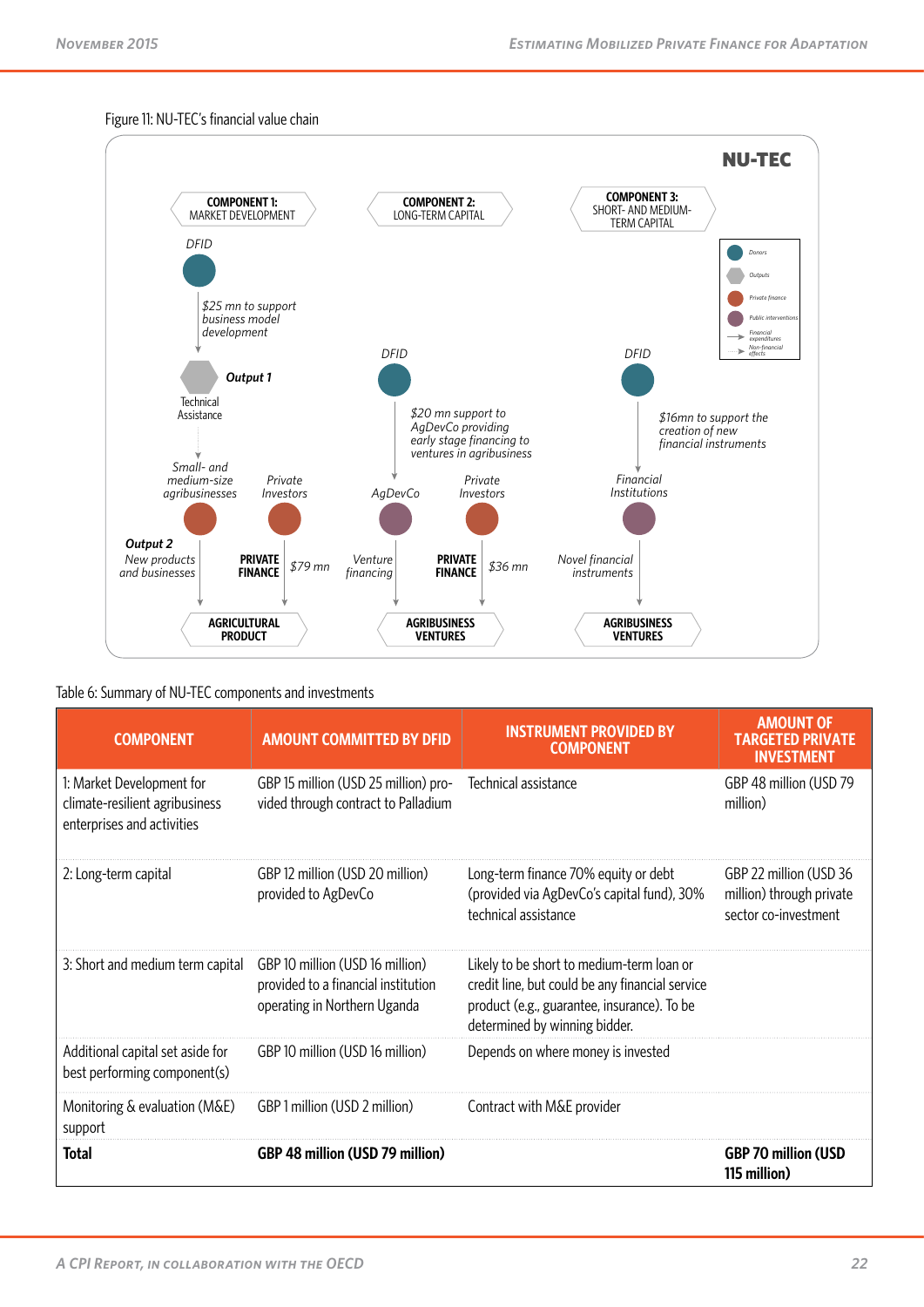#### Estimating mobilized private finance for adaptation mobilized by NU-TEC

The following section applies the four methodological approaches outlined in Chapter 3 to the NU-TEC case in order to see how much private finance participation the initiative is likely to attract, and how much of that can be considered as mobilized by and attributed to DFID's interventions. The decision points that vary across the four methodological approaches (type of public intervention, boundaries, causality, and attribution) are detailed below. For the full list of methodological decision points uniformly applied across all four methodological approaches, see Annex 3.

**Approach 1: Direct** – *cannot be applied, as there is no private co-finance directly associated with the public interventions. Therefore, using Approach 1, no private adaptation finance is identified and estimated as mobilized.*

#### **Approach 2: Direct and intermediated-direct**

| <b>DECISION</b><br><b>POINTS</b>             | <b>DESCRIPTION</b>                                                                                                                                                                                                                                                                                                                                                                     |
|----------------------------------------------|----------------------------------------------------------------------------------------------------------------------------------------------------------------------------------------------------------------------------------------------------------------------------------------------------------------------------------------------------------------------------------------|
| <b>TYPE OF PUBLIC</b><br><b>INTERVENTION</b> | • USD 20 million debt and/or equity capital via AgDevCo (NU-TEC's Component 2), which is expected to mobilize USD<br>36 million from third party private investors in agribusiness ventures.<br>• USD 16 million provided via financial institutions (NU-TEC's Component 3) is not included here as no private finance<br>mobilization is estimated associated with this intervention. |
| <b>BOUNDARIES</b>                            | Includes any public co-finance at source (none for NU-TEC) or via funds or credit lines one step upstream of the end invest-<br>ment (NU-TEC's Component 2).                                                                                                                                                                                                                           |
| <b>CALICALITY</b>                            | According to the methodology for Approach 2, blanket causality (100%) is assumed.                                                                                                                                                                                                                                                                                                      |

#### » **Result: Using Approach 2, it is estimated that USD 20 million of DFID's investment in NU-TEC will mobilize USD 36 million in private finance.**

#### **Approach 3: Direct, intermediated direct, and indirect**

| <b>DECISION</b><br><b>POINTS</b>             | DESCRIPTION                                                                                                                                                                                                                                                                                                                                                                                                                                                                                                                                                                                                                                                                                                                                                                                                                                                                                                                                                                                                                                                                                                                                                                                             |
|----------------------------------------------|---------------------------------------------------------------------------------------------------------------------------------------------------------------------------------------------------------------------------------------------------------------------------------------------------------------------------------------------------------------------------------------------------------------------------------------------------------------------------------------------------------------------------------------------------------------------------------------------------------------------------------------------------------------------------------------------------------------------------------------------------------------------------------------------------------------------------------------------------------------------------------------------------------------------------------------------------------------------------------------------------------------------------------------------------------------------------------------------------------------------------------------------------------------------------------------------------------|
| <b>TYPE OF PUBLIC</b><br><b>INTERVENTION</b> | • USD 20 million debt and/or equity capital via AgDevCo (NU-TEC's Component 2), which is expected to mobilize USD 36<br>million from third party private investors in agribusiness ventures.<br>• USD 25 million in technical assistance via Palladium (NU-TEC's Component 1), which is expected to mobilize USD 79 million<br>in agribusiness investments.<br>• USD 16 million provided via financial institutions (NU-TEC's Component 3) is not included here as no private finance<br>mobilization is estimated associated with this intervention.                                                                                                                                                                                                                                                                                                                                                                                                                                                                                                                                                                                                                                                   |
| <b>BOUNDARIES</b>                            | Includes:<br>• Any co-finance at source (none for NU-TEC)<br>• Co-finance via funds or credit lines one step upstream of the end investment (NU-TEC's Component 2)<br>• Enabling outputs provided one step upstream in the investment value chain (NU-TEC's Component 1)                                                                                                                                                                                                                                                                                                                                                                                                                                                                                                                                                                                                                                                                                                                                                                                                                                                                                                                                |
| <b>CAUSALITY</b>                             | Based on interview with public investor (DFID): DFID "fully enables" AgDevCo's support, and is likely to "fully enable" the<br>private co-investment achieved. Based on interview with AgDevCo, DFID "fully enabled" AgDevCo to conduct its business in<br>Northern Uganda, and AgDevCo's project-level involvement is likely to "fully enable" the private investment to be made as<br>AgDevCo de-risks the investment with its early stage patient capital. Therefore, full causality is applied to Component 2.<br>Based on interview with public investor (DFID): DFID "fully enables" Palladium's support, and believes Palladium's support will<br>"mainly enable" private agribusinesses to invest in climate-resilient activities (factoring in market conditions, the role of other<br>donors in providing financial aid, etc.). Based on interview with Palladium, DFID "fully enabled" Palladium's technical assistance<br>work in Northern Uganda, and Palladium's technical assistance is likely to "mainly enable" private agribusinesses to invest in<br>climate-resilient activities for the same reasons stated by DFID. Therefore, there is a 50-99% causal link applied to Component |

» *Result: Using Approach 3, it is estimated that USD 44 million of DFID's investment in NU-TEC will mobilize USD 36 million, and will mobilize an additional USD 39-79 in private investment.*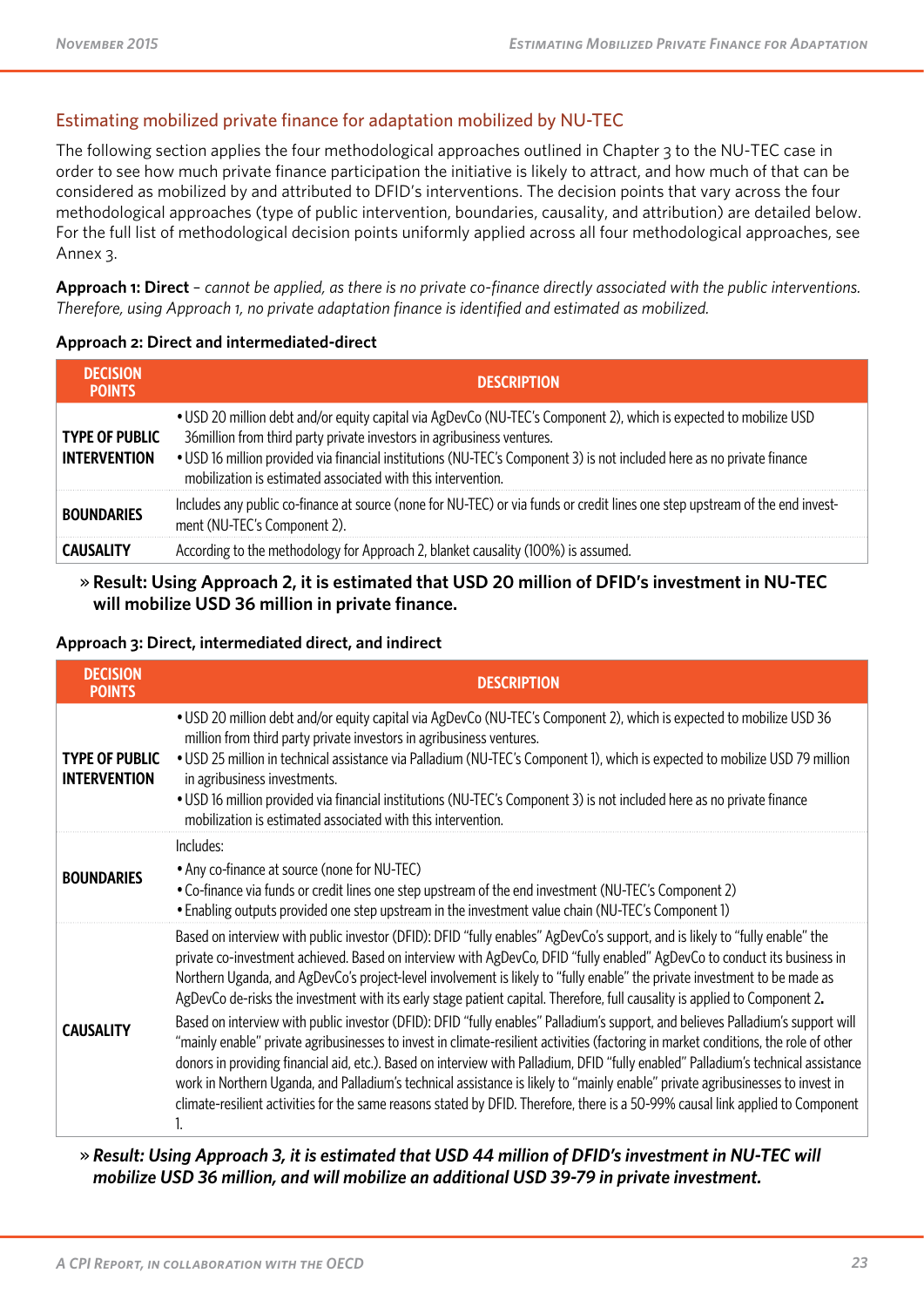#### **Approach 4: Direct, intermediated direct, indirect, and indirect expanded**

| <b>DECISION</b><br><b>POINTS</b>             | <b>DESCRIPTION</b>                                                                                                                                                                                                                                                                                                                                                                                                                                                                                                                             |
|----------------------------------------------|------------------------------------------------------------------------------------------------------------------------------------------------------------------------------------------------------------------------------------------------------------------------------------------------------------------------------------------------------------------------------------------------------------------------------------------------------------------------------------------------------------------------------------------------|
| <b>TYPE OF PUBLIC</b><br><b>INTERVENTION</b> | • USD 20 million debt and/or equity capital via AgDevCo (NU-TEC's Component 2), which is expected to mobilize USD 36m<br>from third party private investors in agribusiness ventures.<br>• USD 25 million in technical assistance via Palladium (NU-TEC's Component 1), which is expected to mobilize USD 79 million in<br>agribusiness investments.<br>• USD 16 million provided via financial institutions (NU-TEC's Component 3) is not included here as no private finance<br>mobilization is estimated associated with this intervention. |
| <b>BOUNDARIES</b>                            | Includes:<br>• Any co-finance at source (none for NU-TEC)<br>• Co-finance via funds or credit lines one step upstream of the end investment (NU-TEC's Component 2)<br>• "Soft" intermediary outputs provided one step upstream in the investment value chain (NU-TEC's Component 1)<br>• "Soft" intermediary outputs provided two steps upstream in the investment value chain (none for NU-TEC)                                                                                                                                               |
| <b>CAUSALITY</b>                             | Full causal link identified for Component 2 (as explained in Approach 3 above). Therefore, full causality is applied to<br>Component 2.<br>Main causal link identified for Component 1 (as explained in Approach 3 above). Therefore, there is a 50-99% causal link<br>applied to Component 1.                                                                                                                                                                                                                                                 |

» *Result: Using Approach 4, it is estimated that USD 44 million of DFID's investment in NU-TEC will mobilize USD 36 million, and mobilize an additional USD 39-79 million in private investment.* 

Result is the same as Approach 3, as there are no public finance interventions two steps upstream in the investment value chain.

Figure 12 below shows the range of estimated private finance mobilized associated with NU-TEC across the four different methodological approaches.



#### Figure 12: NU-TEC Private Finance Mobilized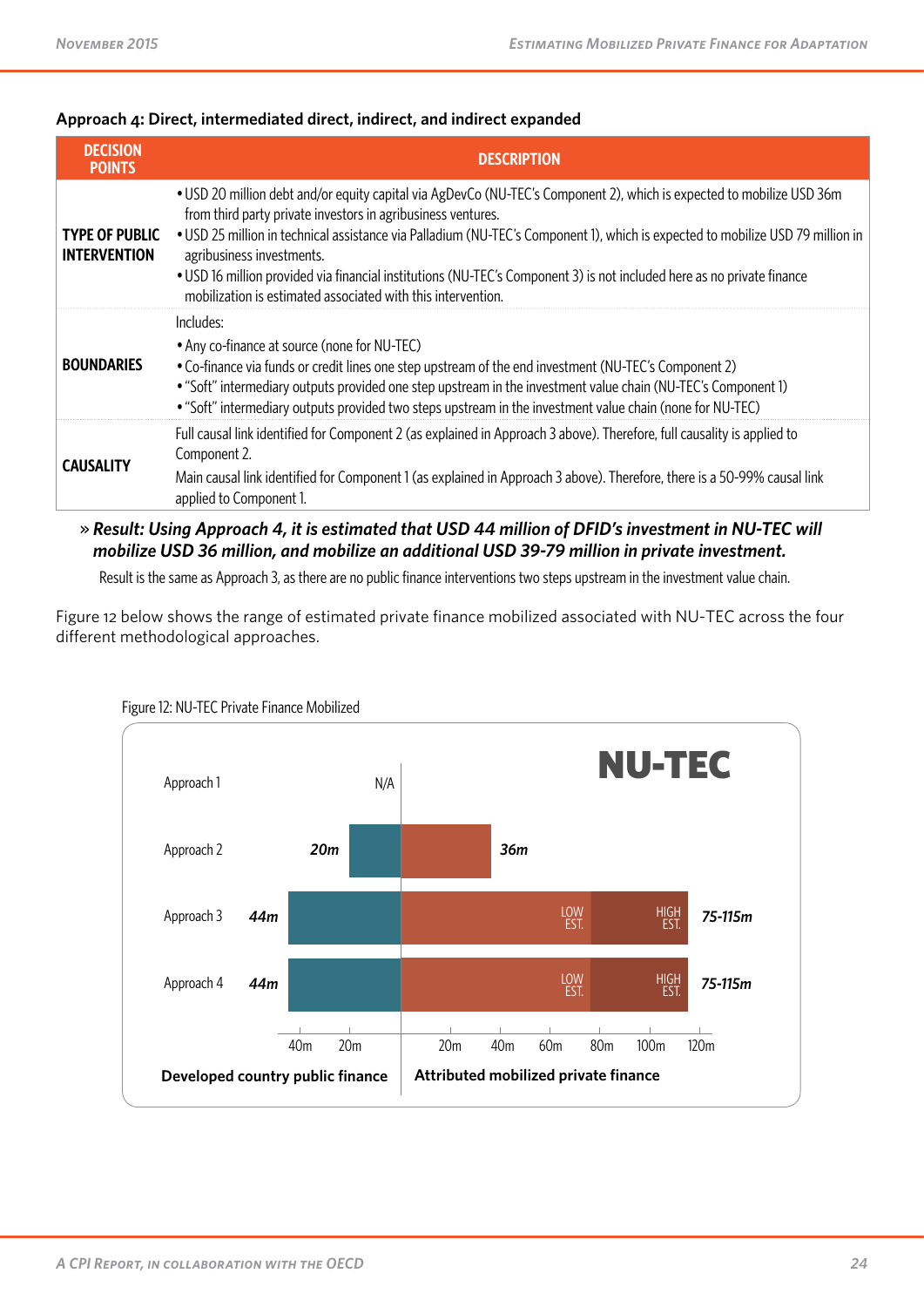### **Section 4.2: Case study 2 — the African Risk Capacity (ARC)**

#### Project background and components

The current domestic and international systems for responding to natural disasters and extreme weather events in Africa are not as effective as they could be. Funding, often secured as an emergency response, predominantly arrives after disaster strikes. This often means that more resources are depleted, infrastructure is damaged, and livelihoods are compromised than need be the case.

Insurance is one potential solution for dealing with disaster risks but private insurance for sovereign risk is either unavailable or too expensive for most countries in Africa. This is demonstrated by the low rate of insurance cover for direct losses from natural disasters in Africa. Only around 5% of losses from natural disasters in low-income countries are covered by insurance compared to around 40% in developed countries. Sub-Saharan Africa sits well below this 5% average.

In response to this, the African Union, in partnership with international donors as well as with technical assistance from the United Nations World Food Programme (UN WFP), established the African Risk Capacity (ARC) in 2012. ARC aims to enable African governments to better prepare for and respond to food security risks caused by extreme weather events and natural disasters that will likely be amplified by climate change. ARC consists of two entities: ARC Agency, a specialized Agency of the African Union (AU) and a financial affiliate, ARC Insurance Company Limited (ARC Ltd).

ARC Agency, established in 2012, builds risk management capacity amongst countries, supports country-driven drought response, assures and monitors the quality and implementation of contingency plans. It builds governments' capacity to take out insurance products offered by ARC Ltd. The contingency plans can also play a role in incentivizing policyholders to invest in adaptation measures that aim to reduce climate risks.

In a second stage, ARC Ltd was established in late 2013,and capitalized in early 2014 as a licensed and regulated mutual insurance company which sells disaster (currently drought, soon to expand to flood and tropical cyclone) insurance to participating states.

ARC Ltd aims to address drought impacts by:

• **Providing drought insurance to African** 

#### **governments, thereby transferring part of their extreme climate risk onto ARC**. By

pooling risk across Africa, the cost of insurance is reduced by half compared to what it would be if countries approached reinsurers directly. Countries then use their insurance payouts to address the impact of drought on vulnerable populations, based on pre-approved contingency plans.<sup>11</sup>

• **Enabling more timely payments to policyholders by providing funds at times of natural disaster when they are most needed.**  Africa RiskView, ARC's in-house risk modelling platform, is used to estimate crop losses and consequent national response costs. Payouts are triggered automatically if rainfall has been insufficient without requiring policyholders to go through the lengthy process of claiming for specific losses caused by the drought.<sup>12</sup>

As an insurance risk pool, ARC Ltd's objective is to capitalize on the natural diversification of weather risk across Africa, allowing countries to manage their risk as a group in a financially efficient way. While these approaches are not necessarily new, they are being applied here in an innovative way to help to lower overall costs and increase access:

- ARC Ltd's initial funding comes from Development Capital<sup>13</sup> contributions from DFID and KfW Development Bank, with countries holding insurance policies contributing their share of premiums over time.
- Premiums are risk-based to ensure fairness across the pool, with all participants benefiting from diversification of the portfolio across the continent. Countries are able to choose how much cover they take.
- In order to spread the risk and protect against insolvency, ARC Ltd purchases reinsurance from the private reinsurance markets.

<sup>11</sup> Countries participating in ARC Ltd can customize their drought cover by choosing parameters such as which crop to use in the model and at what threshold losses are triggered. To join, a country must have a Certificate of Good Standing, including a pre-approved contingency plan setting out how any insurance pay-outs will be used.

<sup>12</sup> The parametric insurance does not indemnify the pure loss, but ex ante agrees to make a payment upon the occurrence of a triggering event or based on loss evaluated within a pre-agree model.

<sup>13</sup> This Development Capital is returnable after 20 years, interest free.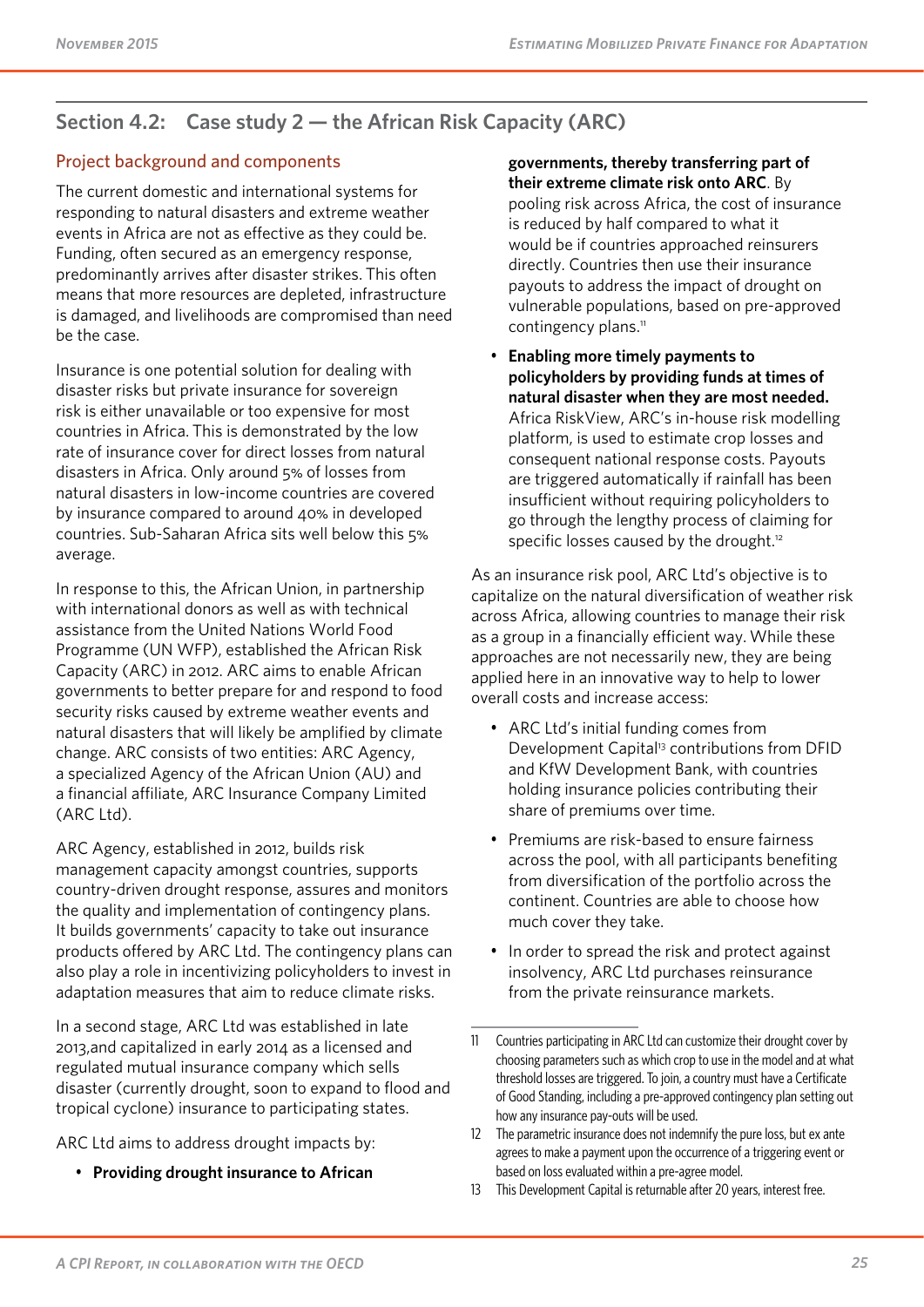Reinsurance is the primary mechanism for transferring risk from primary insurance providers to international markets.

The ARC insurance premiums are affordable to African governments because ARC (a) receives initial capital from donors under concessional terms, (b) diversifies risk across African countries, and (c) transfers risk to the international private reinsurance markets by purchasing private reinsurance.

#### Public finance contributions to ARC Agency and ARC Limited

Donor finance was essential to support the creation and running of both ARC Agency and ARC Ltd. ARC Agency has received USD 42.32 million in support from donor institutions.

For ARC Ltd, DFID and KfW Development Bank collectively committed just under USD 100 million (each donor committing equal amounts), which serves as the initial capital base for the pool. They have pledged further support, which can be paid in on the basis of need and performance (DFID pledged a total of up to GBP 90 million, while KfW's likely further pledge is expected shortly). It is projected that after 20 years of operations, ARC Ltd will be self-sustaining, and able to reimburse donors' initial interest-free investments .

#### Insurance coverage and payouts

Over the first year of ARC Ltd's operations, four African governments – Niger, Senegal, Mauritania and Kenya – paid in premiums of USD 17 million (Kenya paid a premium of USD 9 million, while the other three countries collectively paid a total of USD 8 million) in exchange for USD 129 million in drought insurance coverage. ARC Ltd secured USD 55 million of capacity from the international private reinsurance markets in order to cover part of the USD 129 million. ARC Ltd paid USD 5.5 million in premiums to 13 private reinsurers to obtain this. At the end of the policy year, ARC Ltd reported USD 26.3 million of claims liabilities that were paid to Niger, Senegal and Mauritania as payout (USD 3.5 million to Niger, USD 16.5 million to Senegal, and USD 6.3 million to Mauritania). To cover this payout, USD 11.3 million was paid by private reinsurers and the remainder was paid from ARC Ltd, producing an underwriting loss of USD 3.5 million (without expenses). This amount (USD 3.5 million) was drawn down from DFID and KfW's contributions to the capital pool. Figure 13 below summarizes premiums and liability payouts for ARC's first year.

For the purposes of this case study, we use the value of the private reinsurance payout (USD 11.3 million) as the total amount of private finance under consideration for the mobilization assessment. This amount corresponds to the value of private finance coverage actually disbursed at the country level. However, it



Figure 13: ARC Ltd's operations for the 2014/15 policy year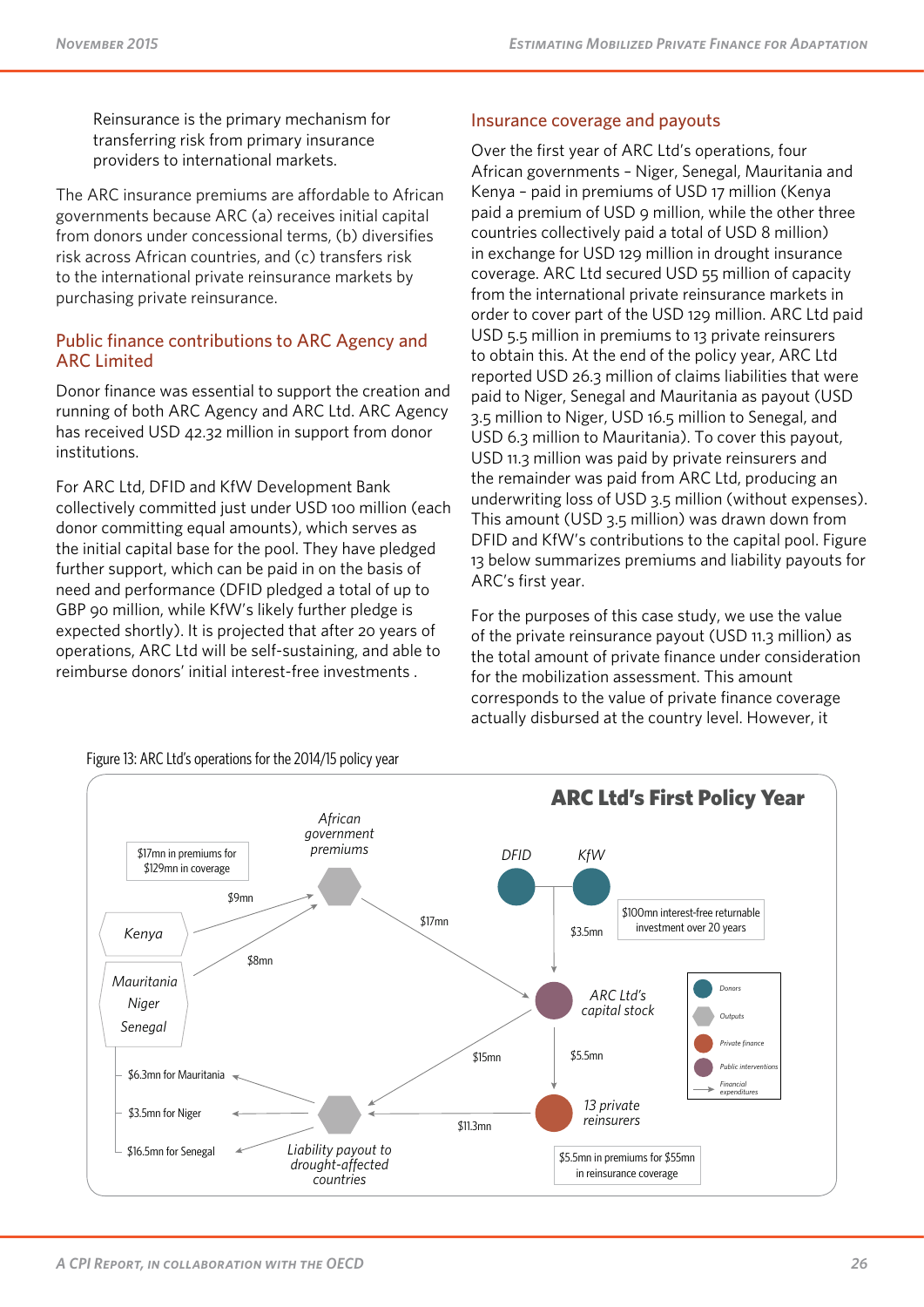

#### Figure 14: ARC Agency's financial value chain

should be noted that this value could underestimate potential private sector involvement and private finance mobilization given that the payout value does not necessarily reflect the opportunity cost of keeping capital available for coverage in case a large number of claims occur in the short period of time, nor does it reflect the cost of risk. Additionally, using a single annual payout value may be misleading as a measure of the real amount of private finance that is likely to be mobilized over time, as there is large annual volatility. Moreover, the approach using actual payments would estimate mobilized private climate finance as zero if no payout claim were made.

To take these factors into consideration, another option for estimating the value of mobilized private finance is to use the *total coverage* by the reinsurance companies (in this case USD 55 million) as this is contractually the maximum amount that reinsurers are prepared to pay. Alternatively, one could use the *premium cost* (USD 5.5 million paid to the reinsurers), which closely reflects what the reinsurers expect to provide in payouts, but averaged over the long term (plus some margin for profit and to account for the cost of

capital). This takes the volatility out of the annual payout values. Future work could consider using one of these alternative values when estimating the amount of mobilized private finance. On-going work within the international community to measure amounts mobilized by guarantees (OECD DAC, 2015b) as well as initial attempts to report on climate-related export credits and the private finance they mobilize (Trinomics, 2015 forthcoming) could inform this work.

#### Estimating ARC's mobilized private adaptation finance

The following section applies the four methodological approaches outlined in Chapter 3 to the ARC case in order to see how much private finance the initiative has mobilized.

Given the complexities of this case study, it is important to identify the various steps involved in ARC's financial value chain to demonstrate where the private finance mobilization may be occurring. The value chains relating to ARC Agency and ARC Ltd are examined separately.

• For ARC Agency, bilateral public finance helped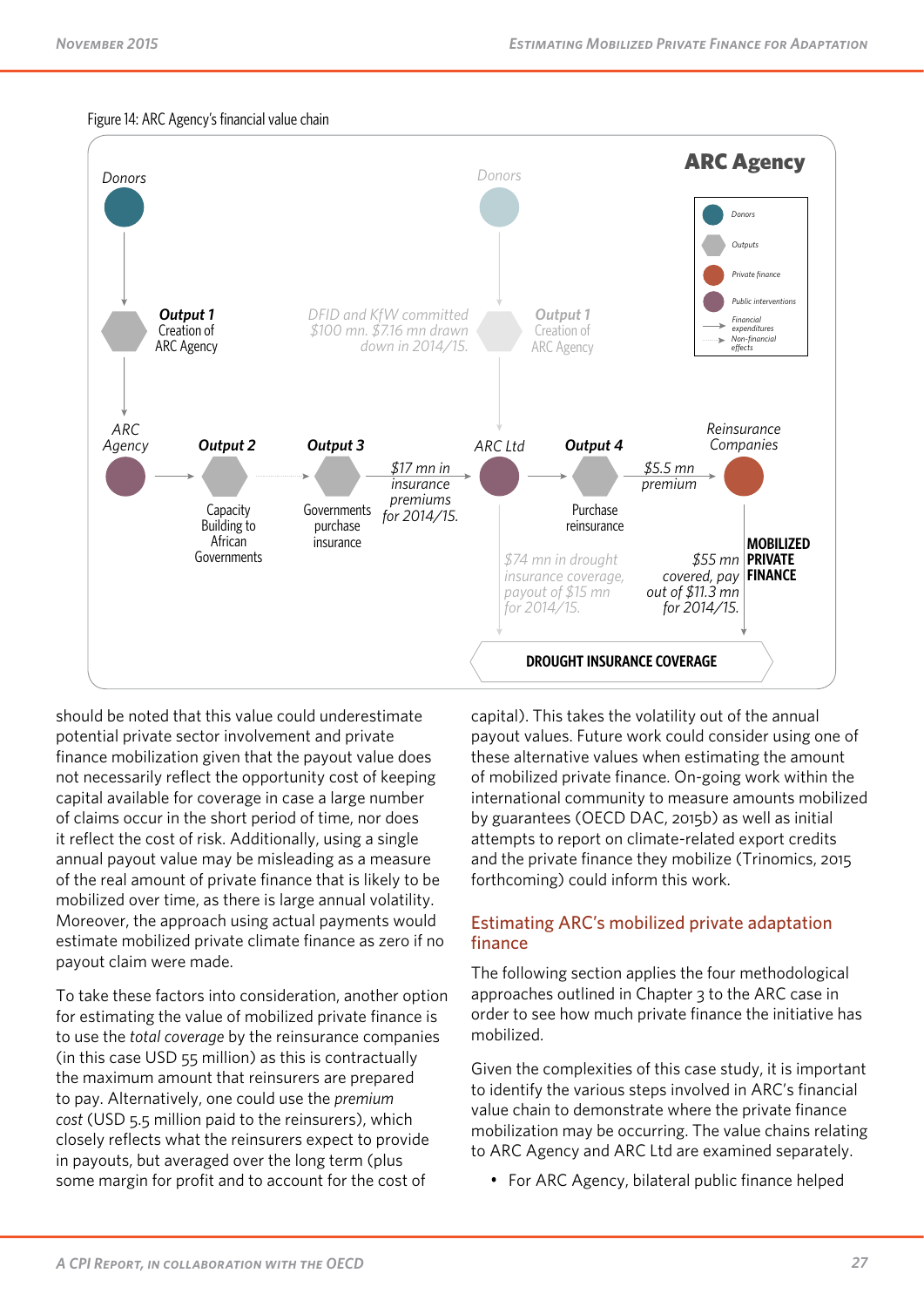establish the Agency (Agency = Output 1). The Agency then helped build capacity within African governments and oversaw development and implementation of their contingency plans to enable them to purchase insurance from ARC Ltd (capacity building = Output 2). The purchasing of insurance from ARC Ltd (Output 3) leads to ARC Ltd's purchase of reinsurance (Output 4), which ultimately leads to the private finance payout.

• Because there are four intermediary outputs and the intervention started four steps upstream from the private finance payout, the funding provided in support of ARC Agency is outside the scope of all methodological approaches considered in the present report, due to the complexity, uncertainty and resource-intensity of assessing mobilization via that many steps. If boundaries were extended to include this more upstream intervention, the calculation would be quite challenging. This is because the causal link assessment for the intervention related to ARC Agency and attribution of new donors to that intervention would need to be factored in to the assessment, while the amount of private finance associated

with this case remains unchanged. This would mean assigning smaller mobilization values to the donors who are directly support ARC Ltd.

• For ARC Ltd, donor finance was used to establish the capital base for the insurance pool  $(ARC Ltd insurance pool = Output1). This leads$ to ARC Ltd's purchase of reinsurance (Output 2), which ultimately leads to the private finance payout. Because there are two intermediary outputs and the intervention started two steps upstream from the private finance payout, the role of donors in supporting ARC Ltd is within the scope of methodological Approach 4, as applied below.

The following section applies the four methodological approaches outlined in Chapter 3 to the ARC case in order to see how much private finance participation the initiative is likely to attract, and how much of that can be considered as mobilized by international public finance interventions. The decision points that vary across the four methodological approaches (type of public intervention, boundaries, causality, and attribution) are detailed below. For the full list of methodological decision points uniformly applied across all four methodological approaches, see Annex 4.



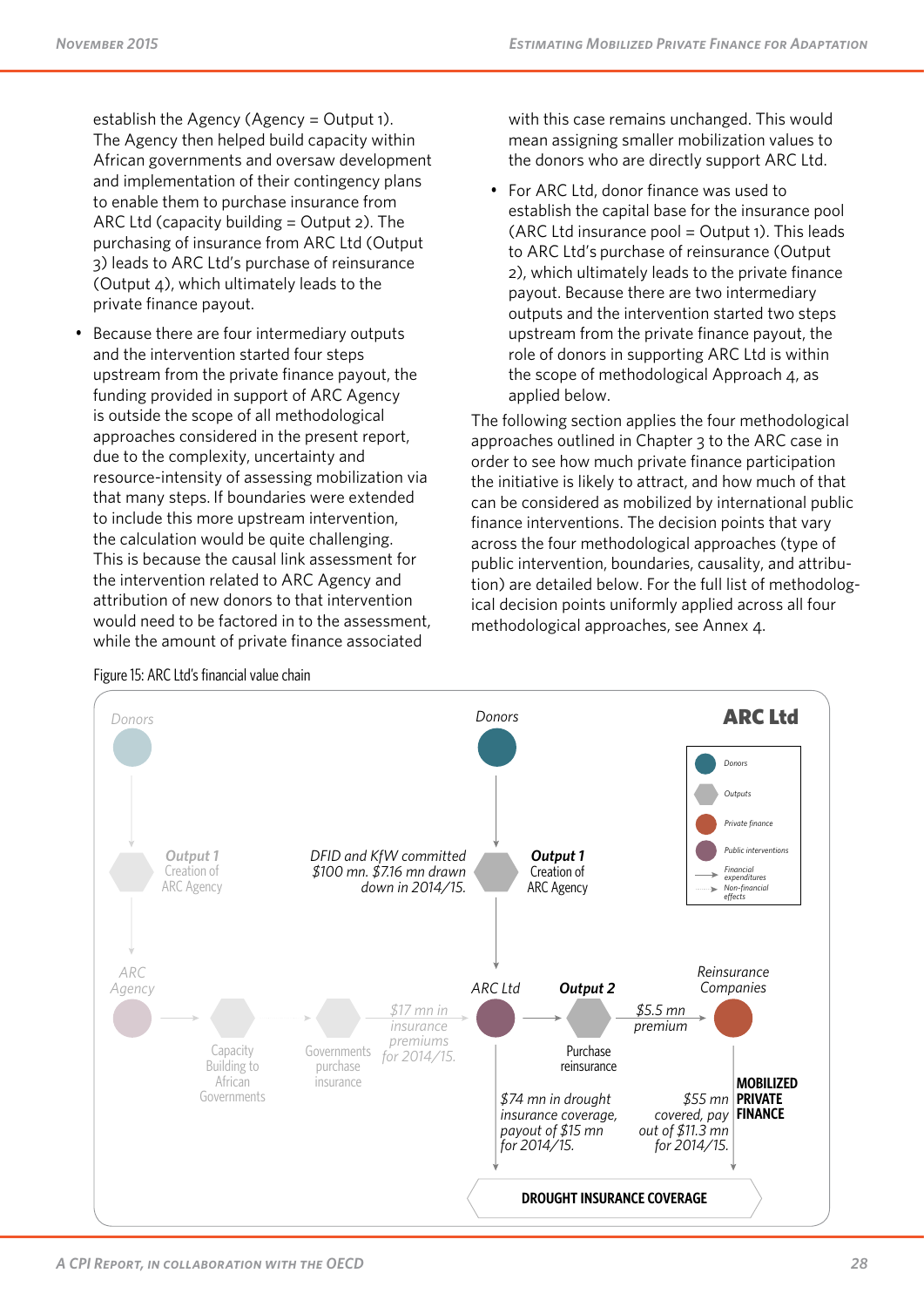**Approach 1: Direct** *– not applied, as there is no private co-finance directly associated with the public interventions. Therefore, using Approach 1, no private adaptation finance is identified and estimated as mobilized.*

**Approach 2: Direct and intermediated direct** *– not applied, as there is no direct or intermediated-direct private co-finance associated with the public interventions. Therefore, using Approach 2, no private adaptation finance is identified and estimated as mobilized.*

**Approach 3: Direct, intermediated-direct and indirect** *– not applied, as there is no direct or intermediated-direct private co-finance, nor any interventions "via one enabling output" associated with the public interventions. Therefore, using Approach 3, no private adaptation finance is identified and estimated as mobilized.*

**Approach 4: Direct, intermediated direct, indirect and indirect expanded**

| <b>DECISION</b><br><b>POINTS</b>             | <b>DESCRIPTION</b>                                                                                                                                                                                                                                                                                                                                                                                                                                                                                                                                                                                                                                                                                                                                                                                                                                                                                                                                                                                                                                                                                                                                                                                                                                                                                                                                                                                               |
|----------------------------------------------|------------------------------------------------------------------------------------------------------------------------------------------------------------------------------------------------------------------------------------------------------------------------------------------------------------------------------------------------------------------------------------------------------------------------------------------------------------------------------------------------------------------------------------------------------------------------------------------------------------------------------------------------------------------------------------------------------------------------------------------------------------------------------------------------------------------------------------------------------------------------------------------------------------------------------------------------------------------------------------------------------------------------------------------------------------------------------------------------------------------------------------------------------------------------------------------------------------------------------------------------------------------------------------------------------------------------------------------------------------------------------------------------------------------|
| <b>TYPE OF PUBLIC</b><br><b>INTERVENTION</b> | . USD 100 million committed, with USD 3.5 million as the annualized amount for the first policy year (equal amounts paid in<br>from DFID and KfW) for ARC Ltd's capital pool, which led to 11.3 million in payouts from the private reinsurance market in the<br>first policy year<br>• (Financial contributions to ARC Agency are too far upstream and are therefore not included in this assessment - see steps<br>below)                                                                                                                                                                                                                                                                                                                                                                                                                                                                                                                                                                                                                                                                                                                                                                                                                                                                                                                                                                                      |
| <b>BOUNDARIES</b>                            | Include:<br>• Any co-finance at source (none for ARC)<br>• Any co-finance via funds or credit lines one step upstream of the end investment (none for ARC)<br>• Any finance provided one step upstream in the investment value chain, but outside co-finance via funds and credit lines (none<br>for ARC)<br>• Any finance provided two steps upstream (for ARC, this is the donor financed capital pool for ARC Ltd which is two steps<br>upstream of the provision of private finance:<br>» 2 steps upstream: public donor finance to establish ARC Ltd<br>» 1 step upstream: ARC Ltd purchases private reinsurance<br>Final private finance mobilization: purchase of private reinsurance enables private finance payout<br>$\mathcal{V}$<br>Do not include:<br>• Financial support for technical assistance provided through ARC Agency. This financial support is four steps upstream of the<br>private finance payout and therefore outside the scope of this assessment:<br>» 4 steps upstream: Public donor finance establishes ARC Agency<br>3 steps upstream: ARC Agency provides TA to African governments<br>»<br>» 2 steps upstream: as a result of TA, governments purchase insurance from ARC Ltd<br>1 step upstream: ARC Ltd purchases private reinsurance<br>$\boldsymbol{\mathcal{D}}$<br>» Final private finance mobilization: purchase of private reinsurance enables private finance payout |
| <b>CAUSALITY</b>                             | Based on interview with public investor (DFID), donor support "fully enabled" ARC Ltd to be established. DFID's and KfW's<br>support made it possible to develop ARC much more efficiently and quickly. Moreover, the premium cost would have been<br>higher without the donor support. According to ARC Ltd, donor support from DFID and KfW "mainly enabled" their establish-<br>ment. While ARC Ltd agrees with the reasons mentioned above, ARC Ltd notes that it could have been established more slowly<br>over time through the building up of a capital pool based on countries" premiums alone, but this was unlikely to happen any<br>time in the near future.<br>Both DFID and ARC Ltd agree that ARC Ltd in turn "fully enabled" the private re-insurance coverage of natural disaster risks for<br>African countries and the subsequent private finance payouts, given that the major reinsurance companies had been trying to<br>work in African markets, yet had never been able to establish sovereign risk reinsurance deals as they were never able to build<br>relationships with sovereign clients.<br>Therefore, based on these interviews we determine that there is 50%-99% causality between public finance intervention<br>(support from DFID and KfW) and private finance mobilization (private reinsurance coverage).                                                                 |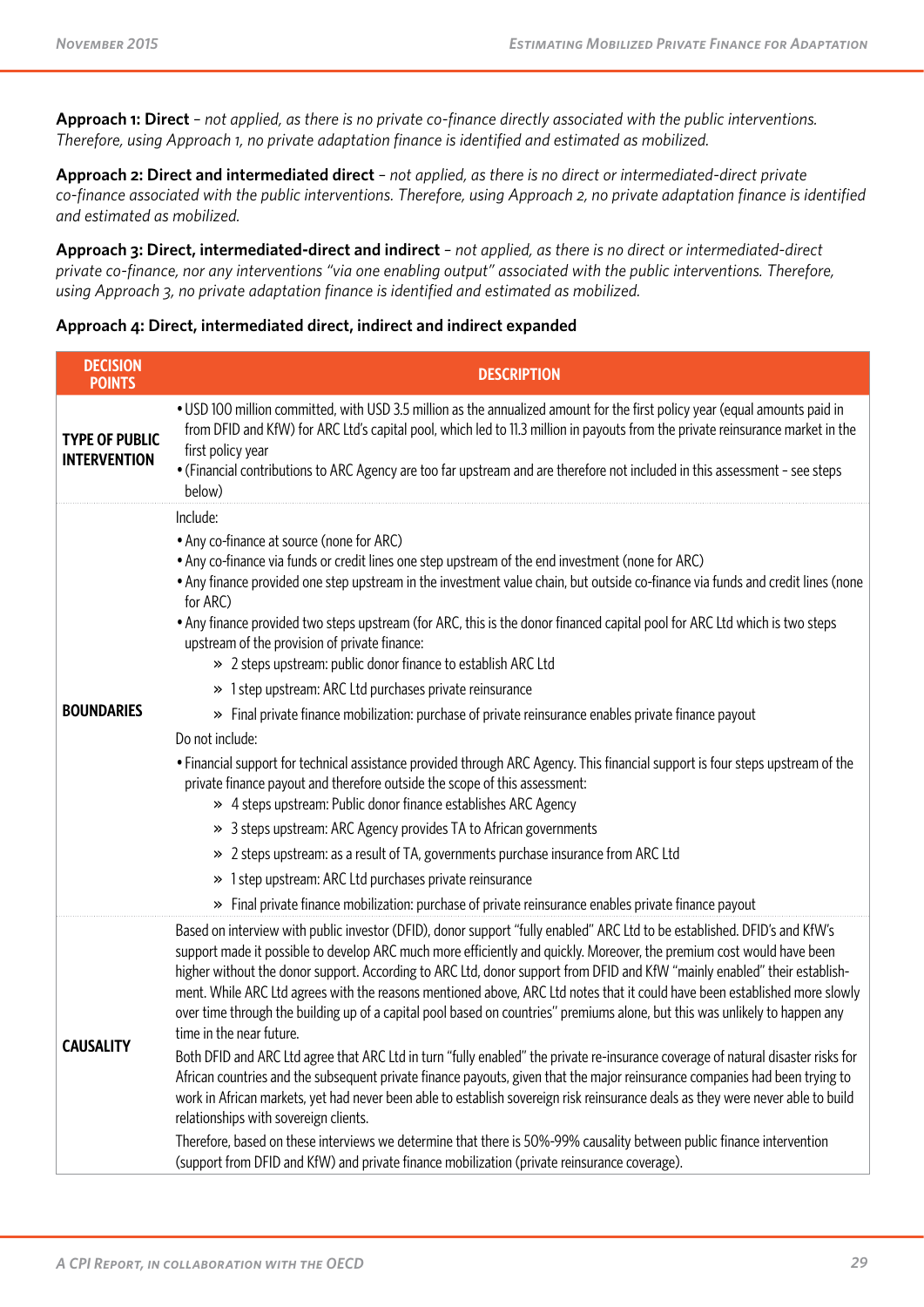» *Result: Using Approach 4, the financial contributions from DFID and KfW to the capital pool of ARC Ltd (USD 100 million over 20 years equivalent to an annualized amount of USD 3.5 million) mobilized between USD 5.7-11.2 million in private finance from the international private reinsurance market in ARC Ltd's first policy year (2014/15). As equal contributors, this means USD 2.85-5.6 million is attributed to DFID and 2.85-5.6 million is attributed to KfW.*

Figure 16 below shows the range of estimated private finance mobilized associated with ARC across the four different methodological approaches.



Figure 16: ARC Private Finance Mobilized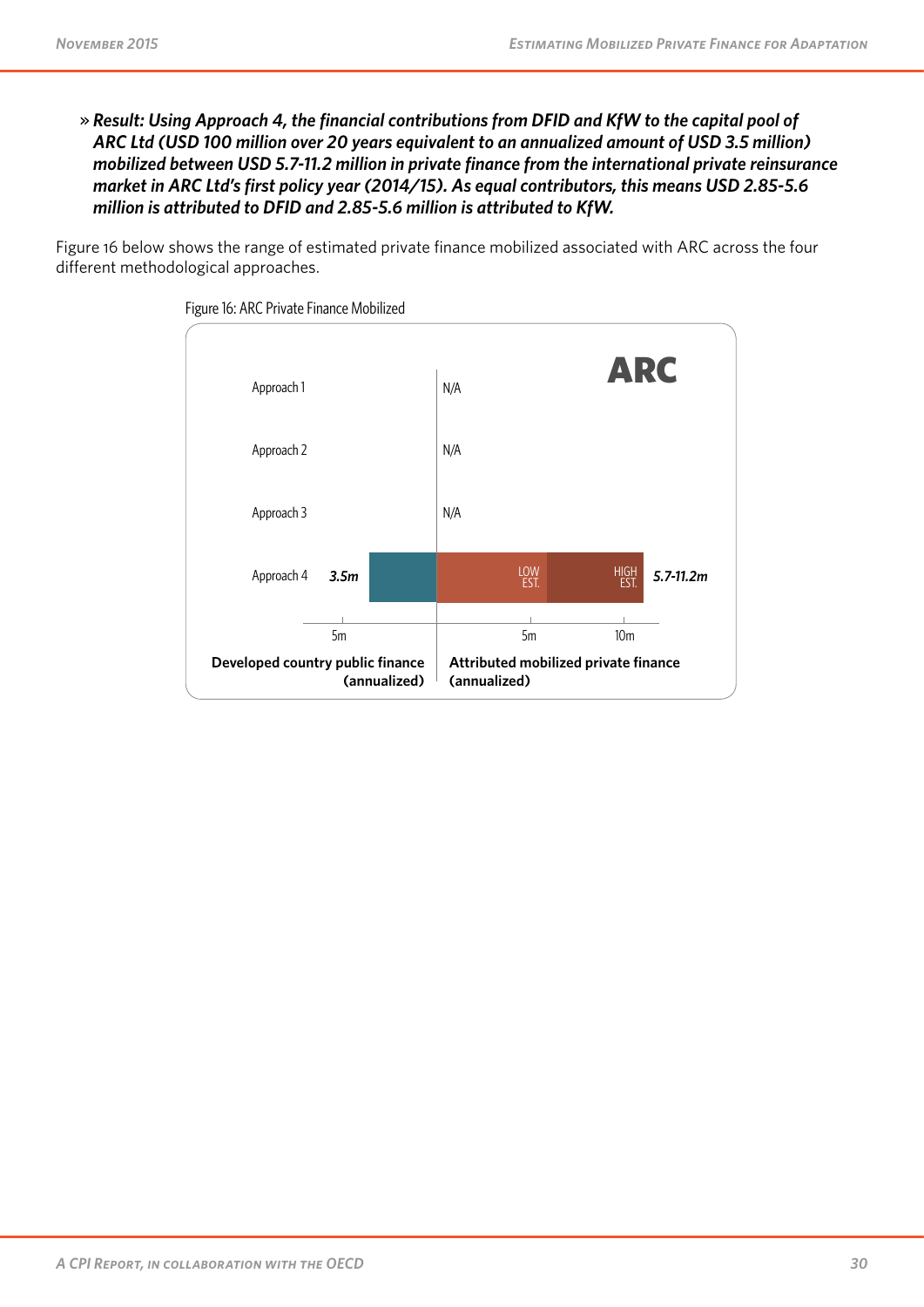## **Chapter 5: Evaluation of methodological approaches**

#### **Key messages:**

- There appears to be an inverse relationship in the methodological approaches developed between their **accuracy and the incentives they provide on the one side, and their practicality of implementation and standardization potential (including minimizing risks of double counting) on the other side.**
- Methodological approaches that only include direct and intermediated mobilized finance are the most practical and easiest to standardize but fail to account for the important role played by finance for project demonstration, capacity building and budgetary support activities.
- Methods considering indirect mobilization score better on accuracy and incentivizing public finance for capacity building and budgetary support, but data limitations and the cost of carrying out a proper evaluation limit their practicality and standardization potential across projects and public finance providers.
- A coherent application of one methodological approach among the public actors supporting the same activity is needed to minimize risks of double counting. This is especially the case where both upstream (indirect mobilization) and downstream (direct mobilization) public finance interventions can claim to have participated in mobilizing the same private finance.
- **Alternative methodological approaches other than those explored in this report could be considered (e.g. surveys, econometrics), but may be difficult and/or impractical to implement due to various barriers**, such a lack of resources and data unavailability.

In order to understand the strengths and weaknesses of the different methodological approaches, this chapter evaluates each methodological approach against four criteria below. These were developed under the OECD-hosted Research Collaborative on Tracking Private Climate Finance, first introduced by Srivastava and Venugopal (2014), and later incorporated into the evaluation of the different options under the four-stage framework (Jachnik, Caruso and Srivastava, 2015):

- **Accuracy**: Reflects a realistic and complete depiction of which interventions enabled private finance to be mobilized;
- **Incentives**: Encourages the use of public interventions to deliver climate benefits; promotes means to scale up finance for climate action;
- **Potential for standardization**: Is applicable to various types of reporting entities; allows for aggregation and comparison; avoids double counting across reporting entities; and
- **Practicality:** Is feasible with the data and expertise available; is time- and cost-efficient to report.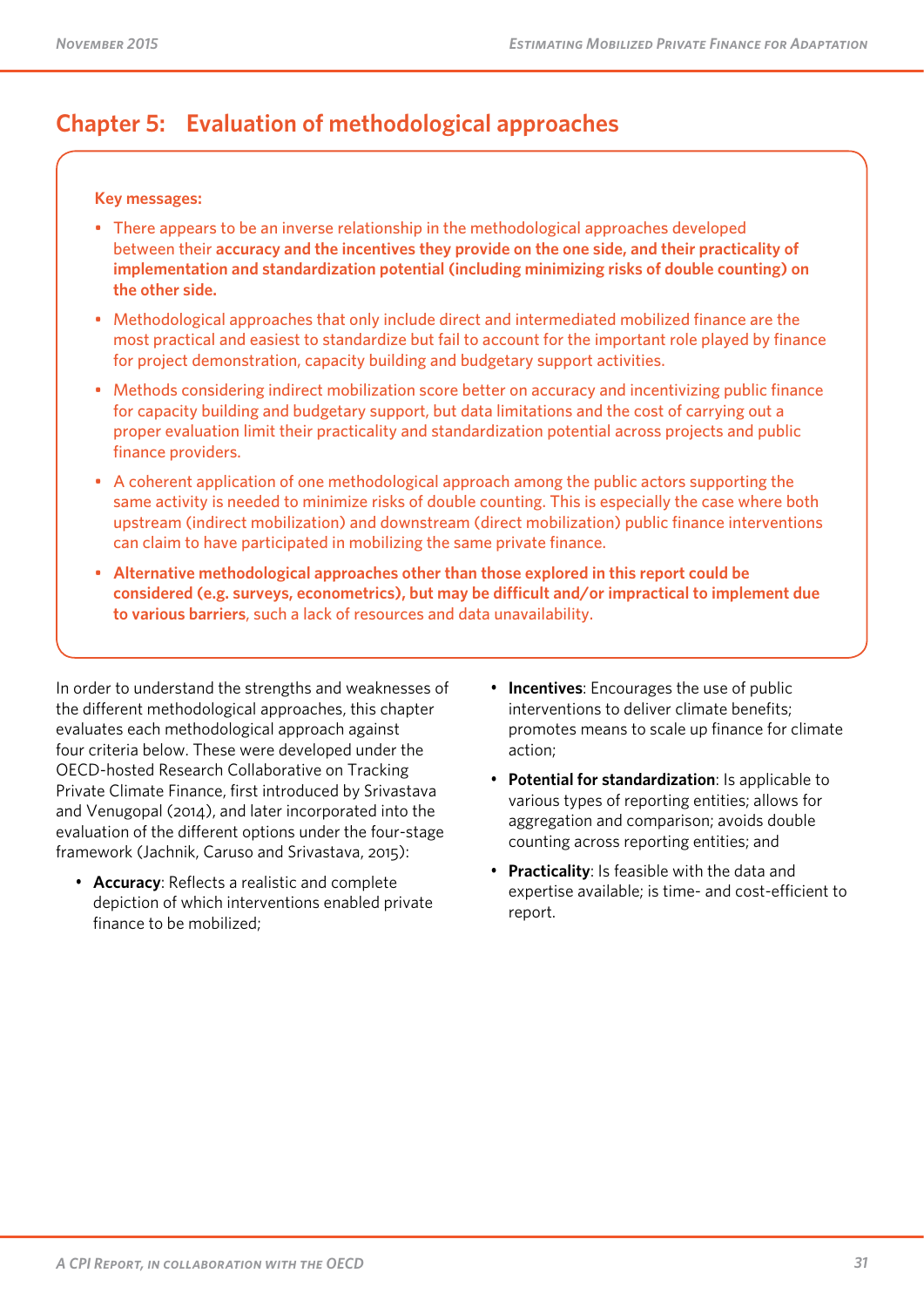### **Section 5.1: Summary evaluation**

Table 7 below summarizes the different methodological approaches and how they perform against the identified set of criteria. As further detailed in the below subsections, there are both strengths and limitations across all approaches, and identifying a preferred approach depends on how one weighs the different principles against which the approaches are evaluated. It should

be noted that none of the approaches take into account the impact of exogenous factors, such as broader market and country conditions that shape the enabling environment for investment to occur and thus also play a role in incentivizing or disincentivizing private finance. This is an important area for future work.

#### Table 7: Summary evaluation of methodological approaches

| <b>APPROACH</b>                                                                            | <b>ACCURACY</b>                                                                                                  | <b>INCENTIVES</b>                                                                                                                                                                                                                                                           | <b>POTENTIAL FOR</b><br><b>STANDARDIZATION</b>                                                                                                                                                                                                                  | <b>PRACTICALITY OF</b><br><b>IMPLEMENTATION</b>                                                                                     |
|--------------------------------------------------------------------------------------------|------------------------------------------------------------------------------------------------------------------|-----------------------------------------------------------------------------------------------------------------------------------------------------------------------------------------------------------------------------------------------------------------------------|-----------------------------------------------------------------------------------------------------------------------------------------------------------------------------------------------------------------------------------------------------------------|-------------------------------------------------------------------------------------------------------------------------------------|
| APPROACH 1: "DIRECT"                                                                       | Moderate. May<br>overestimate<br>direct mobilization<br>by disregarding<br>the role played<br>by certain public  | <b>Moderate-weak.</b> Encourages the use of<br>public finance interventions that are likely<br>to directly mobilize private co-finance at<br>the project level; does not incentivize the<br>use of public finance interventions that<br>have indirect mobilization effects. | Moderate-Strong In principle easy<br>to standardize across institutions. If<br>approach not standardized, some risk of<br>double counting across entities that are<br>co-financing the same project.                                                            | Strong. Feasible with<br>available data for<br>most public finance<br>instruments.                                                  |
| APPROACH 2: "DIRECT<br>AND INTERMEDIATED-<br>DIRECT"                                       | finance inter-<br>ventions (for e.g.<br>capacity building)<br>in indirectly<br>mobilizing private<br>finance.    | Moderate-weak. Encourages the use of<br>public finance that are likely to mobilize<br>private finance directly or in an interme-<br>diated manner; does not incentivize the<br>use of public finance interventions that<br>have indirect mobilization effects.              | Moderate. Relatively easy to standard-<br>ize but needed across a wider range of<br>public finance interventions and insti-<br>tutions (e.g. funds) than Approach 1. As<br>such, the risk of double counting across<br>public interventions is slightly higher. | Moderate-strong.<br>Feasible but requires<br>data availability<br>beyond the immediate<br>point of commitment<br>of public finance. |
| APPROACH 3: "DIRECT,<br>INTERMEDIATED-DI-<br>RECT AND INDIRECT"                            | <b>Strong.</b> Takes into<br>account both the<br>direct and indirect<br>mobilization effect<br>of public finance | <b>Moderate.</b> Can incentivize all public<br>finance intervention types, except those<br>mobilizing private finance with more than<br>1 intermediary step.                                                                                                                | Weak. Given causality assessment<br>is qualitative, the approach could be<br>standardized but results not necessarily<br>consistent from one public actor/project<br>to another. As a result, there is an                                                       | Weak. Time-<br>consuming (and there-<br>fore costly) to assess<br>partial causality, thus<br>less feasible and                      |
| APPROACH 4: "DIRECT,<br><b>INTERMEDIATED</b><br>DIRECT, INDIRECT AND<br>INDIRECT EXPANDED" | interventions.                                                                                                   | Moderate-strong. Can incentivize all<br>public finance intervention types, except<br>those mobilizing private finance with<br>more than 2 intermediary steps.                                                                                                               | increased risk of double counting.                                                                                                                                                                                                                              | practical to implement<br>than Approaches 1<br>and $2$ .                                                                            |

## **Section 5.2: Evaluation of "Approach 1 — Direct"**

The use of blanket causality and sole focus on direct private co-finance makes Approach 1 by far the most practical to implement and easy to standardize approach across different institutions. As such, it is the approach most likely to make it possible to minimize risks of double counting. However, this approach will not capture the role of key financial interventions that can play a critical role in indirectly mobilizing private finance including intermediated finance via funds or credit lines, or public finance in support of policy development/deployment. If widely adopted, such an approach would not incentivize the use of intermediated and public interventions with an indirect but significant

mobilization effect. This approach also does not capture private finance that might be mobilized indirectly in the absence of public co-finance at the project level.

Our case studies illustrate the limitations of this approach, as neither case provides an example of direct public intervention. If we assumed Approach 1, we would be concluding that neither NU-TEC nor ARC mobilize any private finance, which is an inaccurate conclusion. We can see that this approach, albeit simple and easy to employ, is not sufficient in estimating the mobilization impact of and incentivizing public interventions beyond those attracting direct private co-financing.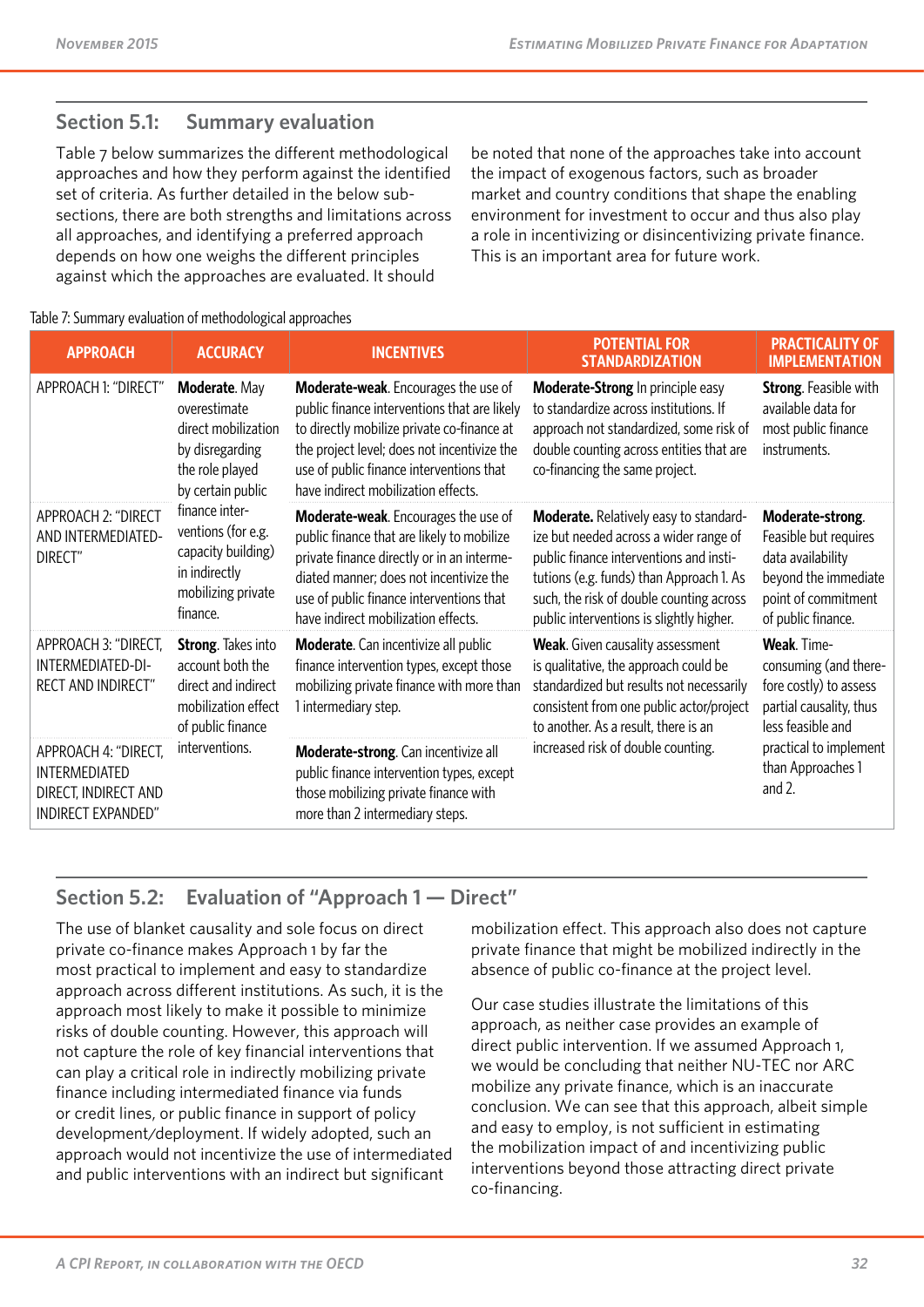## **Section 5.3: Evaluation of "Approach 2 — Direct and intermediated-direct"**

Given the similarities between Approach 1 and 2, the evaluation is also similar. Approach 2 is also relatively easy to standardize and implement, although the wider range of public finance interventions and actors involved (e.g. funds of funds) does slightly increase the risk of potential double counting. As it allows for the inclusion of both direct co-finance and intermediated co-finance, this approach is slightly more accurate than Approach 1 as it factors in larger range of interventions. However, like Approach 1, Approach 2 will not capture the indirect effect of public finance interventions and could therefore disincentivize the use of such interventions if widely adopted (e.g. for NU-TEC only the USD 36 million of AgDevCo financing is involved, and not the USD 25 million provided in technical assistance). Like Approach 1, it has the potential to

overestimate the direct mobilization effect of public co-finance at the project level, while underestimating private finance mobilized from indirect interventions. This in turn can result in disincentivizing the provision of public finance in less established markets.

In our examples, we can again see the limitations of this approach. If this approach were used to assess NU-TEC, we would not capture the mobilization effect of the technical assistance portion of the project – a vital component to the overall realization of the project. We would therefore be underestimating the amount of private finance mobilized from indirect interventions. For ARC, which does not have any intermediated-direct financing, we would come to the same inaccurate conclusion as with Approach 1.

### **Section 5.4: Evaluation of "Approach 3 — Direct, intermediated-direct and indirect"**

Under Approach 3, the partial causality assessment allows for the consideration of additional factors that may have also helped mobilize the investment and therefore the assessment is likely to be a more accurate reflection of reality. This is evident from assessing the NU-TEC case using this approach, which enables to include both the financing provided by AgDevCo and the technical assistance provided by Palladium. It is important to note, however, given that causality is assessed based on opinions of interviewees, that accuracy depends on interviewees' unbiased responses.

The in-depth case study approach and interviews required makes this approach difficult to implement across an entire portfolio and, as the interventions need to be assessed on a case-by-case basis, standardization is close to impossible. As a result, there are risks of double counting where both upstream (indirect mobilization) and downstream (direct mobilization) public finance interventions will claim to have participated in mobilizing the same private finance.

Furthermore, with the increase in the range and number

of assessable variables, it could be significantly more difficult to evaluate causal relationships because of a less direct relationship and more interference from exogenous variables. For example, while it is easier to see how the AgDevCo finance in the NU-TEC case helped bring about an increase in private-sector support for climate-resilient technologies given the more direct role that this finance played in derisking the investment, the ways in which technical assistance from Palladium played a role are less clear. This approach could, however, incentivize coordination of public actors towards optimizing the combined use of public finance for different purposes (investments, capacity building and budgetary support) that are most relevant in a given situation.

In the ARC case, we still have no interventions to assess, even at this level of detail. Without incorporating more layers of the overall intervention picture, we risk underestimating (or, in this particular case, completely ignoring) amounts of private investment mobilized by a given program.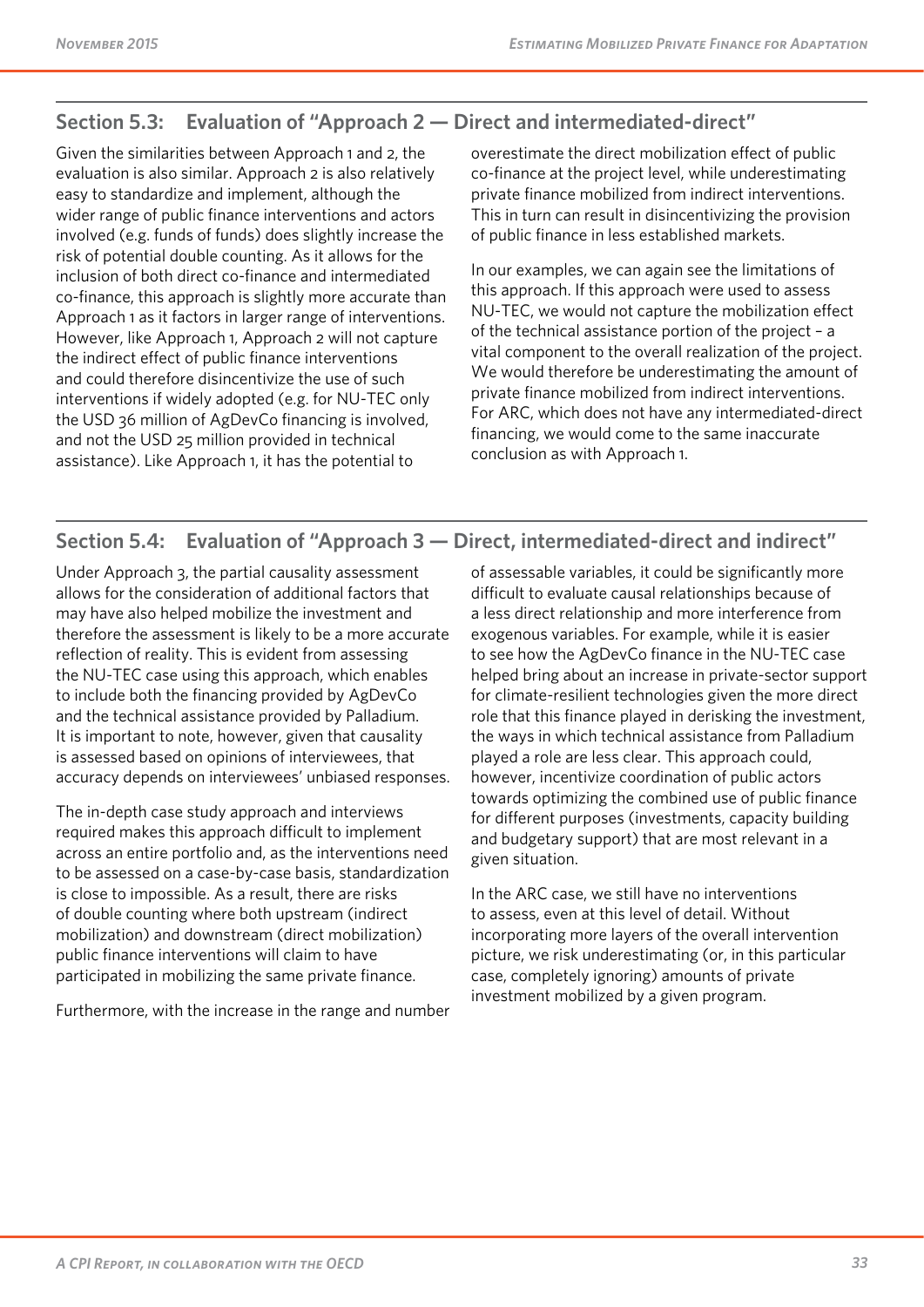### **Section 5.5: Evaluation of "Approach 4 — Direct, intermediated-direct and indirect expanded"**

The assessment of Approach  $4$  is similar to Approach 3. While the approach is time and resource intensive and very difficult to standardize across projects and programs in different countries and sectors, it is likely to be more accurate than Approach 1 and 2 as the partial causality assessment allows for consideration of other factors that may have mobilized private finance. It is also likely to be more accurate than Approach 3 as it allows more upstream interventions to be factored in. Again, it is important to note that accuracy depends on the impartiality of interviewers.

For some adaptation finance interventions such as insurance, mobilized private climate finance can only be tracked through this more accurate, but more resource intensive, approach. As illustrated in the case study on ARC, none of Approaches 1, 2 or 3 capture mobilized private climate finance for the insurance scheme. This may have significant implications for tracking private climate finance for adaptation given that insurance is increasingly more important for supporting adaptation and often involves private sector actors (e.g. reinsurers).

Assessing for upstream interventions allows us to consider the initial capital support provided by DFID and KfW Development Bank as mobilizers of private finance. On the other hand, this additional level of detail has no effect on the NU-TEC case, which does not have any additional upstream interventions to consider. It is also not enough to incorporate the involvement of donors' support for the establishment of ARC Agency, which is too many steps upstream to be included in this assessment.

Similar to Approach 3, in cases where private finance is mobilized both directly and indirectly by interventions with competing claims of full causality, an adjustment to partial causality needs to be applied in Approach  $4$  in order to avoid double counting. As with Approach 3, the difficulty to implement and standardize the approach across actors leads to an increased risk of double counting where both upstream (indirect mobilization) and downstream (direct mobilization) public finance interventions will claim to have participated in mobilizing the same private finance.

More generally, a coherent use of approaches to estimate mobilization among public actors supporting the same activity is crucial to minimizing risks of double counting where both upstream (indirect mobilization) and downstream (direct mobilization) public finance interventions can claim to have participated in mobilizing the same private finance.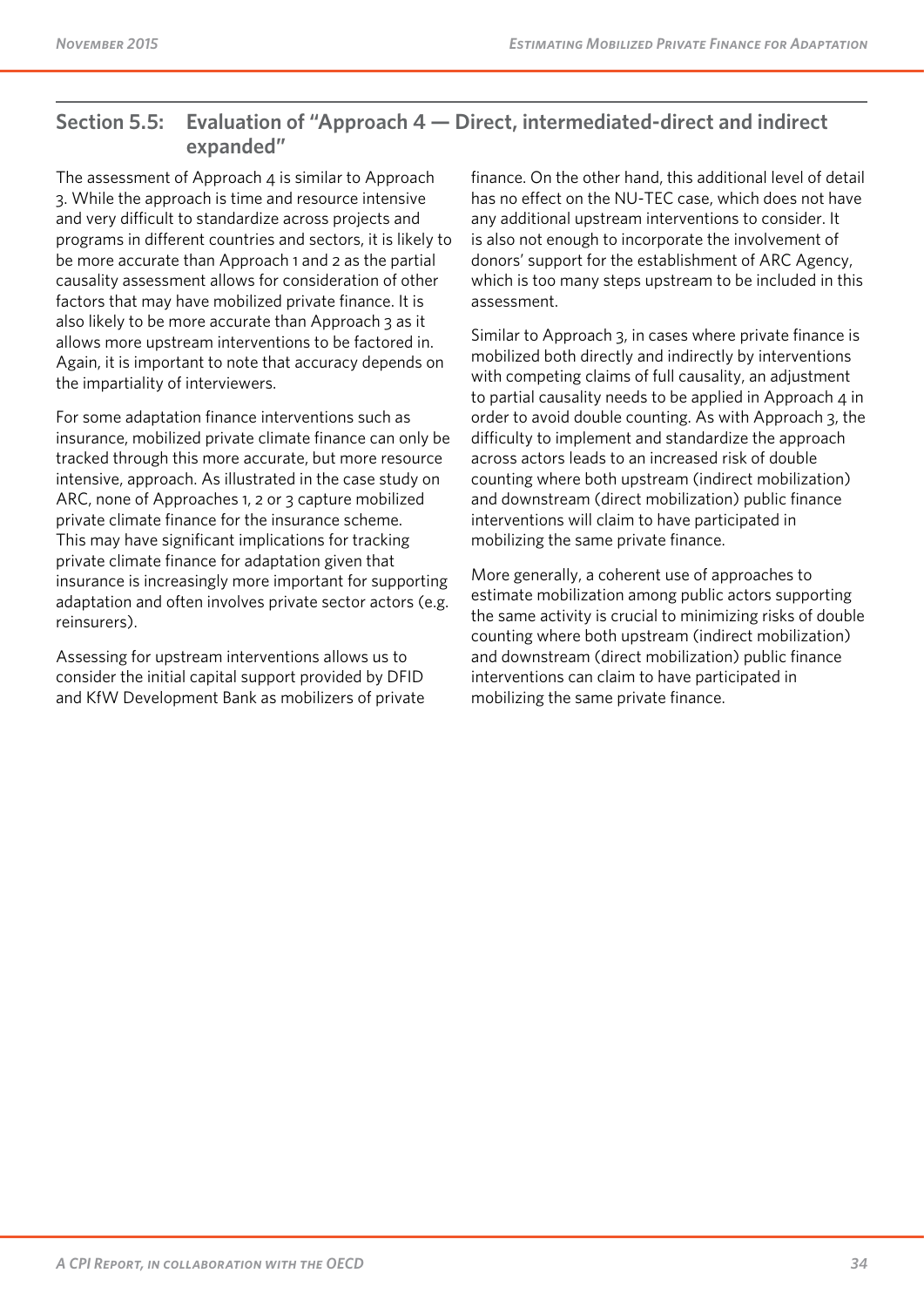## **Section 5.6: Further approaches to evaluate mobilization impact**

There are several other methodological approaches that could be tested when seeking to measure the mobilization of private finance for adaptation. Some could be similar to the approach we detailed above, qualitative in nature and are driven by interviews, surveys, and fieldwork. The use of surveys at the project level can for instance supplement data that is not otherwise tracked in order to generate more data points on which to conduct a causality assessment. However, surveys can be time and resource intensive, results can be sensitive to the type of stakeholder surveyed and only applicable to the specific project under examination.

The use of econometric techniques could be tested to assess causality and impact as they allow for the estimation of partial correlations and causality between the occurrence of private finance and public interventions while isolating other factors and variables. For example, Haščič et al. (2015) draws from gravity trade model literature to assess the role of public

finance and policy interventions in mobilizing private finance for renewable energy, based on a unique dataset of investment flows and controlling for a number of country and market conditions.14 Econometric approaches have the potential to provide value in terms of empirical evidence to estimate the mobilization impact of public interventions, and avoid the resource intensive project-level inquiries that may be impractical when assessing a portfolio of interventions. However, econometric techniques face their own set of challenges. Project level nuance and contextual factors are to a great extent lost, and data availability and quality remains a significant barrier to employ these approaches to adaptation and adaptation-relevant sectors. Given the highly context-specific nature of adaptation investments and the lack of aggregate data on adaptation investments, the qualitative approaches outlined in this paper (using interviews and case studies to determine causality) remain a more practical option in the shorter term.

<sup>14</sup> Like their namesake, gravity models are functions that use elements of mass and distance to describe interactions between two entities and are often used in predicting international trade flows, international investment, and international technology transfer. They provide an ample structure for an econometric analysis.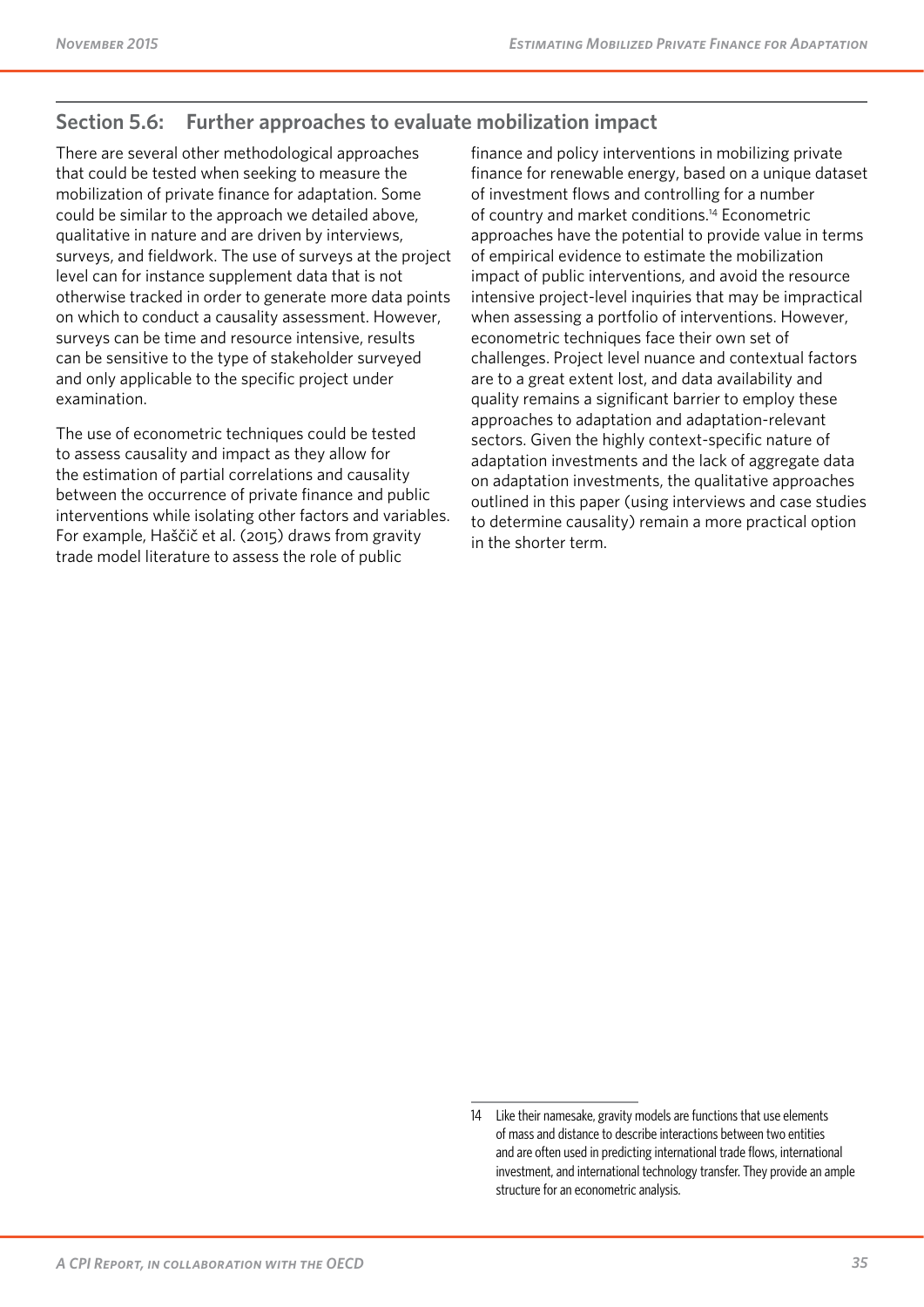## **Chapter 6: Conclusions**

This paper aims to inform international discussions on methods for estimating adaptation-related private finance mobilized by public finance interventions, which are at an early stage but quickly evolving. The paper clarifies key concepts relevant to tracking private adaptation finance, highlights data constraints, explores existing methodological approaches used by international finance institutions, and develops, tests, and evaluates four exploratory methodological approaches to estimate mobilized private adaptation finance. The testing and evaluation of the four exploratory approaches improve understanding of the impact of public finance interventions and the associated amount of mobilized private adaptation finance change depending on the methodology employed. While these approaches are described and tested for adaptation finance, they also have the potential to be used to assess private finance mobilized for mitigation action, or possibly even more broadly to evaluate the mobilization of private finance through any type of public finance intervention (health, education, development, etc.).

**Existing methodological approaches used by international finance institutions focus on measuring mobilized finance from direct and intermediated direct public finance. As such, they do not take into account the indirect impacts of softer, "enabling" interventions, such as technical assistance.** The direct mobilization effect of public finance support (e.g. public loan for an infrastructure project) is more easily identifiable and quantifiable than indirect forms (e.g. capacity building grant). **However, excluding the consideration of indirect mobilization is likely to lead to overestimating the direct mobilization effect of public finance at the project level, while not capturing all amounts of private finance mobilized indirectly. As such not quantifying indirect mobilization may disincentivize the provision of upstream support to projects, technologies, and market developments**  that is critical to creating the enabling conditions for mobilizing private finance at scale.

**There is potential to fill this methodological gap although challenges and issues remain.** All approaches presented are limited to a certain degree in terms of their precision. **More work needs to be done to more accurately assess and assign the strength of the causal relationship between different public finance interventions and the associated private finance and to isolate** i**nterventions from broader contextual factors.** Further, a coherent use of approaches to estimate

mobilization among public actors supporting the same activity is crucial to minimizing increased risks of double counting where both upstream (indirect mobilization) and downstream (direct mobilization) public finance interventions can claim to have participated in mobilizing the same private finance. Because of these limitations, and the fact that the approaches for capturing indirect forms of mobilization are time and resource intensive, other methodological approaches than those investigated here merit exploration.

To embed progress, several areas for further work need to be taken forward by the climate finance research community, policymakers and public financiers:

#### Data improvements

- On-going work by bilateral and multilateral development finance institutions as well as the OECD DAC to collect and report estimates on private finance mobilized by public climate finance, including for adaptation, will greatly improve the knowledge and information base.
- Given the lack of data availability on private adaptation investments and recognizing that the term "adaptation" is rarely used in the private investment context, commercial data collectors can work to develop better proxies for identifying when an adaptation-relevant investment is occurring (for example "flood risk management", "drought protection", "water efficiency improvements", "crop diversification", etc.).

#### Methodology improvements

• Building on the methodologies developed in this paper, further research could be conducted to explore other variations on these approaches. This could include, as already done in part by the OECD DAC, applying risk-based or concessionality-based attribution rules – to see how the impact of different interventions and associated volume of private finance mobilized change depending on the variations in the methodologies. Future work could also identify ways to strengthen the causality assessment in order to improve the accuracy of the assessment. For example, the use of a "causality assessment checklist" to evaluate the likely causal link between a public finance intervention and private finance flows (e.g., "Did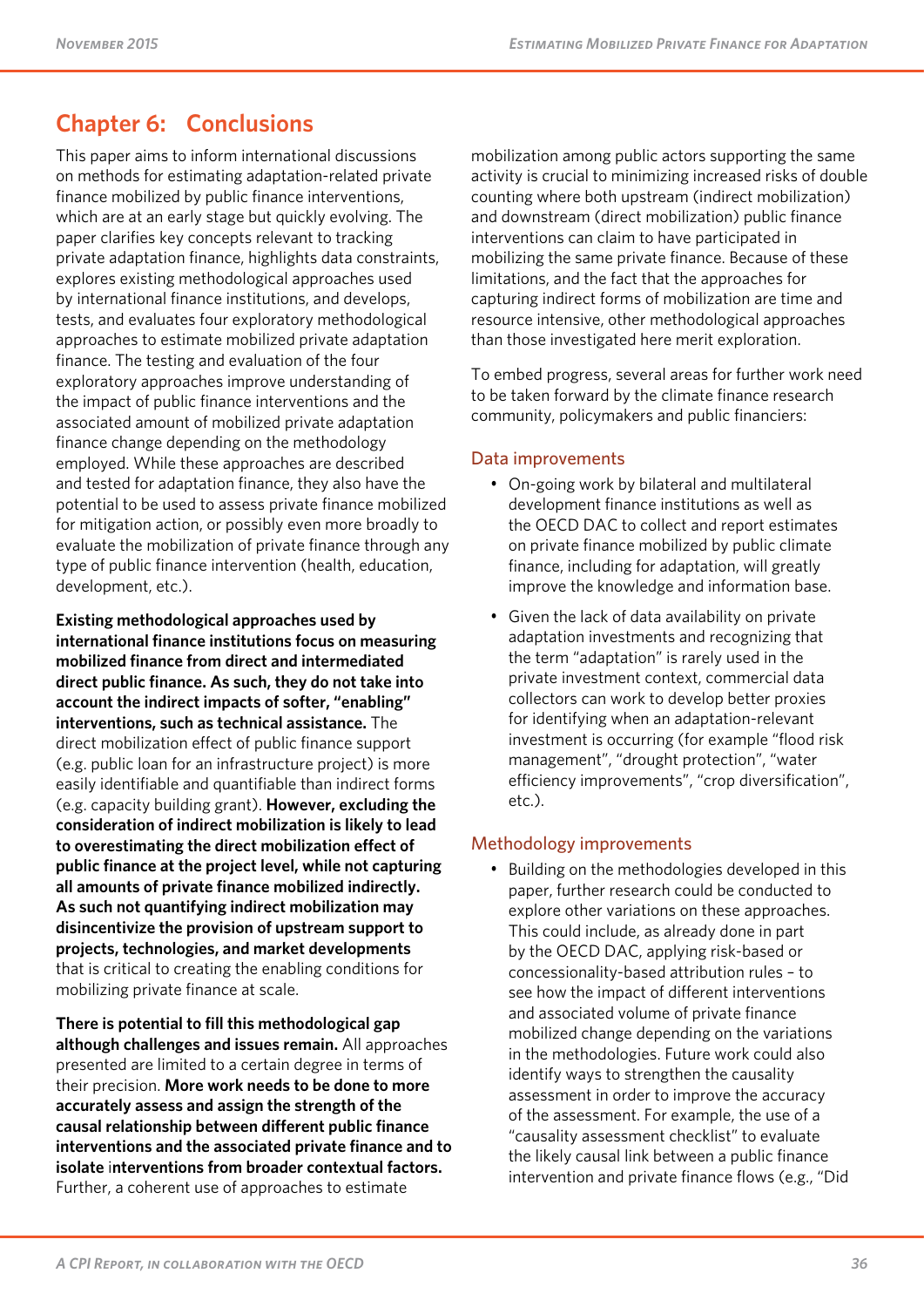the public intervention help overcome a specific project hurdle?", "Were private investors active in this region and sector already?" etc.) can help avoid mis- or over-attributing mobilization to public finance interventions.

• Beyond the methodologies developed in this paper, researchers can explore a broader set of methodological approaches to measure mobilized private adaptation finance spanning both quantitative and qualitative techniques and highlight their relative strengths and weaknesses in terms of accuracy and incentives they provide, in order to further build the international knowledge base.

Progress is being made on data, tracking and methodologies for estimating climate finance. Measuring mobilized private finance, particularly on adaptation, represents one of the most challenging methodological issues, and it will take a significant amount of work before the remaining methodological issues are adequately addressed and data are more systematically and consistently collected. This report's findings may help to improve and refine methodologies in order to improve the understanding and transparency of climate finance.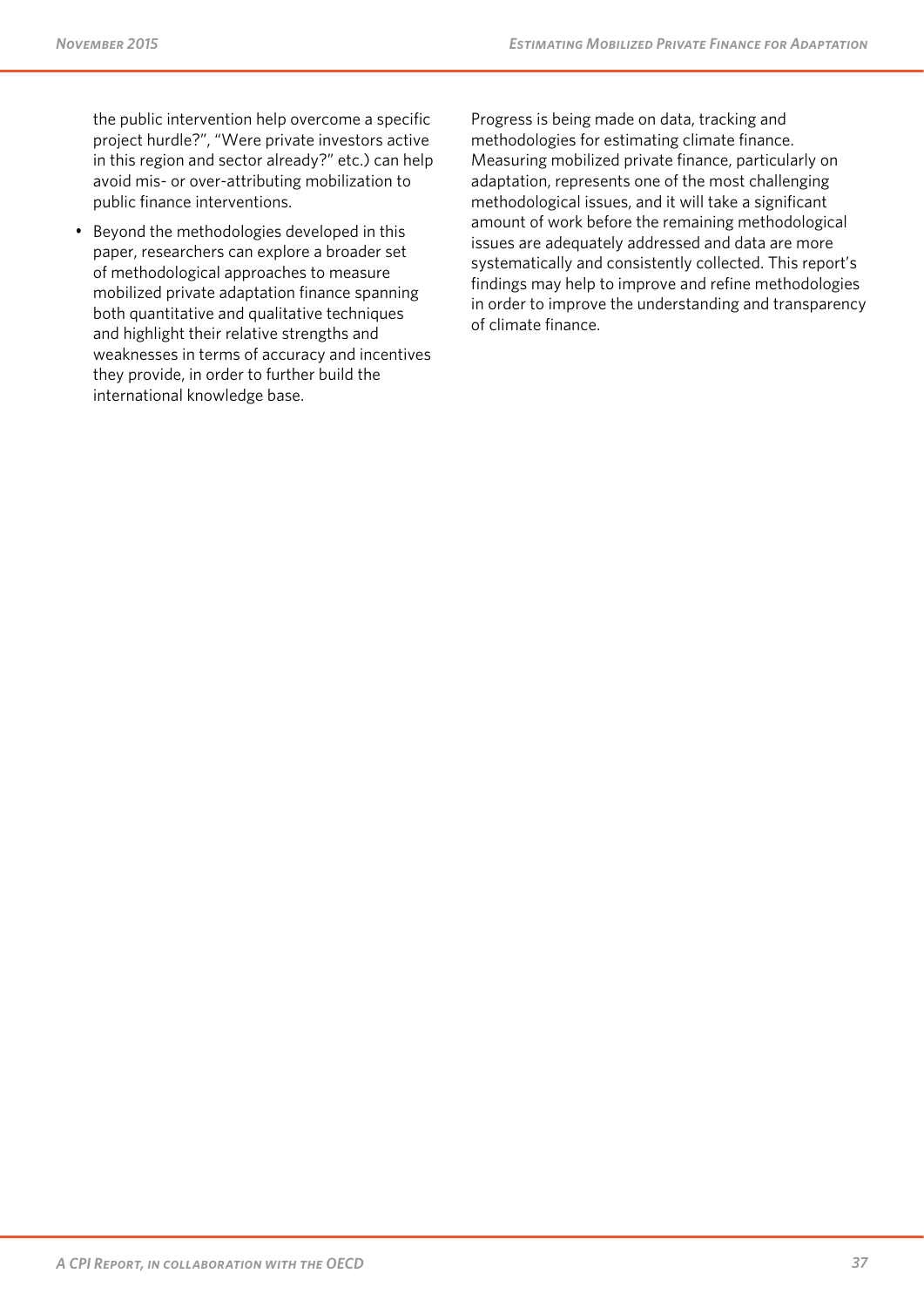## **References**

- Averchenkova F C, Kocornik A, Hayley Leck M, Surminski . 2015. "Multinational corporations and climate adaptation – Are we asking the right questions? A review of current knowledge and a new research perspective". London: Grantham Research Institute on Climate Change and the Environment. Available from: [http://www.lse.ac.uk/GranthamInstitute/](http://www.lse.ac.uk/GranthamInstitute/publication/multinational-corporations-and-climate-adaptation-are-we-asking-the-right-questions-a-review-of-current-knowledge-and-a-new-research-perspective) [publication/multinational-corporations-and-cli](http://www.lse.ac.uk/GranthamInstitute/publication/multinational-corporations-and-climate-adaptation-are-we-asking-the-right-questions-a-review-of-current-knowledge-and-a-new-research-perspective)[mate-adaptation-are-we-asking-the-right-ques](http://www.lse.ac.uk/GranthamInstitute/publication/multinational-corporations-and-climate-adaptation-are-we-asking-the-right-questions-a-review-of-current-knowledge-and-a-new-research-perspective)[tions-a-review-of-current-knowledge-and-a-new](http://www.lse.ac.uk/GranthamInstitute/publication/multinational-corporations-and-climate-adaptation-are-we-asking-the-right-questions-a-review-of-current-knowledge-and-a-new-research-perspective)[research-perspective](http://www.lse.ac.uk/GranthamInstitute/publication/multinational-corporations-and-climate-adaptation-are-we-asking-the-right-questions-a-review-of-current-knowledge-and-a-new-research-perspective)
- Agrawala S et al. 2011. "Private Sector Engagement in Adaptation to Climate Change: Approaches to Managing Climate Risks". Paris: OECD. DOI: <http://dx.doi.org/10.1787/5kg221jkf1g7-en>
- Beck T, Demirguc-Kunt A, Levine R E, Cihak M, Feyen E H B (2000), "A New Database on Financial Development and Structure". World Bank Economic Review 14, 597-605. Available from: [http://econ.worldbank.org/](http://econ.worldbank.org/WBSITE/EXTERNAL/EXTDEC/EXTRESEARCH/0,,contentMDK:20696167~pagePK:64214825~piPK:64214943~theSitePK:469382,00.html) [WBSITE/EXTERNAL/EXTDEC/H/0,,con](http://econ.worldbank.org/WBSITE/EXTERNAL/EXTDEC/EXTRESEARCH/0,,contentMDK:20696167~pagePK:64214825~piPK:64214943~theSitePK:469382,00.html)[tentMDK:20696167~pagePK:64214825~piP-](http://econ.worldbank.org/WBSITE/EXTERNAL/EXTDEC/EXTRESEARCH/0,,contentMDK:20696167~pagePK:64214825~piPK:64214943~theSitePK:469382,00.html)[K:64214943~theSitePK:469382,00.html](http://econ.worldbank.org/WBSITE/EXTERNAL/EXTDEC/EXTRESEARCH/0,,contentMDK:20696167~pagePK:64214825~piPK:64214943~theSitePK:469382,00.html)
- Breschi S, Lissoni F. 2001. "Knowledge spillovers and local innovation systems: a critical survey". Industrial and Corporate Change, 10: 975-1005.
- Brown J, Buchner B, Sierra K, Wagner G. 2011. "Leveraging climate finance: a survey of methodologies". New York, Venice, Washington, London: EDF, CPI, Brookings, ODI.
- Buchner B, Stadelmann M, Wilkinson J, Mazza F, Rosenberg A, Abramskiehn D. 2014. "The Global Landscape of Climate Finance 2014. Venice: CPI. Available from: [http://climatepolicyinitiative.org/](http://climatepolicyinitiative.org/wp-content/uploads/2013/10/The-Global-Landscape-of-Climate-Finance-2013.pdf) [wp-content/uploads/2013/10/The-Global-Land](http://climatepolicyinitiative.org/wp-content/uploads/2013/10/The-Global-Landscape-of-Climate-Finance-2013.pdf)[scape-of-Climate-Finance-2013.pdf.](http://climatepolicyinitiative.org/wp-content/uploads/2013/10/The-Global-Landscape-of-Climate-Finance-2013.pdf)
- Caruso R, Ellis J. 2013. "Comparing Different Definitions and Methods to Estimate Mobilized Climate Finance". Draft Discussion Document. Prepared for the Climate Change Expert Group Global Forum. 19-20 March 2013. Paris: OECD.
- Caruso R, Jachnik R. 2014. "Exploring Potential Data Sources for Estimating Private Finance", *OECD Environment Working Papers*, No. 69. Paris: OECD. DOI: <http://dx.doi.org/10.1787/5jz15qwz4hs1-en>.
- Climate Investment Funds (CIF). 2015. "PPCR Private Sector Set-Aside - Results from First Round". Washington: Climate Investment Funds. Available from: [http://www.climateinvestmentfunds.org/cif/](http://www.climateinvestmentfunds.org/cif/node/14343) [node/14343](http://www.climateinvestmentfunds.org/cif/node/14343)
- Cohen, Wesley, M. &Levinthal, Daniel A. 1990. *Absorptive Capacity: A New Perspective on Learning and Innovation*, ASQ, 35, 128-152. Available from: [http://](http://web.iaincirebon.ac.id/ebook/indrya/bandura/inovasi/CohenLevinthalASQ.pdf) [web.iaincirebon.ac.id/ebook/indrya/bandura/](http://web.iaincirebon.ac.id/ebook/indrya/bandura/inovasi/CohenLevinthalASQ.pdf) [inovasi/CohenLevinthalASQ.pdf](http://web.iaincirebon.ac.id/ebook/indrya/bandura/inovasi/CohenLevinthalASQ.pdf)
- Enting K, Harnisch, J. 2014. "Vorschlag für eine Methodik zur Definition und Berichterstattung von öffentlich mobilisierter privater Klimafinanzierung". Frankfurt: KfW. (not public)
- Falconer A, Stadelmann M. 2015. "The role of technical assistance in mobilizing climate finance – Insights from GIZ programs". Venice: CPI.
- *Financial Glossary*. S.v. "Co-financing." Retrieved September 2 2015 from [http://financial-dictionary.](http://financial-dictionary.thefreedictionary.com/Co-financing) [thefreedictionary.com/Co-financing](http://financial-dictionary.thefreedictionary.com/Co-financing)
- Haščič I, Cárdenas Rodríguez M, Jachnik R, Silva J, Johnstone N. 2015. "Public Interventions and Private Finance Flows: Empirical Evidence from Renewable Energy Financing". *OECD Environment OECD Working Papers*, No. 80. OECD: Paris. DOI: [http://dx.doi.org/10.1787/5js6b1r9lfd4-en.](http://dx.doi.org/10.1787/5js6b1r9lfd4-en)
- ICF (International Climate Fund). 2015. "KPI 12: Volume of private finance mobilized for climate change purposes as a result of ICF funding".
- IFC. 2015. IFC Climate Mobilization Process, Briefing presentation.
- Illman J, Halonen M, Whitley S, Canales Trujillo. 2014. "Practical Methods for Assessing Private Climate Finance Flows". DOI: [http://dx.doi.org/10.6027/](http://dx.doi.org/10.6027/TN2014-506) [TN2014-506.](http://dx.doi.org/10.6027/TN2014-506)
- IFC (2015, forthcoming), *IFC's Methodology for Tracking Climate Finance*
- IMF. 2009. *Balance of Payments and International Investment Position Manual*, 6th Edition. Washington: International Monetary Fund. Available from: [https://www.imf.org/external/pubs/ft/bop/2007/](https://www.imf.org/external/pubs/ft/bop/2007/pdf/BPM6.pdf) [pdf/BPM6.pdf](https://www.imf.org/external/pubs/ft/bop/2007/pdf/BPM6.pdf)
- International Finance Consulting (2015, unpublished), *Leverage of Climate Finance: Guidance and Common Practice by the Multilateral Development Banks*.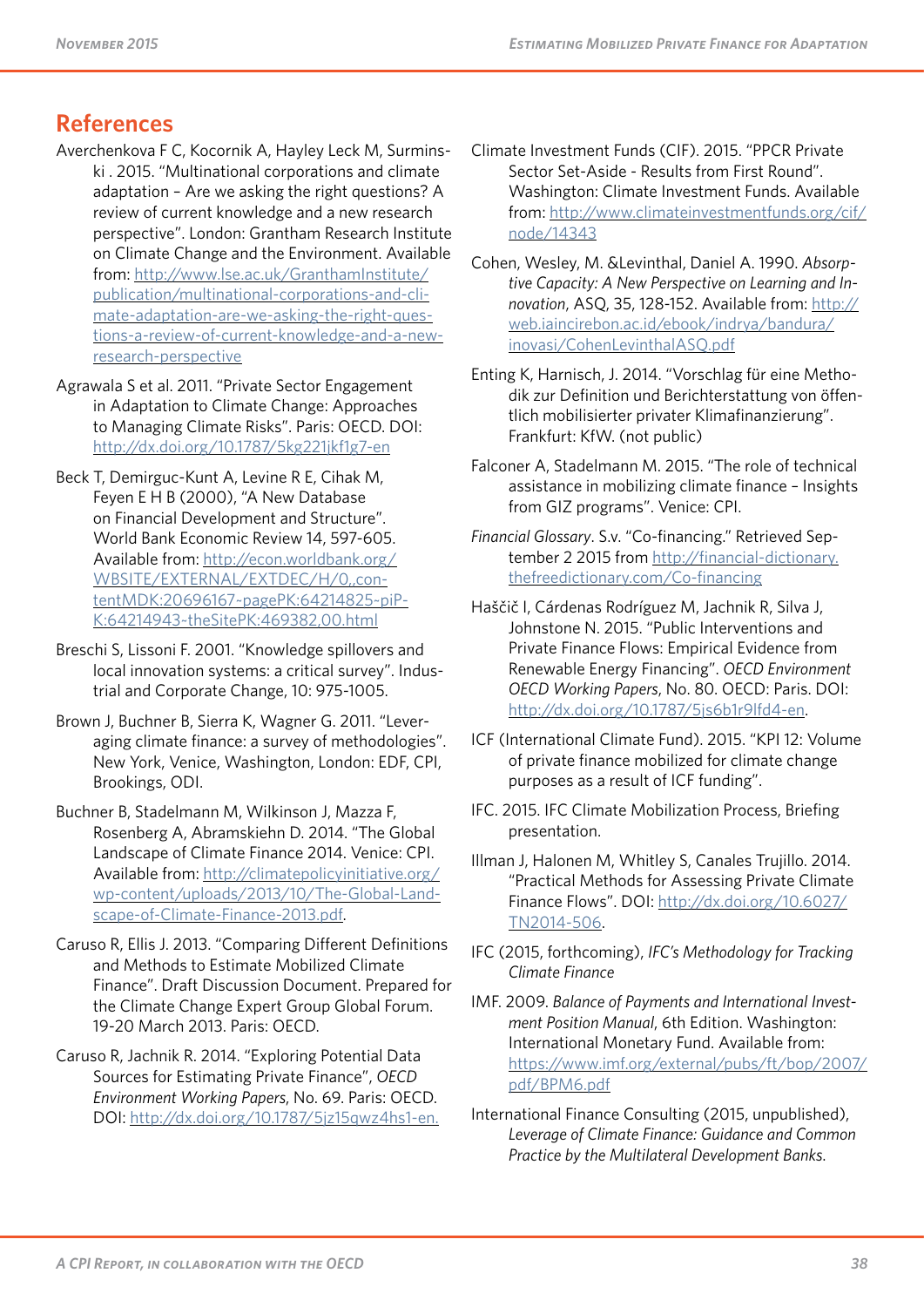Jachnik R, Caruso R, Srivastava S. 2015. "Estimating Mobilized Private Climate Finance: Methodological Approaches, Options and Trade-offs". *OECD Environment Working Papers*, No. 83. Paris: OECD. DOI: [http://dx.doi.org/10.1787/5js4x001rqf8-en.](http://dx.doi.org/10.1787/5js4x001rqf8-en)

Joint-MDBs. 2015. "Joint report on MDB climate finance 2014". Available from: [http://](http://documents.worldbank.org/curated/en/2015/06/24641149/2014-joint-report-multilateral-developmen) [documents.worldbank.org/curated/](http://documents.worldbank.org/curated/en/2015/06/24641149/2014-joint-report-multilateral-developmen) [en/2015/06/24641149/2014-joint-report-multi](http://documents.worldbank.org/curated/en/2015/06/24641149/2014-joint-report-multilateral-developmen)[lateral-development-banks-climate-finance](http://documents.worldbank.org/curated/en/2015/06/24641149/2014-joint-report-multilateral-developmen)

Joint-MDBs. 2015. "Joint report on MDB climate finance 2014". Available from: [http://](http://documents.worldbank.org/curated/en/2015/06/24641149/2014-joint-report-multilateral-developmen) [documents.worldbank.org/curated/](http://documents.worldbank.org/curated/en/2015/06/24641149/2014-joint-report-multilateral-developmen) [en/2015/06/24641149/2014-joint-report-multi](http://documents.worldbank.org/curated/en/2015/06/24641149/2014-joint-report-multilateral-developmen)[lateral-development-banks-climate-finance](http://documents.worldbank.org/curated/en/2015/06/24641149/2014-joint-report-multilateral-developmen)

- Kehler Siebert C, Dzebo A. 2013. "Private sector finance for adaptation in LDCs: Perceivable, potential, or improbable?". Stockholm: Stockholm Environment Institute. Available from: [http://www.sei-inter](http://www.sei-international.org/cop19/related-op-eds/2752-private-sector-finance-for-adaptation-in-ldcs-perceivable-potential-or-improbable)[national.org/cop19/related-op-eds/2752-pri](http://www.sei-international.org/cop19/related-op-eds/2752-private-sector-finance-for-adaptation-in-ldcs-perceivable-potential-or-improbable)[vate-sector-finance-for-adaptation-in-ldcs-per](http://www.sei-international.org/cop19/related-op-eds/2752-private-sector-finance-for-adaptation-in-ldcs-perceivable-potential-or-improbable)[ceivable-potential-or-improbable](http://www.sei-international.org/cop19/related-op-eds/2752-private-sector-finance-for-adaptation-in-ldcs-perceivable-potential-or-improbable)
- Kato T et al. 2014. "Scaling up and replicating effective climate finance interventions", *OECD/IEA Climate Change Expert Group Papers*, No. 2014/01. Paris: OECD. DOI: [http://dx.doi.org/10.1787/5js1qffvmn](http://dx.doi.org/10.1787/5js1qffvmnhk-en)[hk-en](http://dx.doi.org/10.1787/5js1qffvmnhk-en)
- Kempa K, Kreibiehl S, Moslener U. 2014. "Anrechnungsmethoden zur oeffentlich mobilisierten privaten Klimafinanzierung". Frankfurt: Frankfurt School-UNEP Collaborating Centre (not public)
- MDB-IDFC. 2015. "Common Principles for Climate Change Adaptation Finance Tracking". Frankfurt: Multilateral Development Banks and the International Development Finance Club. Available at: [http://pubdocs.worldbank.org/pubdocs/publicdo](http://pubdocs.worldbank.org/pubdocs/publicdoc/2015/7/222771436376720470/010-gcc-mdb-idfc-adaptation-common-principles.pdf) [c/2015/7/222771436376720470/010-gcc-mdb](http://pubdocs.worldbank.org/pubdocs/publicdoc/2015/7/222771436376720470/010-gcc-mdb-idfc-adaptation-common-principles.pdf) [-idfc-adaptation-common-principles.pdf](http://pubdocs.worldbank.org/pubdocs/publicdoc/2015/7/222771436376720470/010-gcc-mdb-idfc-adaptation-common-principles.pdf)
- Mirabile M, Benn J, Sangaré C. 2013. Guarantees for Development. OECD Development Co-operation Working Papers, No. 11, Paris: OECD. [http://dx.doi.](http://dx.doi.org/10.1787/5k407lx5b8f8-en) [org/10.1787/5k407lx5b8f8-en](http://dx.doi.org/10.1787/5k407lx5b8f8-en)

Ockenden S, Warrander G, Eales R, Streatfield D. 2012. "A project level approach to forecasts and monitor private climate finance mobilized". Prepared for the OECD Climate Change Expert Group (CCXG) Global Forum on Leveraging and Mobilising Climate Finance. London: UK Department of Energy and Climate Change (DECC), UK Department for International Development (DFID).

Ockenden S, Warrander G, Eales R, Streatfeild D. 2012. "UK Working Paper: A project level approach to forecast and monitor private climate finance mobilized". Available from: [www.oecd.org/env/](http://www.oecd.org/env/cc/2012_UK_Approach_paper.pdf) [cc/2012\\_UK\\_Approach\\_paper.pdf](http://www.oecd.org/env/cc/2012_UK_Approach_paper.pdf)

OECD. 2009. "Integrating Climate Change Adaptation into Development Co-operation: Policy Guidance". Paris: OECD. Accessed 6 October 2015. Available from: [http://www.oecd.org/dac/environment-de](http://www.oecd.org/dac/environment-development/integrating-climate-change-adaptation-into-development-co-operation-policy-guidance-9789264054950-en.htm)[velopment/integrating-climate-change-adapta](http://www.oecd.org/dac/environment-development/integrating-climate-change-adaptation-into-development-co-operation-policy-guidance-9789264054950-en.htm)[tion-into-development-co-operation-policy-guid](http://www.oecd.org/dac/environment-development/integrating-climate-change-adaptation-into-development-co-operation-policy-guidance-9789264054950-en.htm)[ance-9789264054950-en.htm](http://www.oecd.org/dac/environment-development/integrating-climate-change-adaptation-into-development-co-operation-policy-guidance-9789264054950-en.htm)

OECD DAC. 2015a. "Project-level data for every climate-related development finance project in 2013". Paris: OECD. Accessed 1 July 2015. Available from: [http://www.oecd.org/dac/stats/](http://www.oecd.org/dac/stats/documentupload/Climate%20Finance%20Projects%202013.xls) [documentupload/Climate%20Finance%20](http://www.oecd.org/dac/stats/documentupload/Climate%20Finance%20Projects%202013.xls) [Projects%202013.xls](http://www.oecd.org/dac/stats/documentupload/Climate%20Finance%20Projects%202013.xls)

OECD DAC. 2015b. "Methodologies to Measure Amounts Mobilized from the Private Sector by Official Development Finance Interventions". Available from: [www.oecd.org/dac/stats/mobilisa](http://www.oecd.org/dac/stats/mobilisation-effect-of-public-development-finance.htm)[tion-effect-of-public-development-finance.htm](http://www.oecd.org/dac/stats/mobilisation-effect-of-public-development-finance.htm)

- OECD. 2015c. "Climate finance in 2013-14 and the USD 100 billion goal", a report by the Organisation for Economic Co-operation and Development (OECD) in collaboration with Climate Policy Initiative (CPI). [http://www.oecd.org/environment/cc/OECD-CPI-](http://www.oecd.org/environment/cc/OECD-CPI-Climate-Finance-Report.htm)[Climate-Finance-Report.htm](http://www.oecd.org/environment/cc/OECD-CPI-Climate-Finance-Report.htm)
- OECD DAC. 2013. "Converged Statistical Reporting Directives for the Creditor Reporting System (CRS) and the Annual DAC Questionnaire". Paris: OECD. Available from: [http://www.oecd.org/dac/stats/](http://www.oecd.org/dac/stats/methodology.htm) [methodology.htm](http://www.oecd.org/dac/stats/methodology.htm).
- OECD, DAC. 2011. *Handbook on the OECD-DAC Climate markers*. Paris: OECD. Available from: [www.oecd.](http://www.oecd.org/dac/stats/48785310.pdf) [org/dac/stats/48785310.pdf.](http://www.oecd.org/dac/stats/48785310.pdf)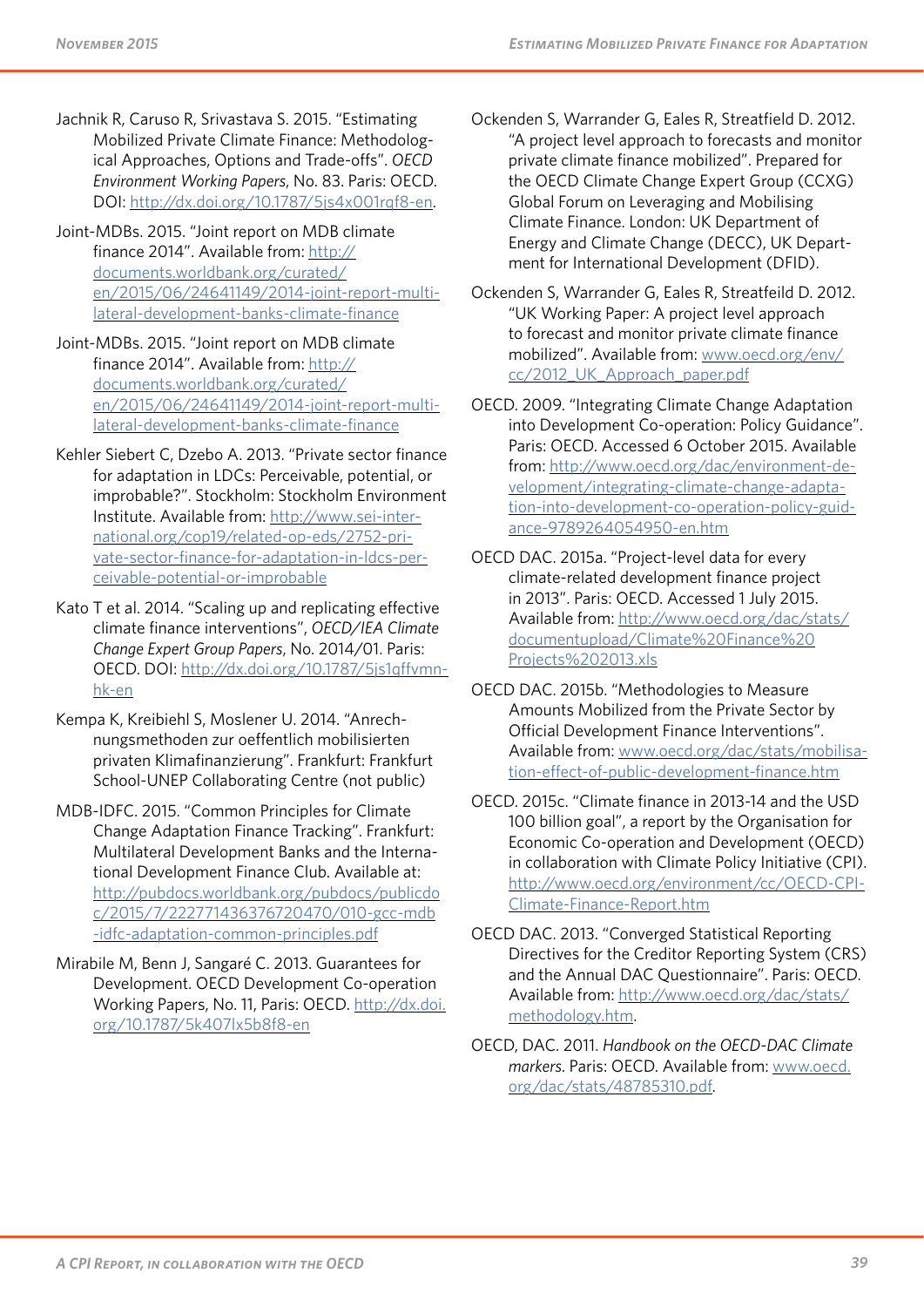- Opitz S, Morton J. 2014. "Climate Finance Delivered by Development Banks and DFIs from Industrialised Countries". Presentation at the Climate Finance Ministerial, New York, 21 September 2014 [unpublished]
- Pauw W P. 2015. "Not a panacea: private-sector engagement in adaptation and adaptation finance in developing countries". Climate Policy, 15:5, 583- 603, DOI: 10.1080/14693062.2014.953906.
- Pauw W P, Klein R J T, Vellinga P, Biermann F. 2015. "Private finance for adaptation: do private realities meet public ambitions?" *Climatic Change*. Avaliable from: [http://link.springer.com/article/10.1007/](http://link.springer.com/article/10.1007/s10584-015-1539-3) [s10584-015-1539-3](http://link.springer.com/article/10.1007/s10584-015-1539-3)
- Srivastava A, Venugopal S. 2014. "Evaluating Methods to Estimate Private Climate Finance Mobilized from Public Interventions". Washington: WRI. Available from: [http://www.oecd.org/env/re](http://www.oecd.org/env/researchcollaborative/activities.htm)[searchcollaborative/activities.htm](http://www.oecd.org/env/researchcollaborative/activities.htm)
- Stadelmann M. 2014. "3 potential methodologies for estimating publicly mobilized private finance. Presentation". Elaborated for the German Ministry for the Environment and Nuclear Safety. Venice: CPI. (not public)
- Stadelmann M, Falconer A, Szambelan SJ, Brown J. 2015. "Mobilizing Private Finance – Opportunities for GIZ". Venice: CPI
- Stadelmann M, Michaelowa A. 2013. "Contribution of the private sector to Climate Change Long-Term-Finance: assessment of private climate finance mobilized by Switzerland Final report". Bern: Federal Office for the Environment (FOEN)
- Stadelmann M, Michaelowa A, Roberts J T. 2013. Difficulties in accounting for private finance in international climate policy. *Climate Policy*, 13:6.
- Stumhofer T, Detken A, Harnisch J, Lueg B. 2015. "Proposal of a methodology for tracking publicly mobilized private climate finance." Available from [https://www.kfw-entwicklungsbank.de/PDF/](https://www.kfw-entwicklungsbank.de/PDF/Download-Center/Materialien/Nr.-9_Proposal-of-a-methodology-for-tracking-publicly-mobilized-private-climate-finance.pdf) [Download-Center/Materialien/Nr.-9\\_Propos](https://www.kfw-entwicklungsbank.de/PDF/Download-Center/Materialien/Nr.-9_Proposal-of-a-methodology-for-tracking-publicly-mobilized-private-climate-finance.pdf)[al-of-a-methodology-for-tracking-publicly-mobi](https://www.kfw-entwicklungsbank.de/PDF/Download-Center/Materialien/Nr.-9_Proposal-of-a-methodology-for-tracking-publicly-mobilized-private-climate-finance.pdf)[lized-private-climate-finance.pdf](https://www.kfw-entwicklungsbank.de/PDF/Download-Center/Materialien/Nr.-9_Proposal-of-a-methodology-for-tracking-publicly-mobilized-private-climate-finance.pdf)
- Technical Working Group (2015), "Accounting for mobilized private climate finance: input to the OECD-CPI Report", September 2015. [http://www.](http://www.bafu.admin.ch/dokumentation/medieninformation/00962/index.html?lang=en&msg-id=58589) [bafu.admin.ch/dokumentation/medieninforma](http://www.bafu.admin.ch/dokumentation/medieninformation/00962/index.html?lang=en&msg-id=58589)[tion/00962/index.html?lang=en&msg-id=58589](http://www.bafu.admin.ch/dokumentation/medieninformation/00962/index.html?lang=en&msg-id=58589)
- UNEP. 2014. "Adaptation Gap Report. A preliminary assessment". Nairobi: United Nations Environment Programme.
- Trinomics (2015, forthcoming), "Pilot study of private climate finance mobilised by Denmark"
- Vivid Economics. 2015. "Building an Evidence Base on Private Sector Engagement in Financing Climate Change Adaptation". Report prepared for EBRD. London: Vivid Economics. Available from: [http://](http://www.climateinvestmentfunds.org/cif/sites/climateinvestmentfunds.org/files/2015-05-07%20MDB%20Private%20Sector%20Adaptation%20Finance%20-%20Final%20Draft.pdf) [www.climateinvestmentfunds.org/cif/sites/cli](http://www.climateinvestmentfunds.org/cif/sites/climateinvestmentfunds.org/files/2015-05-07%20MDB%20Private%20Sector%20Adaptation%20Finance%20-%20Final%20Draft.pdf)[mateinvestmentfunds.org/files/2015-05-07%20](http://www.climateinvestmentfunds.org/cif/sites/climateinvestmentfunds.org/files/2015-05-07%20MDB%20Private%20Sector%20Adaptation%20Finance%20-%20Final%20Draft.pdf) [MDB%20Private%20Sector%20Adaptation%20](http://www.climateinvestmentfunds.org/cif/sites/climateinvestmentfunds.org/files/2015-05-07%20MDB%20Private%20Sector%20Adaptation%20Finance%20-%20Final%20Draft.pdf) [Finance%20-%20Final%20Draft.pdf](http://www.climateinvestmentfunds.org/cif/sites/climateinvestmentfunds.org/files/2015-05-07%20MDB%20Private%20Sector%20Adaptation%20Finance%20-%20Final%20Draft.pdf)
- Watson C, Nakhooda S, Caravani A. 2012. "The Practical Challenges of monitoring climate finance: insights from climate funds update". Paris: ODI. Available from: [http://www.odi.org/sites/odi.org.uk/files/](http://www.odi.org/sites/odi.org.uk/files/odi-assets/publications-opinion-files/7665.pdf) [odi-assets/publications-opinion-files/7665.pdf](http://www.odi.org/sites/odi.org.uk/files/odi-assets/publications-opinion-files/7665.pdf)
- Whitley S, Ellis K. 2012. "Designing public sector interventions to mobilise private participation in low carbon development: 20 questions toolkit". London: ODI. Available from: [http://www.odi.](http://www.odi.org/sites/odi.org.uk/files/odi-assets/publications-opinion-files/7660.pdf) [org/sites/odi.org.uk/files/odi-assets/publica](http://www.odi.org/sites/odi.org.uk/files/odi-assets/publications-opinion-files/7660.pdf)[tions-opinion-files/7660.pdf](http://www.odi.org/sites/odi.org.uk/files/odi-assets/publications-opinion-files/7660.pdf)
- World Resources Institute (WRI). 2013. "Research Collaborative on Tracking Private Climate Finance." Washington: WRI
- Würtenberger L, Wils F. 2014. "Tackling Climate Change at Scale: Mobilising private sector investments through technical assistance – GIZ's experiences and lessons learned". Eschborn: GIZ.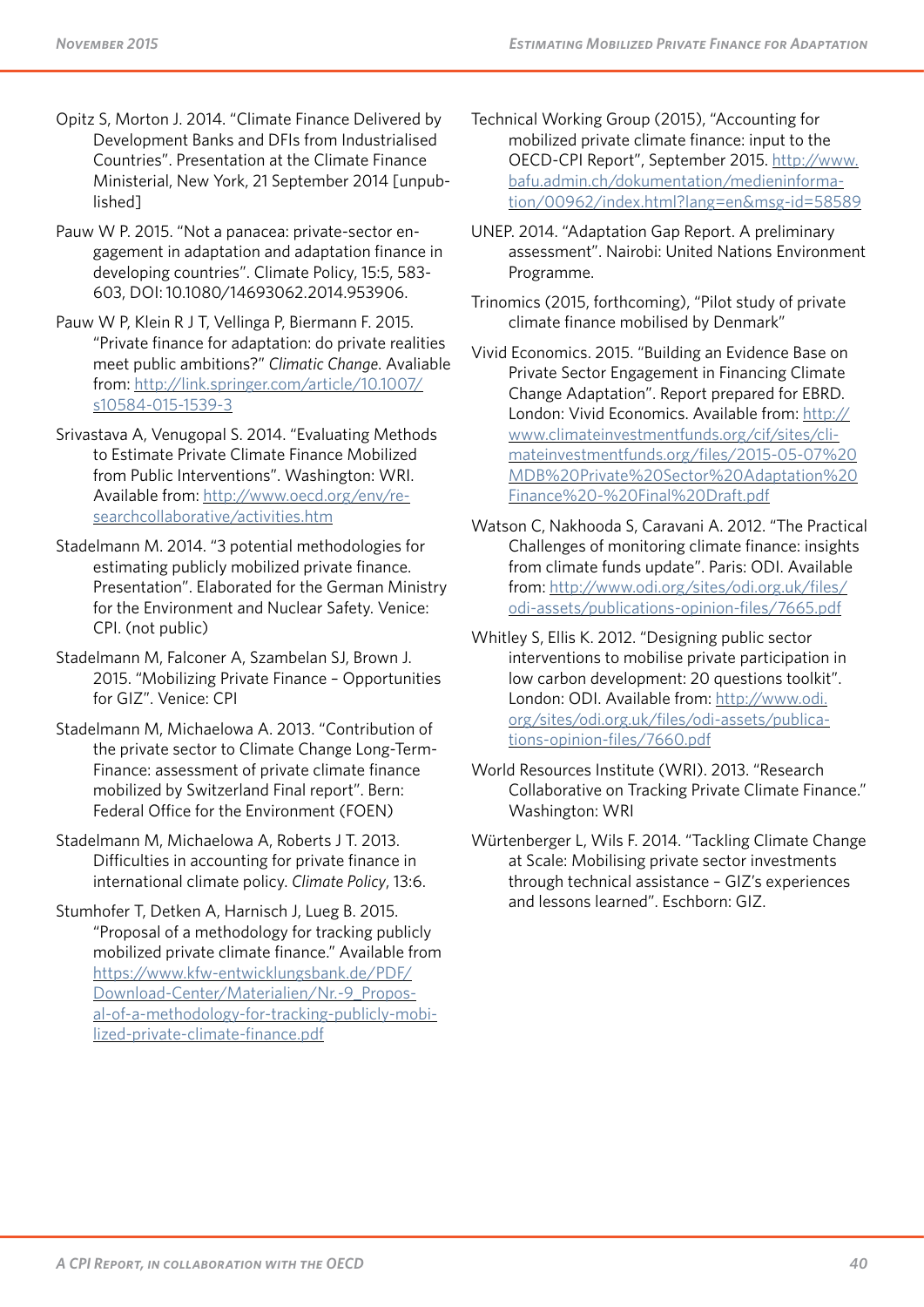## **Annex 1: Exploring existing official and investment-related databases**

#### *OECD DAC offers data on adaptation activities with "likely private sector involvement"*

As a possible way to understand where public finance may mobilize private adaptation finance, this section examines the information contained in the publiclyavailable OECD DAC 2013 activity-level data on bilateral and multilateral public finance, complemented with information from joint climate finance reporting by a group of MDBs. The following approach was tested for identifying possible private finance involvement using the DAC database: a systematic search for activities that include a mention of a number of key words relating to the private sector.

The key words chosen were the following: "private", "commercial", "mobilization", "corporate/-tion", "SME", "enterprise" and/or "business" in the "activity description" field. It is important to note that this selection of keywords is by no means comprehensive and that the results presented on that basis should, therefore, be seen as indicative. Further, the identification of such keywords in activity descriptions does not make it possible to draw conclusions about possible private finance mobilization, unless conducting further in depth case-study type research beyond the information currently contained in the DAC database. It only suggests likely private sector participation, which as underlined in Chapter 1 includes private finance involvement. However, private sector participation can also take other forms.

The keyword search yields the following findings:

- Just below 7% of adaptation activities (in number) and just over 7% (in volumes) mention one or more of the private-related key words in the "short description" or "long description" fields of the DAC database.
- The key words captured (mainly "private", "business" and "commercial") typically refer to an intention to indirectly mobilize the private sector for adaptation through capacity building activities (e.g., strengthening the adaptive capacity of private sector actors such as smallholder farmers) rather than direct private finance mobilization.

*Agriculture, forestry, and water are the sectors in which their seems to be the highest intent to attract private finance or participation for adaptation activities* 

Bilateral and multilateral development finance committed in 2013 for adaptation in developing countries, as reported to the OECD DAC, focused mainly on agriculture, forestry, and water/ sanitation. When focusing on adaptation finance identified as likely to feature or result in private sector involvement the most relevant sectors are the cross-cutting categories of "general environmental protection" and "multi sector". These categories are, however, likely to include activities relating to agriculture, forestry and water.

This data captured through the OECD DAC can be complemented with data from multilateral development banks. According to their joint report on climate finance for 2014, MDBs provided just over USD 5 billion adaptation-related finance, out of which 40% for infrastructure projects (17% on coastal/riverine and 23% on energy/transport infrastructure projects), 36% to the agricultural and food production sector, and 11% for water and wastewater. Only 3% of their adaptation finance went to private recipients/projects (Joint-MDBs, 2015).

A recent complementary study by Vivid Economics on the 2013-2014 MDB adaptation financing that is focused on the private sector also finds that agriculture, infrastructure and water dominate the portfolio (Vivid Economics, 2015). While this study gives a further indication of the total value of private sector adaptation activities financed by MDBs, it does not provide specific information about private finance co-financing or mobilization. Nevertheless, these different observations suggest that more in-depth attempts to estimate private climate finance mobilized by public adaptation finance should focus on agriculture, water and infrastructure investments more broadly.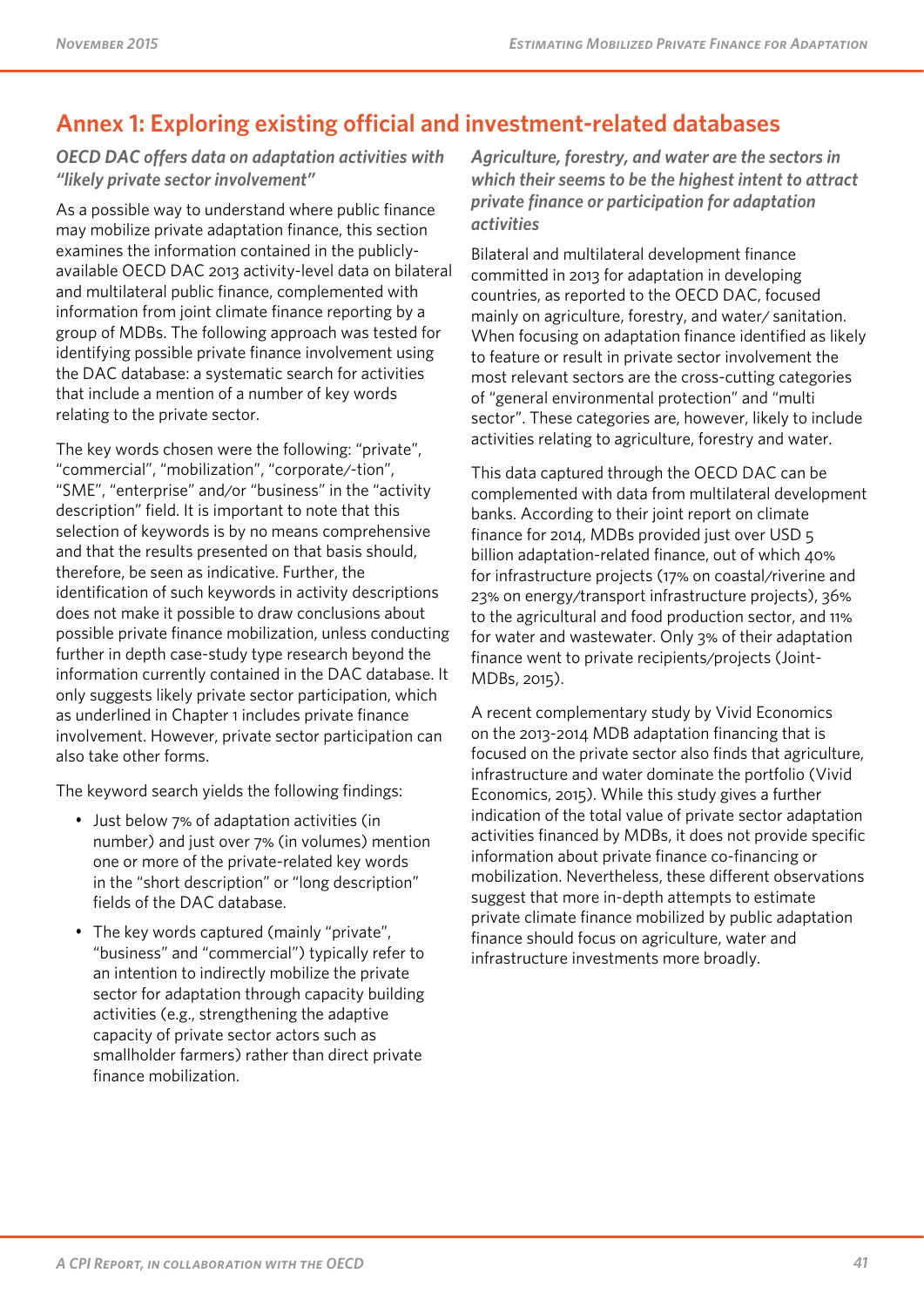#### *Challenges in identifying adaptation-specific private finance transactions using other investment-related databases*

Data providers monitoring investment-related transactions track data according to sectors (e.g., water) and sub-sectors (e.g., water supply and irrigation) within which there is no way of separating out adaptation-specific transactions (Caruso and Jachnik, 2014). This is true for commercial data providers (e.g. Bloomberg, Factset or Thomson Reuters), as well as public institutions compiling official statistics (e.g. Eurostat and OECD Foreign Direct Investment (FDI) statistics).

For instance, official FDI statistical aggregates only provide a general indication of the type of finance (equity versus debt), broad economic sectors and individual source and destination countries. These three types of aggregates cannot be combined i.e. it is not possible to present data on sectors for specific types of finance or specific countries or groups of countries (OECD, 2014), thereby preventing any granular analysis. Further, individual transactions/activities tracked commercial financial datasets do not provide the qualitative and contextual information needed to qualify an activity as adaptation-specific (Caruso and Jachnik, 2014). This precludes using such datasets for constructing bottom-up estimates of private finance flowing to adaptation activities.

Further, a recent study of the UNFCCC Private Sector Initiative (PSI) database where private companies or other entities can register private sector actions on adaptation observed a lack of information both about the cost of the initiatives registered and about how they were financed. This study more generally concluded that the concept of adaptation as defined by public institutions is not common within businesses and commercial practices (Pauw et al., forthcoming). This corroborates findings from earlier research that private actors tend to consider climate risks as part of their broader risk management processes (Agrawala et al 2011) and use a range of terms (e.g. business continuity, enterprise/flood risk management) to describe their responses to climate risks (Averchenkova et al. 2015). As a result, it is unrealistic to expect the private sector to label and provide financial data on adaptation-related investments.

Given the significant limitations in using existing databases to estimate mobilized private finance for adaptation highlighted here, a practical starting point for improving data lies with the public finance providers and working to more systematically monitor private co-finance. As highlighted in Chapter 2 of this report, there are efforts underway by the OECD DAC and development finance institutions to collect and report activity-level data on private finance mobilized by official development finance interventions, including for climate change adaptation activities. Such efforts will, for the time being at least, however, only capture private co-finance directly associated with public finance. This means they will not capture private finance mobilized indirectly, which, as per the above analysis of DAC data, appears to be an area of relevance for adaptation finance.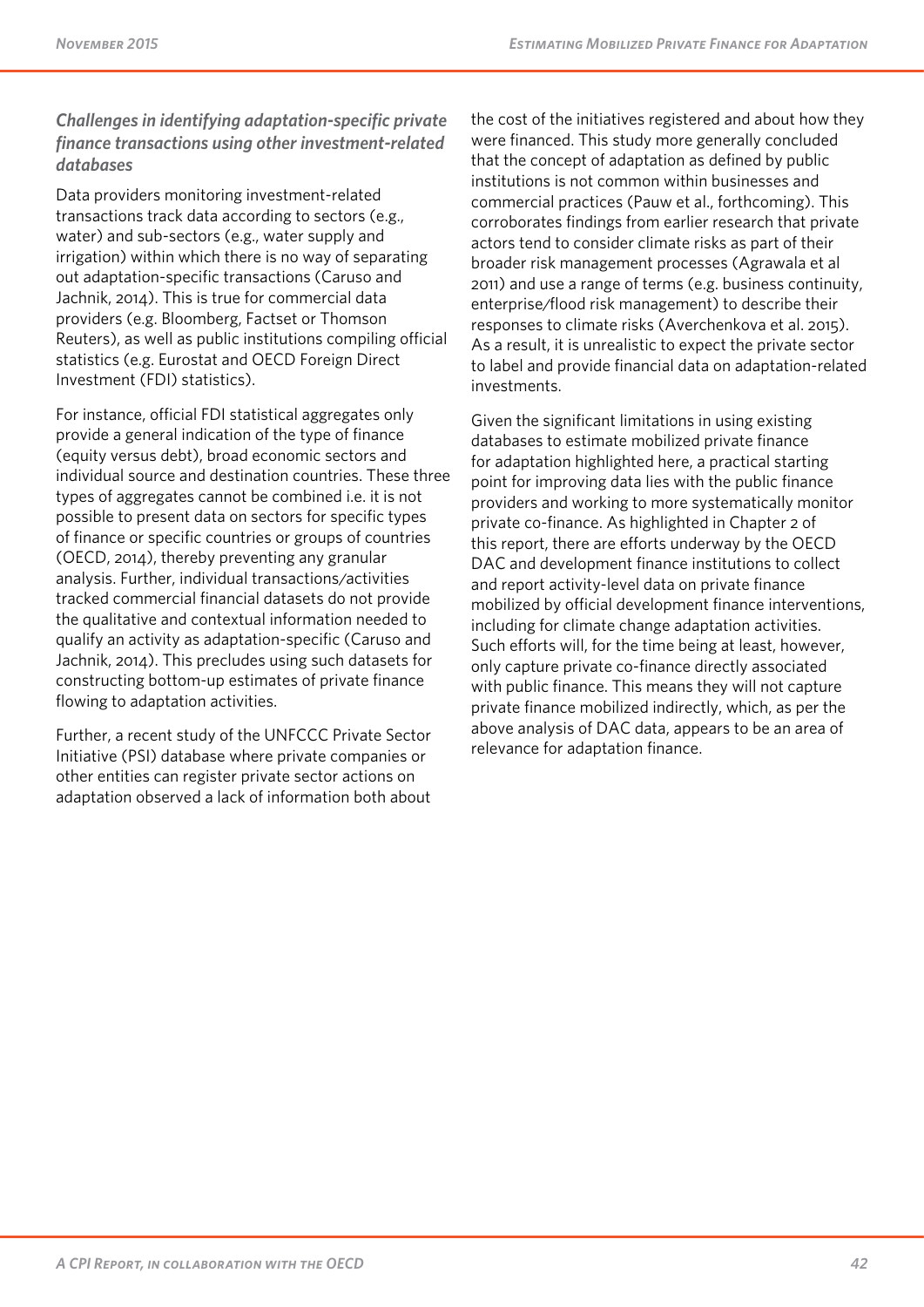#### **Annex 2: Assessing partial causality** *CL*total *<sup>n</sup>* = *CL*public *<sup>n</sup>*-output ∗ *CL*output-private (1)

To determine the causal link between one public finance intervention (intervention n) and the private investment, we multiply the causal link between the public finance intervention n and output by the causal link (CL<sub>public n-output</sub>) between private finance and output ( $\mathsf{CL}_{_{output\text{-}private}}$ ): causal link between the public finance intervention n and output by the causal link (*CL*public *<sup>n</sup>*-output) between private finance and To determine the causal link be tween one public finance intervention (intervention) **The A2.1:** Table A2.1: Table and indirect mobilization was the public finance intervention *n* and output by **C** content between public finance and output (*CL*<sub></sub> public  $\alpha$ 

$$
CL_{\text{total }n} = CL_{\text{public }n\text{-output}} * CL_{\text{output-private}} \tag{1}
$$

Table 4 illustrates this approach. Table A2.1 illustrates this approach. **finance (***CL***output-private) Full causal link (100% causality) finance (***CL***output-private) finance (***CL***output-private) Full causal causal dividend**<br>**Fig. c (100% causality)**

#### Table 4: Assessing causality for indirect mobilization **(100% causality)** Full causal link (<del>noom</del>edigment) <u>recording causality for indirect mebilization.</u><br>Full caesaring causality for indirect mebilization.

| <b>CAUSAL LINK BETWEEN OUTPUT</b>                                                                                                                                                                                                  | CAUSAL LINK BETWEEN PUBLIC FINANCE AND OUTPUT (CLD DURING-OUTPUT) |                                             |                                               |                                         |  |
|------------------------------------------------------------------------------------------------------------------------------------------------------------------------------------------------------------------------------------|-------------------------------------------------------------------|---------------------------------------------|-----------------------------------------------|-----------------------------------------|--|
| <b>AND PRIVATE FINANCE</b><br>$(\mathsf{CL}_{\textcolor{blue}{\mathcal{O}(\mathcal{I} \mathcal{F}\mathsf{P} \mathsf{I} \mathsf{I} \mathsf{T}\text{-}\mathsf{P}\mathsf{R} \mathsf{I} \mathsf{V} \mathsf{A} \mathsf{T} \mathsf{F}})$ | <b>FULL CAUSAL LINK</b><br>(100% CAUSALITY)                       | <b>MAIN INFLUENCE</b><br>(99-50% CAUSALITY) | <b>PARTIAL INFLUENCE</b><br>(49-1% CAUSALITY) | <b>NO CAUSAL LINK</b><br>(0% CAUSALITY) |  |
| <b>FULL CAUSAL LINK (100% CAUSALITY)</b>                                                                                                                                                                                           | 100% causal link                                                  | 99-50% causal link                          | 49-1% causal link                             | No (0%) causal link                     |  |
| <b>MAIN INFLUENCE (99-50% CAUSALITY)</b>                                                                                                                                                                                           | 99-50% causal link                                                | 99-25% causal link                          | 49-1% causal link                             | No (0%) causal link                     |  |
| <b>PARTIAL INFLUENCE (49-1% CAUSALITY)</b>                                                                                                                                                                                         | 49-1% causal link                                                 | 49-1% causal link                           | 24-1% causal link                             | No (0%) causal link                     |  |
| <b>NO INFLUENCE (0% CAUSALITY)</b>                                                                                                                                                                                                 | No (0%) causal link                                               | No (0%) causal link                         | No (0%) causal link                           | No (0%) causal link                     |  |

If there is more than one enabling/intermediary output involved in one intervention value chain, (for example a donor funds the development of a policy brief (output 1) that influences the implementation of a policy (output 2) that then mobilizes private finance, we adjust the calculation to account for any number of outputs  $q$ : If there is more than one enabling/intermediary output involved in one intervention value chain, (for example a developmentation of a policy brief (output 1) that influences the implementation of a policy (output 2) that then mobilizes private private private private private private private private private private private private p finance, we are then calculated the calculation to account for any number of output  $q$ : we are donor funds the development of a notice brief (output 1) that influe

$$
CL_{\text{total }n} = CL_{\text{public-output 1}} * CL_{\text{output 1-output 2}} * ... * CL_{\text{output (q-1)-output q}} * CL_{\text{output q-private}}
$$
(2)

Similarly, if there is no output (i.e.  $q = 0$ ), then: Similarly, if there is no output (i.e.  $q = 0$ ), then

$$
CL_{\text{total }n} = CL_{\text{public-private}} \tag{3}
$$

The causality assessment approximates the extent to which one public intervention caused private finance to be mobilized. If multiple public actors contributed to the public intervention under consideration, it is necessary to combine the causality assessment with the attribution assessment to determine the amount of private finance mobilized by the different public actors. This is done by multiplying the causality determination by the attribution percentage. Given any number of donors D, the attribution assessment is simply the share of public intervention  $n$ attributed to donor *d*, such that: attributed to donor *d*, such that: *CL*total *<sup>n</sup>* = *CL*public-private (3) The causality assessment approximates the extent to which one public intervention caused private finance to be mobilized. If The causality assessment approximates the extent to which one public intervention caused private finance to be mobilized. If  $T_{\text{m}}$  assessment approximately the extent to which one public intervention caused private finance to be mobilized. If multiple public actors contributed to the multiple which caused private  $\epsilon$ multiple public attention to the public density intervention under consideration, in the public intervention under consideration under consideration under compilation in the causality of causality is necessary to combine t assessment with the attribution assessment to determine the amount of private finance mobilized by the different public actors.

$$
A_{n,d} = \frac{V_{n,d}}{V_n} \tag{4}
$$

where  $A_{n,d}$  is the attribution percentage of donor d for public intervention n,  $V_{n,d}$  is the total face value of donor d's public finance intervention for intervention *n*, and  $V_n$  is the total face value of all public finance contributions to intervention *n*. public finance intervention for intervention *n*, and  $V_n$  is the total face value of all public finance contributions to attribution assessment is simply the share of public intervention n at the share of public intervention at the such that  $q$ finance intervention *n*, and *Vn* is the total face value of all public finance contributions to intervention *n*.  $U(t)$  this attribution percentage, we can then calculate the total share of private finance mobilized by donor  $\eta$ : finance intervention for intervention *n*, and *V<sup>n</sup>* is the total face value of all public finance contributions to intervention *n*. whic finance intervention for intervention *n*, and V, is the total face value of all public finance contributions to finance intervention for intervention *n*, and *V<sup>n</sup>* is the total face value of all public finance contributions to intervention *n*.

Using this attribution percentage, we can then calculate the total share of private finance mobilized by donor d: Osing this attribution percentage, we can their calculate the total si

$$
F_{n,d} = CL_{\text{total }n} * A_{n,d} \tag{5}
$$

where  $F_{n,d}$  is the percentage share of private finance mobilized by donor  $d$  of public intervention  $n$ ,  $A_{n,d}$  is the share of public finance intervention n attributed to donor d, and  $Cl_{total n}$  is the causal link associated with the public finance  $intervention n, as calculated above.$  $C$  and  $C$  and  $C$  are  $C$  and  $C$  and  $C$  and  $C$  and  $C$  and  $C$  and  $C$  and  $C$  and  $C$  and  $C$  and  $C$  and  $C$  and  $C$  and  $C$  and  $C$  and  $C$  and  $C$  and  $C$  and  $C$  and  $C$  and  $C$  and  $C$  and  $C$  and  $C$  and  $C$  a

Multiplying this percentage share of private finance mobilized by donor  $d$  by the total observed private finance  $P$ , this gives us the total private finance mobilized by that particular donor d for public intervention n, or  $P_{n,d}$ :

$$
P_{n,d} = P * F_{n,d} \tag{6}
$$

**% causal link between public intervention and private finance (examples),** *CL***total** *<sup>n</sup>*

**Share of public finance**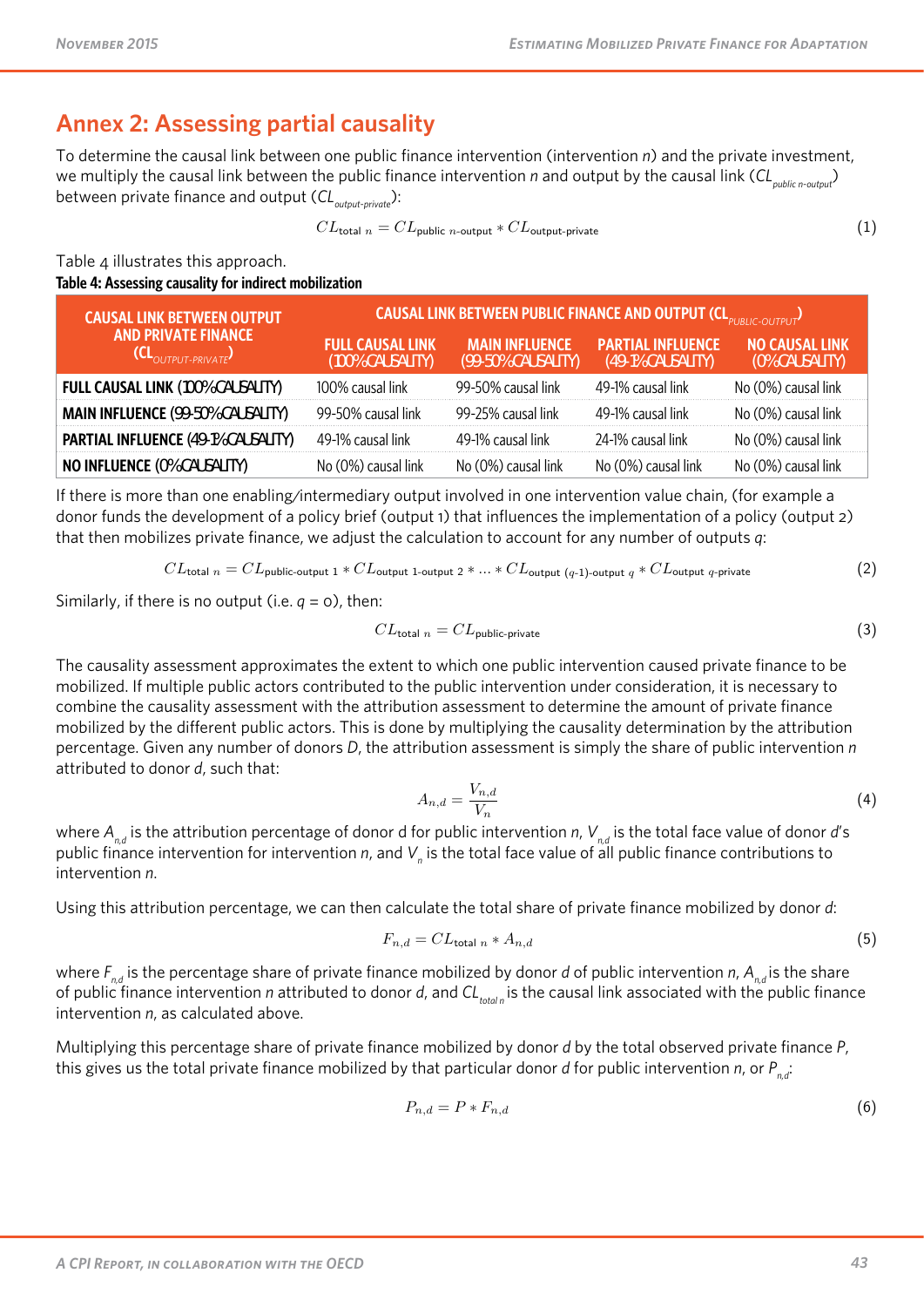The table below demonstrates how to conduct the final estimation of private finance mobilized by a given public<br>entity in the conduct of the conduct the final estimation of private finance mobilized by a given public actor, based on hypothetical examples of attribution and causality percentages. hypothetical examples of attribution and causality percentages.

Table 5: Share of private finance mobilized by donor d

| <b>SHARE OF PUBLIC FINANCE</b>             | % CAUSAL LINK BETWEEN PUBLIC INTERVENTION AND PRIVATE FINANCE (EXAMPLES), |                  |                      |                      |                    |
|--------------------------------------------|---------------------------------------------------------------------------|------------------|----------------------|----------------------|--------------------|
| <b>INTERVENTION ATTRIBUTED TO</b>          | TOTAL N                                                                   |                  |                      |                      |                    |
| <b>DONOR D (EXAMPLES), A</b> <sub>ND</sub> | 100%                                                                      | 1-49% CAUSAL     | 50-99%               | $1 - 24%$            | 0%                 |
|                                            | <b>CAUSAL LINK</b>                                                        | <b>LINK</b>      | <b>CAUSAL LINK</b>   | <b>CAUSAL LINK</b>   | <b>CAUSAL LINK</b> |
| 10% ATTRIBUTED TO DONOR D                  | 10% of private                                                            | 1-4% of private  | 1-9% of private      | 1-2% of private      | 0% of private      |
|                                            | finance is mobi-                                                          | finance is mobi- | finance is mobilized | finance is mobilized | finance is mobi-   |
|                                            | lized by donor d                                                          | lized by donor d | by donor d           | by donor d           | lized by donor d   |
| 50% ATTRIBUTED TO DONOR D                  | 50% of private                                                            | 1-24% of private | 25-49% of private    | 1-12% of private     | 0% of private      |
|                                            | finance is mobi-                                                          | finance is mobi- | finance is mobilized | finance is mobilized | finance is mobi-   |
|                                            | lized by donor d                                                          | lized by donor d | by donor d           | by donor d           | lized by donor d   |
| 100% ATTRIBUTED TO DONOR D                 | 100% of private                                                           | 1-49% of private | 50-99% of private    | 1-24% of private     | 0% of private      |
|                                            | finance is mobi-                                                          | finance is mobi- | finance is mobilized | finance is mobilized | finance is mobi-   |
|                                            | lized by donor d                                                          | lized by donor d | by donor d           | by donor d           | lized by donor d   |

In cases where there is more than one type of public finance intervention under consideration (for example if a project receives technical assistance as well as concessional co-financing), causality needs to be assessed for each project receives technical assistance as wen as concessional commancing), caasanty neces to be a<br>intervention. Hence, the total amount of private finance mobilized with *N* interventions involved is:

$$
M = \Sigma P_{n,d} \text{ for all } 1 \le n \le N \text{ and } 1 \le d \le D \tag{7}
$$

where  $M$  is the total private finance mobilized,  $N$  is the total number of interventions, and  $D$  is the total number of donors in any given intervention. any given intervention.

There may also be cases in which the causality assessments add up to more than 100%, e.g. in cases with two public interventions, it is determined through interviews that each intervention mainly caused the private finance (intervention  $1 = 50 - 99$ %; intervention  $2 = 50 - 99$ %), which leads to double counting (the upper bound sum of the two causal links is 198%). If this occurs, we normalize<sup>15</sup> any causal link where the sum of all causal links exceeds 100% so they instead total exactly 100%. If the sum of the lower bounds of all interventions' causal links does not exceed 100% (e.g., 1-49% for intervention 1 and 50-99% for intervention 2 would only have a 51% lower bound causal link, even though its upper bound sums to 148%, exceeding a possible 100%), we maintain the original calculations for the lower bound, i.e. sum the values of the lower bounds without normalizing them<sup>16,17</sup>. Thus, for number of donors  $d_n$  for each public intervention *n*, where the sum of all interventions' causal links exceed for any causal link over 100% for donor *d*: we simply calculate sum up the causal link percentages under consideration and then dividual causal link by the causal link by the causal link by the causal link by the causal link by the causal li ink, even though its upper bound sums to 148%, exceeding a possible 100%), we maintain the original calculations<br>' A First Look at Key Chall in Mozambiques in Mozambiques in Mozambiques in Mozambiques in Mozambiques in Moz

$$
CL_{\text{normalized }n} = \frac{CL_{\text{total }n}}{CL_{\text{all}}} \text{ if } CL_{\text{all}} > 100\% \tag{8}
$$

We then insert this causal link into the calculation to determine the share of private finance mobilized by donor  $d$ <br>(E)  $(F_{n,d})$ .  $\frac{1}{n}$ ,  $\frac{1}{n}$ ,  $\frac{1}{n}$ ,  $\frac{1}{n}$ ,  $\frac{1}{n}$ , with four interventions interventions interventions interventions in the original lower bound, e.g. with four interventions in the original lower bound, e.g. with fou

The following is an example demonstrating the above methodology in two scenarios : The following is an example demonstrating the above methodology in two scenarios : The following is an example demonstrating the above methodology in two scenarios:

- 1. Base case
- 2. Case where causal links add up to more than 100%

<sup>15</sup> To normalize the value, we simply calculate sum up the causal link percentages under consideration and then divide each individual causal link by that sum. Let's take a base case scenario where a project retrofitting a hydropower plant in Central Asia to account for changing water flow

<sup>16</sup> Assuming the sum of all lower bounds of the causal link percentages is less than 100%, we keep these lower bounds without normalizing them in order to capture the true value for the lower bound of a particular intervention. We maintain a range for all interventions (instead of taking an average of the range) in order to capture all possible causality levels and avoid over- or under-estimating the amount of private finance mobilized by any particular intervention.

<sup>17</sup> It is possible that during the normalization process, the adjusted upper bound becomes less than the original lower bound, e.g. with four interventions (1 main In this possible that drinng the normalization process, the adjusted upper bound becomes tess than the original lower bound, e.g. with lour interventions (Thiam<br>influence and 3 partial influences with causal links of 50-99 below its lower bound (50%). In this case, use the lowest numerical causal link value for both upper and lower bounds.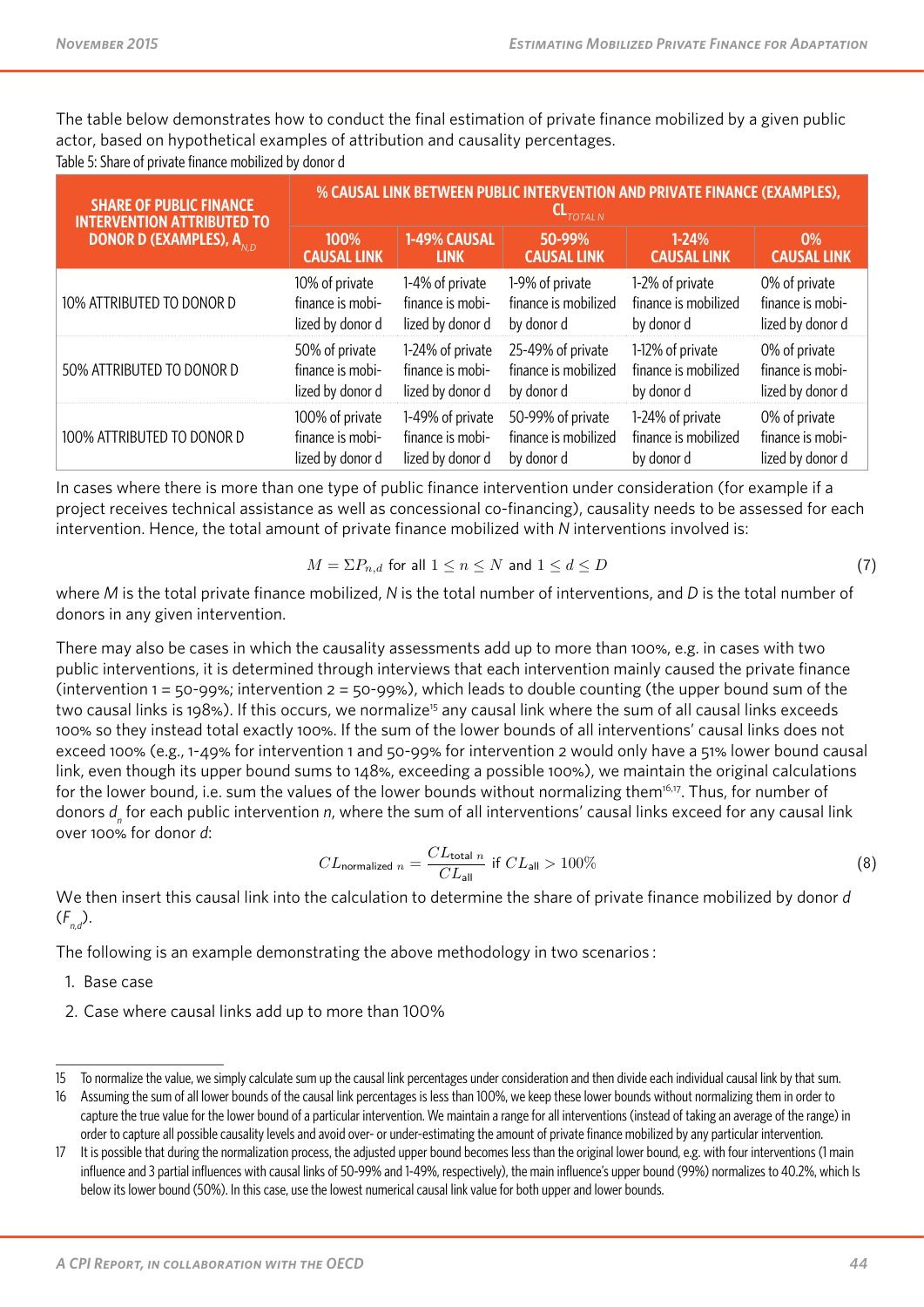#### **Base case**  $\mathsf{Base}\ \mathsf{case}\ \mathsf{base}\ \mathsf{base}\ \mathsf{base}\ \mathsf{base}\ \mathsf{base}\ \mathsf{base}\ \mathsf{base}\ \mathsf{base}\ \mathsf{base}\ \mathsf{base}\ \mathsf{base}\ \mathsf{base}\ \mathsf{base}\ \mathsf{base}\ \mathsf{base}\ \mathsf{base}\ \mathsf{base}\ \mathsf{base}\ \mathsf{base}\ \mathsf{base}\ \mathsf{base}\ \mathsf{base}\ \mathsf{base}\ \mathsf{base}\ \mathsf{base}\ \mathsf{base}\ \mathsf{base}\ \mathsf{base}\ \mathsf{base}\ \mathsf{base}\ \mathsf{base}\ \mathsf{base}\ \mathsf{base}\ \mathsf{base}\ \mathsf{$ We then insert this causal link into the calculation to determine the share of private finance mobilized by donor *d* (*Fn,d*).

Let's take a base case scenario where a project retrofitting a hydropower plant in Central Asia to account for changing water flow due to climate change receives USD 200 million in finance from private investors. Before this private finance was secured, developers received a USD 20 million grant administered by a multilateral development bank and USD 30 million in finance from a project preparation facility. Each public finance intervention has its own set of donors, and each claimed to partially contribute to mobilizing the private finance. Let's take a base case scenario where  $\mathcal{L}_{\text{max}}$  is the changing water for changing water flows water flows water flows water flows water flows water flows water flows water flows water flows water flows water flows wa

The separate contributions by the donors are listed below: The separate contributions by the donors are fisted before.  $Thess$ 

USD 20 million grant administered by MDB <u>USB zo million grant daministered by WibB</u><br>USA contributed USD 15 million UK contributed USD 2 million France contributed USD 2 million Private contributed USD 2 million Private investors contributed USD<sub>1</sub> million Private investors contributed USD1 million to mobilizing the private finance. developers received a USD 20 million grant administered by a multilateral development bank and USD 30 million in finance from  $P_{\text{C}}$  project preparation facility. Each public finance intervention has its own set of donors, and each claimed to particle contributed to particle contributed to particle contributed to particle contribute to partic

USD 30 million in finance provided by the project preparation facility <u>France Communist million provides by the preject preperation is emp</u><br>Japan contributed 15 million Norway contributed 15 million in Finance provided by the project product product provided by the project project pro <u>USD 30 million in finance provided by the </u>

To determine the amount of private finance mobilized by each intervention and each donor, the following steps are taken:  $T_{\rm dR}$ To accommo the amount France contributed USD 2 million Private investors contributed USD 1 million **USD 30 million in finance provided by the project preparation facility**  $\sum_{i=1}^n$ 

1. To begin, we determine causality. Because each grant administrator claimed partial causality, we assume that each intervention had between 1-49% influence on the private finance mobilization. Given intermediary outputs  $q = 0$  for both interventions  $n$ ,  $CL_n = CL_{\text{public-private}}$  or: 1. To begin, we determine causality. Because each grant administrator claimed partial causality, we assume *Calpuls*  $q$  *C C*  $\frac{1}{\sqrt{1-\frac{1}{\sqrt{1-\frac{1}{\sqrt{1-\frac{1}{\sqrt{1-\frac{1}{\sqrt{1-\frac{1}{\sqrt{1-\frac{1}{\sqrt{1-\frac{1}{\sqrt{1-\frac{1}{\sqrt{1-\frac{1}{\sqrt{1-\frac{1}{\sqrt{1-\frac{1}{\sqrt{1-\frac{1}{\sqrt{1-\frac{1}{\sqrt{1-\frac{1}{\sqrt{1-\frac{1}{\sqrt{1-\frac{1}{\sqrt{1-\frac{1}{\sqrt{1-\frac{1}{\sqrt{1-\frac{1}{\sqrt{1-\frac{1}{\sqrt{1-\frac{1}{\sqrt{1-\frac{1}{\sqrt{1-\frac{1}{\sqrt{1-\frac{1$ 

$$
CL_{\text{total MDB}} = 50 - 99\%
$$
  

$$
CL_{\text{total PPF}} = 1 - 49\%
$$

2. We then calculate the *attribution percentage* of each donor *d* for each public intervention *n* (*An,d*). Because we only consider public interventions, we do not include the USD 1 million in private contributions to the MDB public interventions, we do not include the USD 1 million in private contributions, we do not include the MDB administered grant: only consider public interventions, we do not include the USD 1 million in private contributions to the MDB<br>administered arent: C<sub>LOCal</sub> PPF = 1 + 49% *ge* of each donor *d* for ε

$$
A_{\text{MDB, USA}} = \frac{V_{\text{MDB,USA}}}{V_{\text{MDB}}} = \frac{\text{USD 15 million}}{\text{USD 19 million}} = 78.9\%
$$
\n
$$
A_{\text{MDB,UK}} = \frac{V_{\text{MDB,UK}}}{V_{\text{MDB}}} = \frac{\text{USD 3 million}}{\text{USD 19 million}} = 15.8\%
$$
\n
$$
A_{\text{MDB,France}} = \frac{V_{\text{MDB, France}}}{V_{\text{MDB}}} = \frac{\text{USD 1 million}}{\text{USD 19 million}} = 5.3\%
$$
\n
$$
A_{\text{PPF, Japan}} = \frac{V_{\text{PPF, Japan}}}{V_{\text{PPF}}} = \frac{\text{USD 15 million}}{\text{USD 30 million}} = 50\%
$$
\n
$$
A_{\text{PPF, Norway}} = \frac{V_{\text{PPF, Norway}}}{V_{\text{PPF}}} = \frac{\text{USD 15 million}}{\text{USD 30 million}} = 50\%
$$

3. Taking attribution and causality together, we calculate the percentage share of private finance mobilized by each *donor.* Each donor had a percentage share  $F_{n,d}$  of private finance mobilized by donor *d* of each public interven-<br>tion n, calculated as follows: tion  $n$ , calculated as follows: *F*MDB,UK = *CL*total MDB ∗ *A*MDB,UK = (1 − 49%) ∗ 15*.*8% = 0*.*16 − 7*.*7% donor had a percentage share *Fn,d* of private finance mobilized by donor d of each public intervention *n*, calculated as follows:  $\frac{3.77}{2}$  and calculate the percentage share  $\frac{1}{n_d}$  or private finance mobilized by donor a or each public intervent-

 $F_{\text{MDB,USA}} = CL_{\text{total MDB}} * A_{\text{MDB,USA}} = (1 - 49\%) * 78.9\% = 0.79 - 38.7\%$  $F_{\mathsf{MDB,UK}} = CL_{\mathsf{total MDB}} * A_{\mathsf{MDB,UK}} = (1-49\%) * 15.8\% = 0.16 - 7.7\%$  $F_{\text{MDB,France}} = CL_{\text{total MDB}} * A_{\text{MDB,France}} = (1 - 49\%) * 10.8\% = 0.5 - 24.5\%$ <br> $F_{\text{MDB,France}} = CL_{\text{total MDB}} * A_{\text{MDB,France}} = (1 - 49\%) * 5.3\% = 0.5 - 24.5\%$  $F_{\text{MDB,USA}} = CL_{\text{total MDB}} * A_{\text{MDB,USA}} = (1 - 49\%) * 78.9\% = 0.79 - 38.7\%$  $F_{\text{MDB,France}} = CL_{\text{total MDB}} * A_{\text{MDB,France}} = (1 - 49\%) * 5.3\% = 0.5 - 24.5\%$  $F_{\text{PPF, Japan}} = CL_{\text{total PPF}} * A_{\text{PPF,Japan}} = (1 - 49\%) * 50\% = 0.5 - 24.5\%$  $F_{\text{PPF,Norway}} = CL_{\text{total PPF}} * A_{\text{PPF,Norway}} = (1 - 49\%) * 50\% = 0.5 - 24.5\%$ 

Climate Policy Initiative 61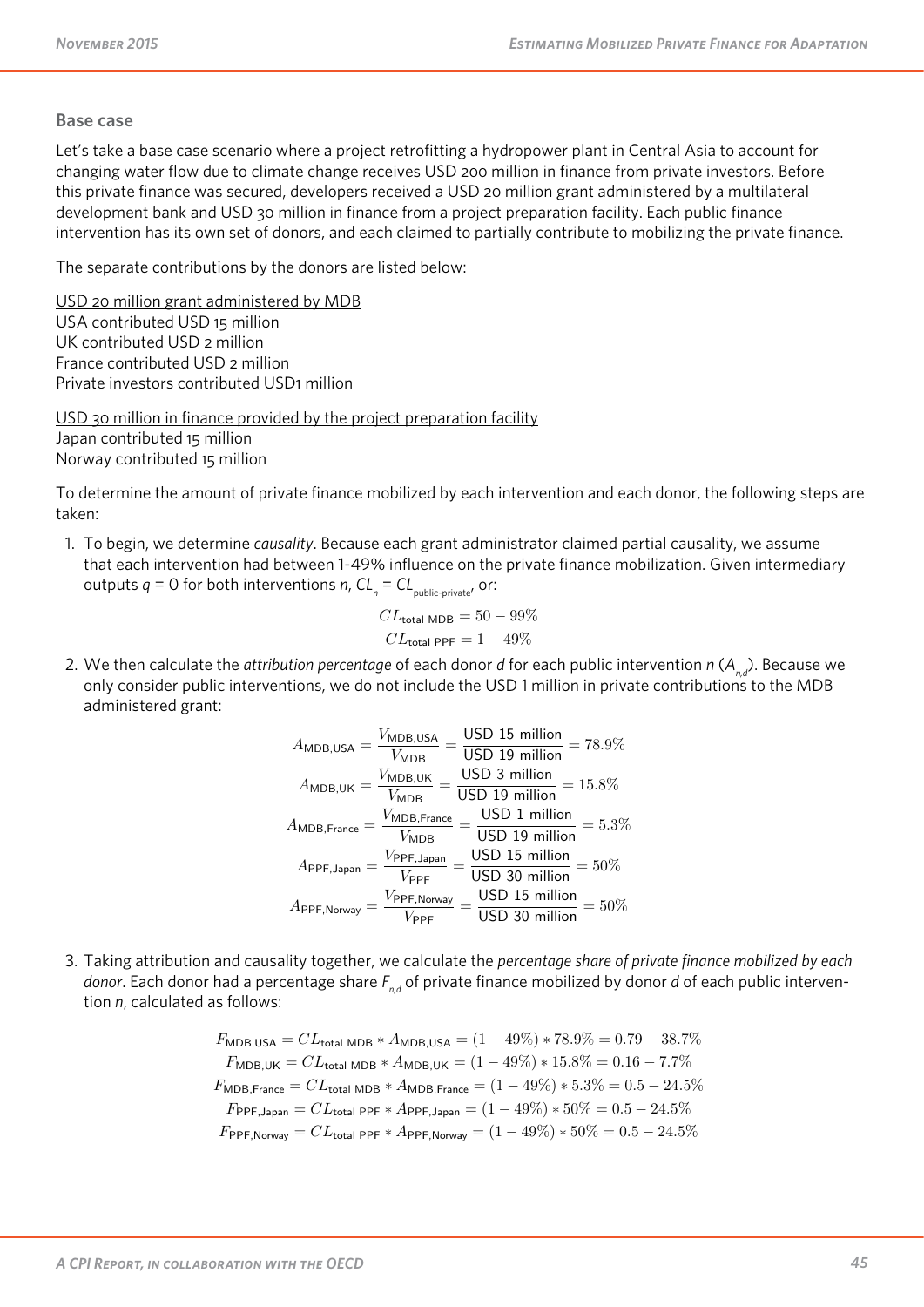4. Multiplying these percentage share by the total amount of private finance involved P (USD 200 million), we can then assign a distinct amount of mobilized private finance  $P_{_{n,d}}$  to each donor:

 $P_{\text{MDB,USA}} = P * F_{\text{MDB,USA}} = \text{USD } 200 * (0.79 - 38.7%) = \text{USD } 1.6 - 77.4$  million  $P_{\text{MDB,UK}} = P * F_{\text{MDB,UK}} = \text{USD } 200 * (0.16 - 7.7\%) = \text{USD } 0.3 - 15.4 \text{ million}$  $P_{\mathsf{MDB},\mathsf{France}} = P*F_{\mathsf{MDB},\mathsf{France}} = \mathsf{USD}\ 200*(0.05-2.6\%) = \mathsf{USD}\ 0.1-5.2$  million  $P_{\text{PPF, Japan}} = P * F_{\text{PPF, Japan}} = \text{USD } 200 * (0.5 - 24.5\%) = \text{USD } 1 - 49 \text{ million}$  $P_{\text{PPF, Norway}} = P * F_{\text{PPF, Norway}} = \text{USD } 200 * (0.5 - 24.5\%) = \text{USD } 1 - 49 \text{ million}$  $P_{MDB, UR} = P * F_{MDB, UR} = 0.052266$ *P*MDB,France = *P* ∗ *F*MDB,France = USD 200 ∗ (0*.*05 − 2*.*6%) = USD 0*.*1 − 5*.*2 million  $P_{\mathsf{PPF},\mathsf{Norway}} = P*F_{\mathsf{PPF},\mathsf{Norway}} = \mathsf{USD}\ 200*(0.5-24.5\%) = \mathsf{USD}\ 1-49$  million

Summing these up such that  $\sum P_{n,d}$  = total mobilized finance M, we conclude that public interventions in total mobilized anywhere between USD 4 million and 196 million of the USD 200 million of private finance that was observed. *P*MDB,France = *P* ∗ *F*MDB,France = USD 200 ∗ (0*.*05 − 2*.*6%) = USD 0*.*1 − 5*.*2 million *P*MDB,France = *P* ∗ *F*MDB,France = USD 200 ∗ (0*.*05 − 2*.*6%) = USD 0*.*1 − 5*.*2 million *P*PPF,Japan = *P* ∗ *F*PPF,Japan = USD 200 ∗ (0*.*5 − 24*.*5%) = USD 1 − 49 million

**Case where causal links add up to more than 100%** Case where causal links add up to more than 100% Case where causal links add up to more than  $100\%$ Summing these up such that Σ*Pn,d* = total mobilized finance *M*, we conclude that public interventions in total mobilized

Production and Protection: A First Look at Key Challenges in Mozambique

Let's now assume the MDB is claiming that it didn't just partially cause the mobilized finance for the project, but was the main reason for its success. The developers agree, so we upgrade its causal link to "main influence". Furthermore, new interviews conducted reveal that the project was "partially enabled" by a national tax credit, which was lobbied for by a regional trade bloc with interest in increased sustainable energy exports. The bloc invested USD 6 million to help this agenda push forward, and, through a causality assessment, we determine that the bloc "mainly enabled" the new tax policy's success. put was the mail teason for its success. The developers agree, so we upgrade its causal ink to than immerical 1. Because we concluded that the MDB administered grant had a "main influence" on the private finance, we assume that the but was the main reason for its success. The Let's now assume that it didn't just particular that it didn't just partially cause that it didn't just partially cause that it didn't just particular that it didn't the project of the project, but was the main subset of t which was lobbled to by a regional trade bloc with interest in increased sustainable energy exports. The bloc the bloc "mainly enabled" the new tax policy's success. which was lobbied for by a regional trade bloc with interest in increased sustainable energy exports. The bloc reason for its success. The developers and the developers and its causal link to the developers and its causal link to the developers and its causal link to the main influence of the main influence of the state of the stat invested OSD o minion to right mis agenual pash forward, and, through a causanty assessment, we determine that invested USD 6 million to belp this agenda push forward, and through a squadity assessment, we determine the conducted reveal that the project was "partially enabled" by a national tax credit was the seconducted for by a regional tax credit, which was looked for by a regional trade block of the seconducted for by a regional trade with bloc infinity chapted such the blow tax policy is success.

To determine the amount of private finance mobilized in this new scenario, we take the following steps : To determine the amount of private finance mobilized in this new scenario, we take the following steps:

1. Because we concluded that the MDB administered grant had a "main influence" on the private finance, we assume that the causal link of the MDB administered grant is now 50-99%, while the project preparation facility, which still only "partially influenced" the private finance, maintains 1-49% causality. Again, given intermediary outputs  $q = 0$  for both interventions  $n, CL_n = CL_{\text{public-private'}}$  or: *CL*<br>*CL*<sub>n</sub> = *CL*<sub>public</sub>-private, or:  $\frac{1}{2}$  and  $\frac{1}{2}$  is not the MDB administered grant is now 50-99%, while the project preparation  $\frac{1}{2}$ To determine the amount of private finance mobilized in this new scenario, we take the following steps: To determine the amount of private finance mobilized in this new scenario, we take the following steps:  $\frac{1}{2}$  assume that the causal link of the MDB administered grant is now 50-99% while the project preparation causal link of the Causal link of the MDB administered grant is now 50-99%, while the project preparation facility, while the project preparation facility, which still only "partially influenced" the private finance maint idding, which still only partially immericed the private mailler, maintains 1-49% causality. Again, given causality which still only "partially influenced" the private finance maintains 1-49% causality, Again, given  $\frac{1}{10}$  the private finance  $\frac{1}{10}$  for both interventions *n*,  $\frac{1}{10}$  =  $\frac{1}{10}$  for  $\frac{1}{10}$  for  $\frac{1}{10}$  for  $\frac{1}{10}$  for  $\frac{1}{10}$  for  $\frac{1}{10}$  for  $\frac{1}{10}$  for  $\frac{1}{10}$  for  $\frac{1}{10}$  for  $\frac$ *CLIN* called by our

$$
CL_{\text{total MDB}} = 50 - 99\%
$$
  

$$
CL_{\text{total PPF}} = 1 - 49\%
$$

The new tax credit also has 1-49% causality, and itself was 50-99% caused by the trade bloc. Because this intervention has an intermediary output, we multiply the two causal link steps together (as established<br>above): above): intervention has an intermediary output, we multiply the two causal link step

 $CL_{\text{total BLOC}} = CL_{\text{BLOC-tax}} * CL_{\text{tax-public}} = (50 - 99\%) * (1 - 49\%) = 0.5 - 49\%$ 

Thus, the total causal link ranges for the three interventions are:

0*.*5 − 49% for the regional trade bloc  $1-49\%$  for the project preparation facility  $\mathcal{L} = \mathcal{L} \times \mathcal{L} \times \mathcal{L} \times \mathcal{L} \times \mathcal{L} \times \mathcal{L} \times \mathcal{L} \times \mathcal{L} \times \mathcal{L} \times \mathcal{L} \times \mathcal{L} \times \mathcal{L} \times \mathcal{L} \times \mathcal{L} \times \mathcal{L} \times \mathcal{L} \times \mathcal{L} \times \mathcal{L} \times \mathcal{L} \times \mathcal{L} \times \mathcal{L} \times \mathcal{L} \times \mathcal{L} \times \mathcal{L} \times \mathcal{L} \times \mathcal{L} \times \mathcal{L$  $0.5-49\%$  for the regional trade bloc 50 − 99% for the MDB administered grant 50 − 99% for the MDB administered grant 50 − 99% for the MDB administered grant

In this case, we can still sum up the lower bound of the causal link ranges without an issue, but the summing up the upper range will add up to more than 100% (99% + 49% + 49% = 197%). This would imply that public interventions mobilized more than the total amount of private finance associated with the project, which is not possible. To address this, we normalize the upper bound so that is equals 100%. We keep the lower bound of the range as is, given that the sum of all public interventions' lower bounds is 51.5%, i.e.less than<br>100% 100%. *CL*all  $\frac{1}{5}$  is flut pussible. To addition The normalization calculation for the upper bounds of the causal link ranges is, given *CLall* is the sum of all the upper bounds of  $t_{\text{total}}$ is not nossible. To address this we normalize the unner bound so that is equals 100%. We keen the lower bound of the range as is give The normalization calculation for the upper bounds of the causal link ranges is, given *CLall* is the sum of all the upper bounds of The normalization calculation for the upper bounds of the causal link ranges is, given *CLall* is the sum of all the upper bounds of

Climate Policy Initiative 62

Climate Policy Initiative 62

Climate Policy Initiative 62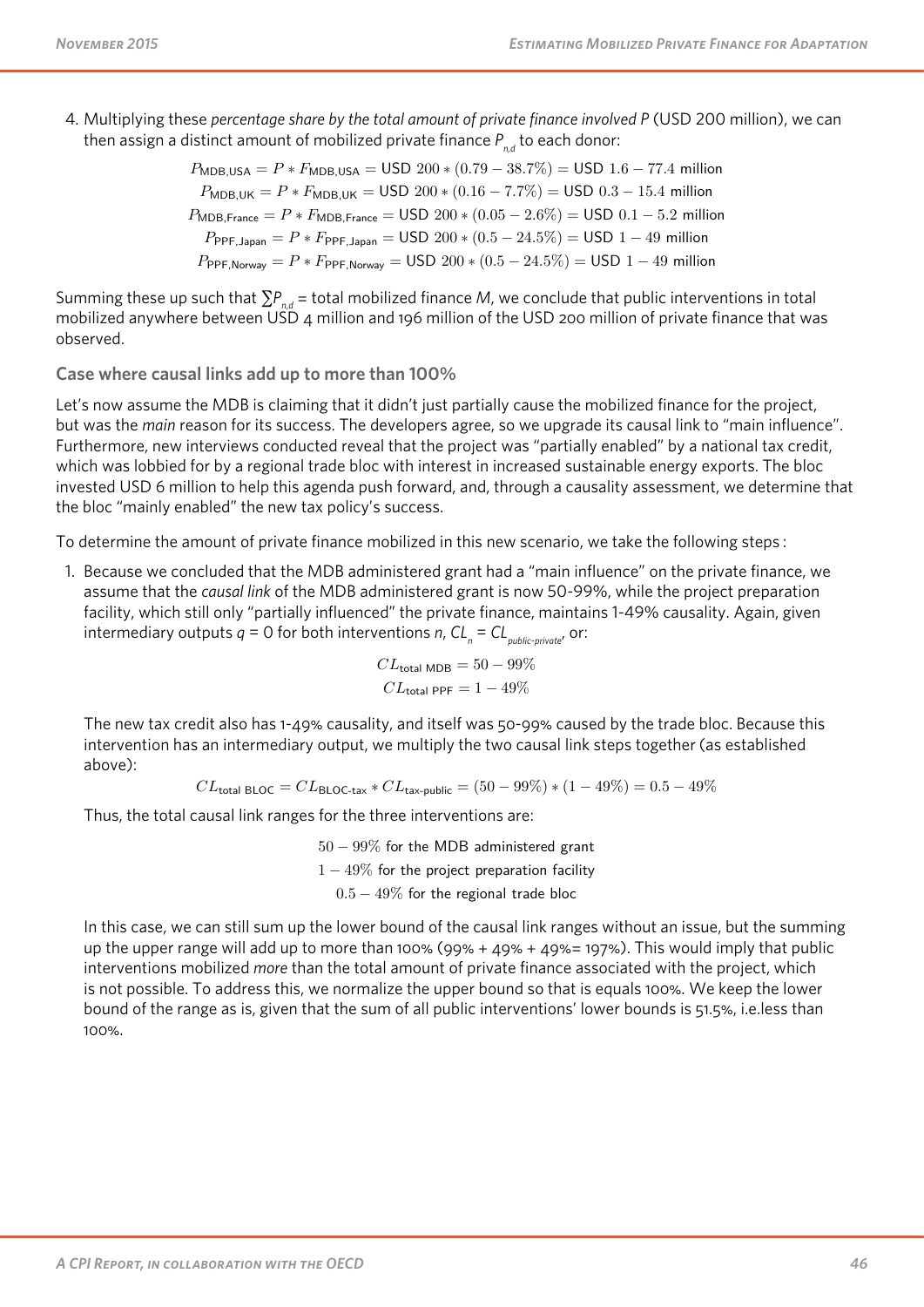The normalization calculation for the upper bounds of the causal link ranges is, given CL<sub>all</sub> is the sum of all the upper bounds of the individual total causal links:  $t_{\text{max}}$  is appended to the internal causal causal causal causal causal causal causal causal causal causal causal causal causal causal causal causal causal causal causal causal causal causal causal causal causal causal c

the total amount of private finance associated with the project, which is not possible. To address this, we no

$$
CL_{normalized upper MDB} = \frac{CL_{total upper MDB}}{CL_{all}} = \frac{99\%}{(99\% + 49\% + 49\%)} = 50.3\%
$$
  

$$
CL_{normalized upper PPF} = \frac{CL_{total upper PPF}}{CL_{all}} = \frac{49\%}{(99\% + 49\% + 49\%)} = 24.9\%
$$
  

$$
CL_{normalized upper BLOC} = \frac{CL_{total upper BLOC}}{CL_{all}} = \frac{49\%}{(99\% + 49\% + 49\%)} = 24.9\%
$$

This gives us normalized causal link percentage ranges of : This gives us normalized causal link percentage ranges of: This gives us normalized causal link percentage ranges of: This gives us normalized causal link percentage ranges of:

$$
CL_{normalized \; MDB} = CL_{lower \; MDB} - CL_{normalized \; upper \; MDB} = 50 - 50.3\%
$$

$$
CL_{normalized \; PPF} = CL_{lower \; PPF} - CL_{normalized \; upper \; PPF} = 1 - 24.9\%
$$

$$
CL_{normalized \; BLOC} = CL_{lower \; BLOC} - CL_{normalized \; upper \; BLOC} = 0.5 - 24.9\%
$$

Thus, we see that ultimately the combined causal link of all three interventions on the private finance will be Thus, we see that ultimately the combined causal link of all three interventions on the private finance will be 51.5-100%.<sup>28</sup> 51.5-100%18. *CL*normalized BLOC = *CL*lower BLOC − *CL*normalized upper BLOC = 0*.*5 − 24*.*9%  $51.5$ -100%<sup>to</sup>.  $51.5-100\%$ <sup>18</sup>.

2. The attribution remains the same for the MDB-administered grant and the project preparation facility. The regional trade bloc was the only contributor to the tax policy, so it claims 100% attribution for that particular intervention, i.e.: 2. The attribution remains the same for the MDB-administered grant and the project preparation facility. The

$$
A_{\text{BLOC}} = \frac{V_{\text{BLOC}}}{V_{\text{BLOC}}} = \frac{\text{USD 6 million}}{\text{USD 6 million}} = 100\%
$$

3. To determine the percentage share of private finance mobilized by each donor, using the causal links and attributions above, the adjusted donor share  $F_{n,d}$  calculations are then as follows<sup>19</sup>: 3. To determine the percentage share of private finance mobilized by each donor, using the causal links and attribu-<br> $\frac{1}{2}$ 

> $F_{\text{adjusted MDR USA}} = CL_{\text{normalized MDR}} * A_{\text{MDR USA}} = (50 - 50\%) * 78.9\% = 39.5 - 39.7\%$ *F*adjusted MDB,UK = *CL*normalized MDB ∗ *A*MDB,UK = (50 − 50*.*3%) ∗ 15*.*8% = 7*.*9 − 8%  $F_{\text{reduced MDE France}} = C L_{\text{normalized MDE}} * A_{\text{MDE France}} = (50 - 50.3\%) * 5.3\% = 2.7\%$  $F_{\text{reduced BPE, Jap}} = CL_{\text{normalized MDE}} * A_{\text{PPE, Jap}} = (1 - 24.9\%) * 50\% = 0.5 - 12.5\%$  $F_{\text{reduced PPE Nonsive}} = CI_{\text{perm}} \times A_{\text{PPE Nonsive}} = (1 - 24.9\%) * 50\% = 0.5 - 12.5\%$ *F*adjusted BLOC = *CL*normalized BLOC ∗ *A*BLOC = (0*.*5 − 24*.*9%) ∗ 100% = 0*.*5 − 24*.*9%  $F_{\text{adjusted MDB, USA}} = CL_{\text{normalized MDB}} * A_{\text{MDB,USA}} = (50 - 50\%) * 78.9\% = 39.5 - 39.7\%$  $F_{\text{adjusted MDB, UK}} = CL_{\text{normalized MDB}} * A_{\text{MDB, UK}} = (50 - 50.3\%) * 15.8\% = 7.9 - 8\%$  $F_{\text{adjusted MDB,France}} = CL_{\text{normalized MDB}} * A_{\text{MDB,France}} = (50 - 50.3\%) * 5.3\% = 2.7\%$  $F_{\text{adjusted PPF, Japan}} = CL_{\text{normalized MDB}} * A_{\text{PPF, Japan}} = (1-24.9\%) * 50\% = 0.5-12.5\%$  $F_{\text{adjusted PPF, Norway}} = CL_{\text{normalized MDB}} * A_{\text{PPF, Norway}} = (1 - 24.9\%) * 50\% = 0.5 - 12.5\%$  $F_{\text{adjusted BLOC}} = CL_{\text{normalized BLOC}} * A_{\text{BLOC}} = (0.5 - 24.9\%) * 100\% = 0.5 - 24.9\%$

4. From here, we can derive that that each donor mobilized the following amounts of finance : From here, we can derive that that each donor mobilized the following amounts of finance: 4. From here, we can derive that that each donor mobilized the following amour

> *PMDB, USA* =  $P * F_{\text{adimtod MDP,USA}} = \text{USD 200 million} * (39.5 - 39.7%) = \text{USD 79 - 79.4 million}$ *PMDB,UK* = *P* ∗ *F*adjusted MDB,UK = USD 200 million ∗ (7.9 – 8%) = USD 15.8 – 16 million *PMDB*, France =  $P * F_{\text{adivated MDR Error}} = \text{USD 200 million} * (2.7\% - 2.7\%) = \text{USD 5.4 million}$ *P*<br>*P*PPF, Japan = *P* ∗ *F*adjusted PPF, Japan = USD 200 million \* (0.5 – 12.5%) = USD 1 – 25 million *P*<br>*P*PPF,Norway = *P* ∗ *Fadjusted PPF,Norway* = USD 200 million ∗ (0.5 − 12.5%) = USD 1 − 25 million *P*BLOC = *P* ∗ *F*BLOC = USD 200 million ∗ (0*.*5 − 24*.*9%) = USD 1 − 49*.*8 million  $P_{\text{MDB, USA}} = P * F_{\text{adjusted MDB,USA}} = \text{USD 200 million} * (39.5 - 39.7\%) = \text{USD 79 - 79.4 million}$  $P_{\sf MDB, UK} = P * F_{\sf adjusted MDB, UK} = \sf{USD}\ 200\ \text{million} * (7.9 - 8\%) = \sf{USD}\ 15.8 - 16\ \text{million}$  $P_{\text{MDB,France}} = P * F_{\text{adjusted MDB,France}} = \text{USD } 200 \text{ million} * (2.7\% - 2.7\%) = \text{USD } 5.4 \text{ million}$  $P_{\sf PPF, Japan} = P * F_{\sf adjusted \; PPF, Japan} = \text{USD}\; 200 \; \text{million} * (0.5 - 12.5\%) = \text{USD}\; 1 - 25 \; \text{million}$  $P_{\mathsf{PPF},\mathsf{Norway}} = P * F_{\mathsf{adjusted\ PPF},\mathsf{Norway}} = \mathsf{USD}\ 200\ \mathsf{million} * (0.5 - 12.5\%) = \mathsf{USD}\ 1 - 25\ \mathsf{million}$  $P_{\text{BLOC}} = P * F_{\text{BLOC}} = \text{USD } 200 \text{ million} * (0.5 - 24.9\%) = \text{USD } 1 - 49.8 \text{ million}$

Summing these range up, we can conclude that public interventions mobilized between USD 103.2 million and 200 million of the private finance involved. private finance in the private

<sup>18</sup> The total is slightly above 100% (100.1%), but this is due to rounding.

<sup>19</sup> Again, total is above 100% due to rounding.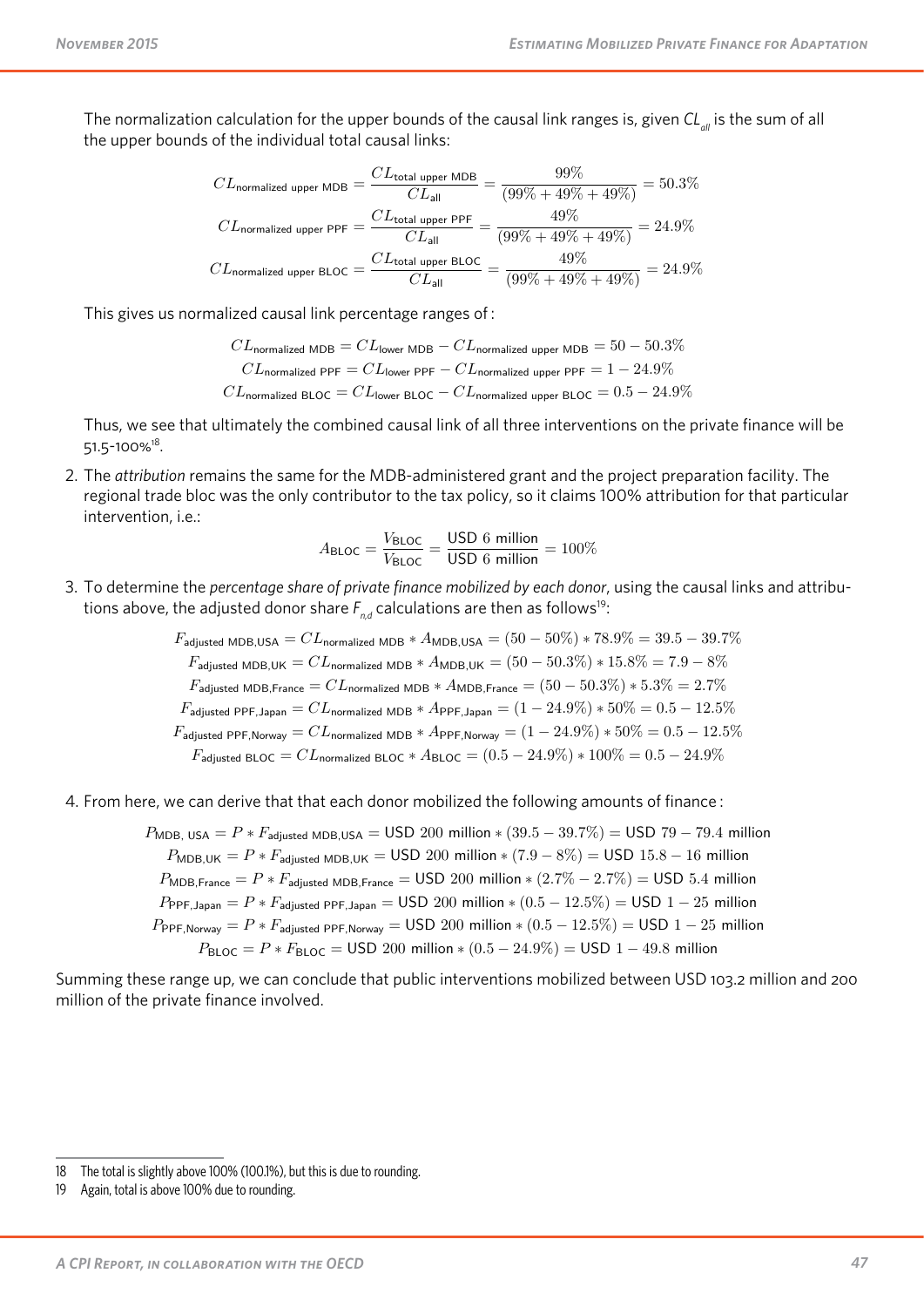# **Annex 3: NU-TEC case study's decision points (uniformly applied across all methodological approaches)**

| <b>STAGES</b>                       | SHORT DESCRIPTION OF METHODOLOGICAL DECISION POINTS                                                                                                                                                                                                   |
|-------------------------------------|-------------------------------------------------------------------------------------------------------------------------------------------------------------------------------------------------------------------------------------------------------|
| 1. DEFINE CORE<br><b>CONCEPTS</b>   | Climate change activities: Investments in the agricultural sector that intend to reduce the vulnerability of agricultural produc-<br>tion to the impacts of climate change and climate-related risks, by increasing adaptive capacity and resilience. |
|                                     | Adaptation-specific project components: DFID has labelled the full cost of this project as "adaptation".                                                                                                                                              |
|                                     | <b>Public and private finance:</b>                                                                                                                                                                                                                    |
|                                     | • Public finance is provided by DFID.                                                                                                                                                                                                                 |
|                                     | • While not yet committed, private investments are likely to be made by the agribusinesses operating in Northern Uganda and<br>via private capital (most likely equity) to be co-invested alongside AgDevCo's investments in agribusinesses.          |
|                                     | <b>Country:</b> Uganda (ODA recipient)                                                                                                                                                                                                                |
|                                     | Geographical origin of private finance: The origin is not yet known as the private finance is not yet committed.                                                                                                                                      |
|                                     | Type of public intervention: VARIES BY METHODOLOGICAL APPROACH (see the next section)                                                                                                                                                                 |
| 2. IDENTIFY<br>PUBLIC INTER-        | Specific public finance instruments: DFID provides capital to its partners who go on to provide the following:                                                                                                                                        |
| <b>VENTIONS AND</b>                 | • Component 1: technical assistance provided by Palladium                                                                                                                                                                                             |
| <b>INSTRUMENTS</b>                  | • Component 2: 70% equity or debt (provided via AgDevCo's capital fund), 30% technical assistance                                                                                                                                                     |
|                                     | • Component 3: TBD; likely to be short to medium-term loan or credit line.                                                                                                                                                                            |
|                                     | <b>Currency and conversion:</b>                                                                                                                                                                                                                       |
|                                     | • Volumes of finance are reported in USD, using OECD official exchange rates                                                                                                                                                                          |
|                                     | <b>Point of measurement:</b>                                                                                                                                                                                                                          |
|                                     | • For public finance contributions, we use finance at point of commitment<br>• For private finance, given no commitment or disbursement data is yet available, we use estimates based on DFID's NU-TEC<br>business case.                              |
|                                     | Value of public interventions:                                                                                                                                                                                                                        |
|                                     | • We account for the volume at face value                                                                                                                                                                                                             |
| 3. VALUE PUBLIC                     | <b>Boundaries:</b> VARIES BY METHODOLOGICAL APPROACH (see the next section)                                                                                                                                                                           |
| <b>INTERVENTIONS</b><br>AND ACCOUNT | Data availability:                                                                                                                                                                                                                                    |
| <b>FOR TOTAL</b>                    | • All data is provided by DFID (references listed below). Financial figures and forward looking estimates of private investments                                                                                                                      |
| PRIVATE FINANCE<br><b>INVOLVED</b>  | are included in DFID's NU-TEC business case, and were confirmed through interviews.                                                                                                                                                                   |
|                                     | • References for ARC:<br>» Interview with Richard Sandall, DFID, July 23, 2015                                                                                                                                                                        |
|                                     | Interview with Richard Sandall, DFID, August 19, 2015<br>≫                                                                                                                                                                                            |
|                                     | Interview with Andrew Koleros, Palladium, September 1, 2015<br>≫                                                                                                                                                                                      |
|                                     | Inerview with Rebecca Sankar, AgDevCo, September 1, 2015<br>≫                                                                                                                                                                                         |
|                                     | NU-TEC business case and summary 204012 Available from: http://devtracker.DFID.gov.uk/projects/<br>≫                                                                                                                                                  |
|                                     | GB-1-204012/documents/                                                                                                                                                                                                                                |
|                                     | NU-TEC Logical Framework 204012. Available from: http://devtracker.DFID.gov.uk/projects/GB-1-204012/<br>≫<br>documents/                                                                                                                               |
| 4. ESTIMATE                         | <b>Causality:</b> VARIES BY METHODOLOGICAL APPROACH (see the next section)                                                                                                                                                                            |
| PRIVATE FINANCE                     | <b>Attribution:</b>                                                                                                                                                                                                                                   |
| <b>MOBILIZATION</b>                 | . DFID is the only funder of NU-TEC, so all results are attributed to DFID.                                                                                                                                                                           |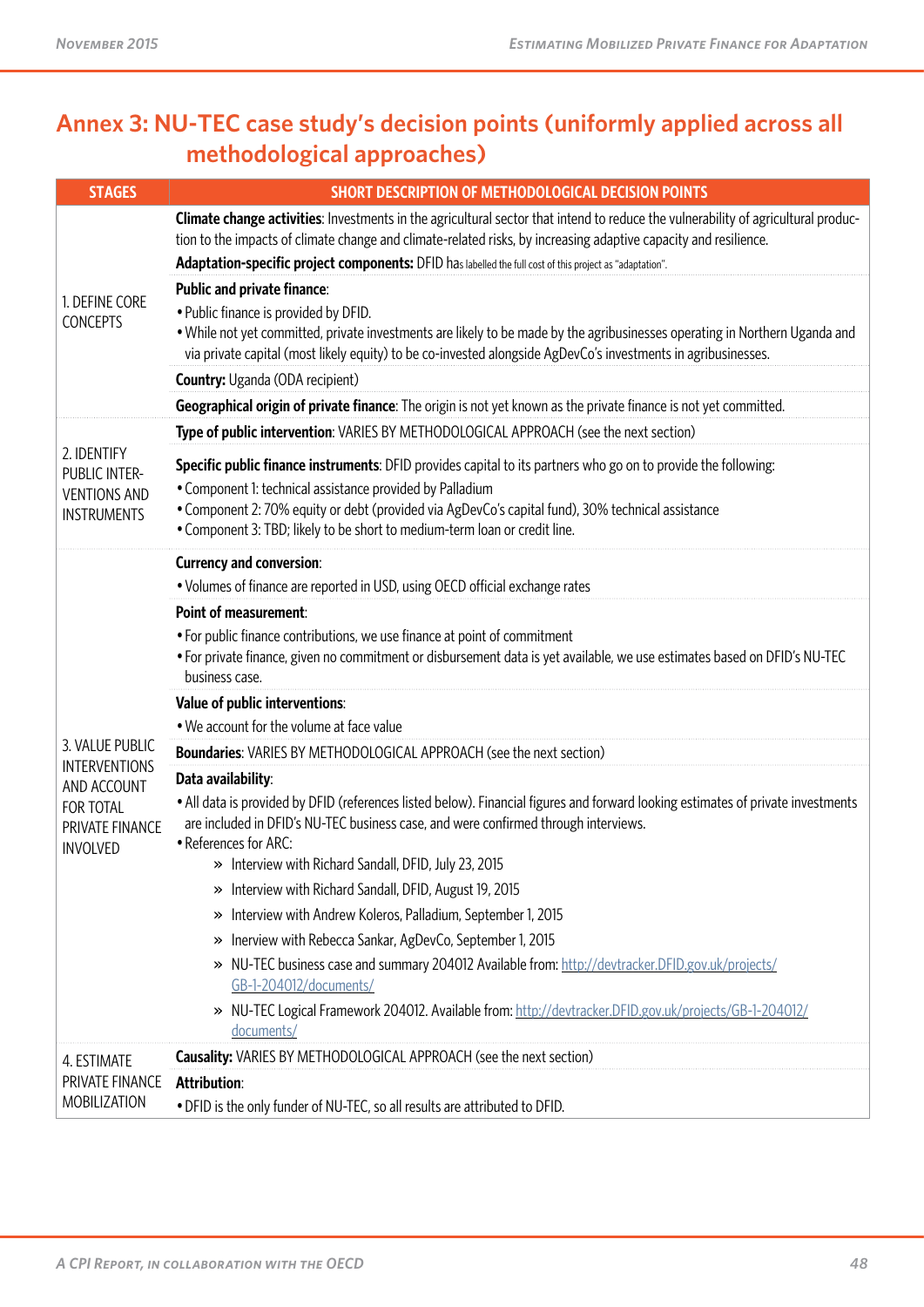# **Annex 4: ARC case study's decision points (uniformly applied across all methodological approaches)**

| <b>STAGES</b>                                              | <b>SHORT DESCRIPTION OF METHODOLOGICAL DECISION POINTS</b>                                                                                                                                                                                                                                                                                                 |  |  |
|------------------------------------------------------------|------------------------------------------------------------------------------------------------------------------------------------------------------------------------------------------------------------------------------------------------------------------------------------------------------------------------------------------------------------|--|--|
|                                                            | <b>Climate change activities:</b> ARC provides an adaptation activity measure that implements drought insurance to governments,<br>allowing the governments to address the impact of drought on vulnerable populations, based on pre-approved contingency<br>plans.                                                                                        |  |  |
|                                                            | Adaptation-specific project components: DFID has labelled the full cost of this project as "adaptation".                                                                                                                                                                                                                                                   |  |  |
|                                                            | Public and private finance:                                                                                                                                                                                                                                                                                                                                |  |  |
| 1. DEFINE CORE<br><b>CONCEPTS</b>                          | • Public finance for ARC Agency:<br>» Design phase of ARC Agency was funded by five public donors - DFID, Swiss Agency for Development and<br>Cooperation (SDC), Saudi Innovation Fund, Swedish International Development Agency (Sida) and International<br>Fund for Agricultural Development (IFAD) - and one private donor, the Rockefeller Foundation. |  |  |
|                                                            | Post-design phase is funded by four public donors (DFID, SDC, Sida and USAID) and one private donor<br>(Rockefeller Fdn).                                                                                                                                                                                                                                  |  |  |
|                                                            | . Public finance for ARC Ltd is provided by DFID and KfW (on behalf of BMZ) in the form of risk capital<br>• Private finance is provided through pay outs from the private reinsurance market.                                                                                                                                                             |  |  |
|                                                            | <b>Country classification:</b> All African countries involved are ODA recipients                                                                                                                                                                                                                                                                           |  |  |
|                                                            | <b>Geographical origin of private finance:</b>                                                                                                                                                                                                                                                                                                             |  |  |
|                                                            | • Domestic: There is no private finance provided domestically<br>• International: 18 Reinsurance companies for the first policy year                                                                                                                                                                                                                       |  |  |
| 2. IDENTIFY<br><b>PUBLIC INTER-</b><br><b>VENTIONS AND</b> | Type of public intervention: VARIES BY METHODOLOGICAL APPROACH (see the next section)                                                                                                                                                                                                                                                                      |  |  |
|                                                            | <b>Specific instruments:</b>                                                                                                                                                                                                                                                                                                                               |  |  |
|                                                            | • Donors provided grants to establish ARC Agency. ARC Agency then uses this support to provide technical assistance to<br>African countries                                                                                                                                                                                                                |  |  |
| <b>INSTRUMENTS</b>                                         | . DFID and KfW provided Development Capital (0% interest, returnable after 20 years) to ARC Ltd.<br>• Countries pay a premium that includes the cost of insurance and a contribution to capital.                                                                                                                                                           |  |  |
|                                                            | • ARC Ltd provides insurance cover to African governments and purchases reinsurance on international markets.                                                                                                                                                                                                                                              |  |  |

*Table continues on next page...*